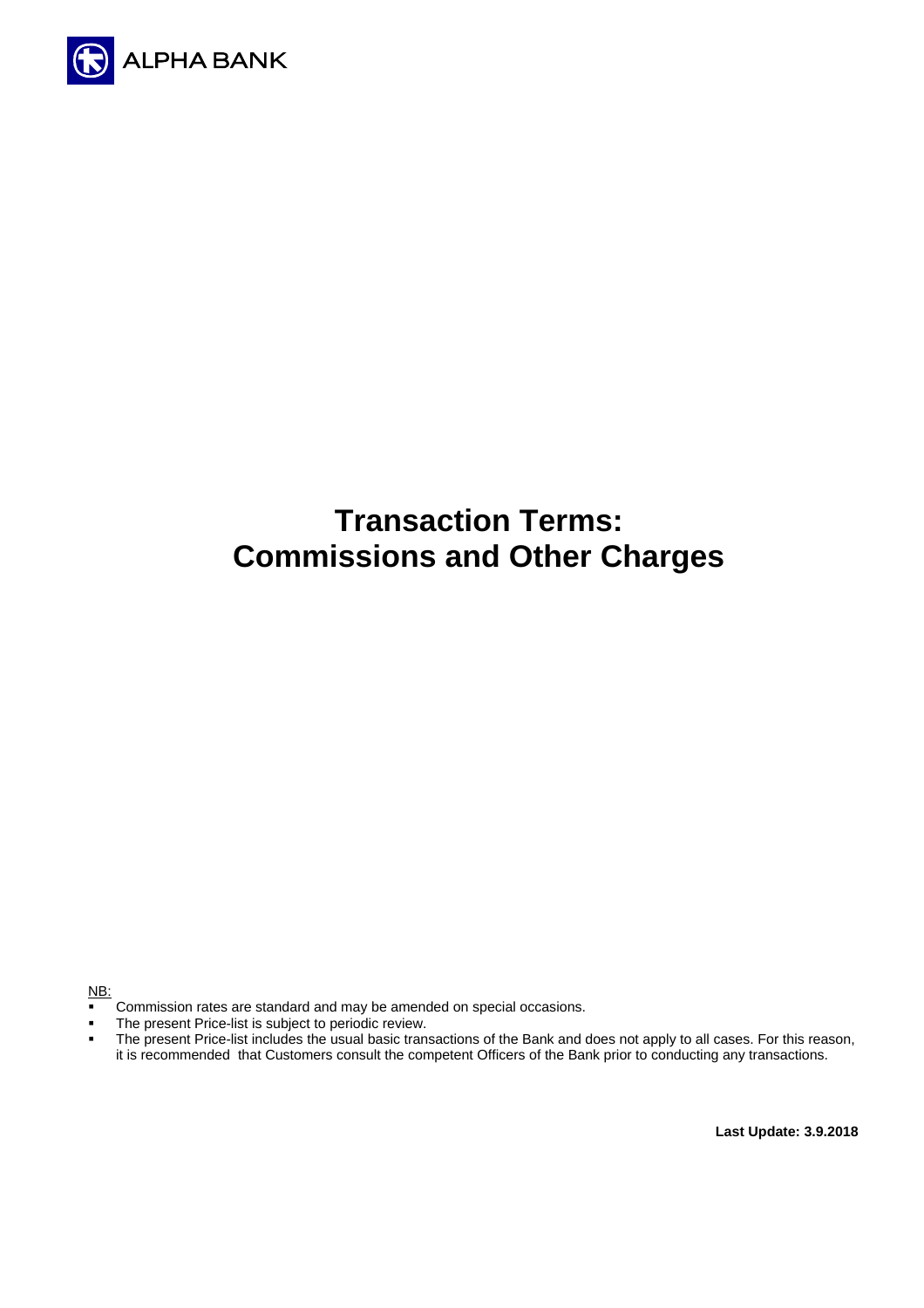

# **CONTENTS**

|                | <b>TYPES OF OPERATIONS</b>                                                                                                                                     | Page      |
|----------------|----------------------------------------------------------------------------------------------------------------------------------------------------------------|-----------|
| A.             |                                                                                                                                                                | $1 - 7$   |
| <b>B.</b>      |                                                                                                                                                                | $8 - 10$  |
| $\mathbf{C}$ . |                                                                                                                                                                | 11        |
| D.             |                                                                                                                                                                | 12        |
| E.             |                                                                                                                                                                | $13 - 14$ |
| F.             |                                                                                                                                                                | 15        |
| G.             |                                                                                                                                                                | $16 - 17$ |
| Η.             | <b>INVESTMENT SERVICES - FINANCIAL INSTRUMENTS -</b><br>SAFEKEEPING AND ADMINISTRATION OF FINANCIAL<br><b>INSTRUMENTS - CUSTODY SERVICES FOR INSTITUTIONAL</b> | $18 - 22$ |
| L.             |                                                                                                                                                                | $23 - 29$ |
| J.             |                                                                                                                                                                | $30 - 33$ |
| K.             |                                                                                                                                                                | $34 - 35$ |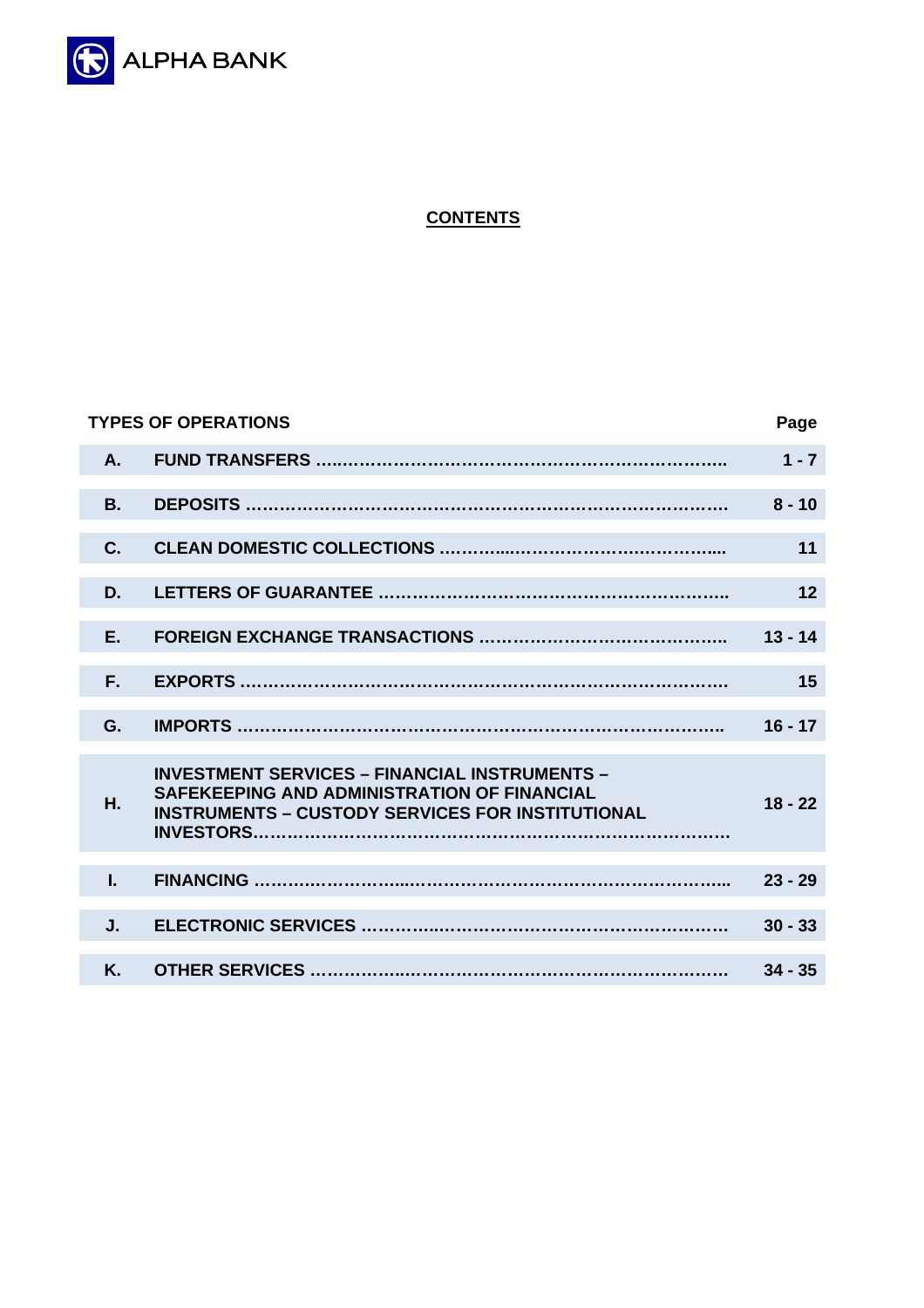

| <b>CODE</b>    | <b>TYPE OF SERVICE</b>                                                                      | <b>COMMISSION</b><br><b>RATE</b> | <b>MINIMUM</b><br><b>AMOUNT</b><br><b>IN EURO</b> | <b>MAXIMUM</b><br><b>AMOUNT</b><br><b>IN EURO</b> | <b>NOTES</b>                                                                                                                   |
|----------------|---------------------------------------------------------------------------------------------|----------------------------------|---------------------------------------------------|---------------------------------------------------|--------------------------------------------------------------------------------------------------------------------------------|
| $\mathbf 1$    | <b>ISSUANCE OF PAYMENT ORDERS TO</b><br><b>ALPHA BANK BRANCH THROUGH</b><br><b>ALPHANET</b> |                                  |                                                   |                                                   |                                                                                                                                |
| 1.1            | In favour of third parties through cash<br>payment.                                         |                                  |                                                   |                                                   |                                                                                                                                |
|                | - Up to Euro 1,000                                                                          | <b>Fixed Charges</b>             |                                                   | 5                                                 |                                                                                                                                |
|                | - Over Euro 1,000                                                                           | 0.10%                            | 8                                                 |                                                   |                                                                                                                                |
|                | In favour of the Hellenic State Lotteries by                                                |                                  |                                                   |                                                   |                                                                                                                                |
| 1.2            | order of lottery agents and vendors for                                                     | Free of                          |                                                   | Free of                                           |                                                                                                                                |
|                | settlement of their obligations from                                                        | Charge                           |                                                   | Charge                                            |                                                                                                                                |
|                | purchasing lottery tickets.                                                                 |                                  |                                                   |                                                   |                                                                                                                                |
| $\overline{2}$ | <b>ISSUANCE OF PAYMENT ORDERS TO</b><br><b>OTHER BANKS</b>                                  |                                  |                                                   |                                                   |                                                                                                                                |
| 2.1            | <b>Within the EU/EEA</b>                                                                    |                                  |                                                   |                                                   | See Section A, General Terms:<br>"Payment Orders to and from<br>other banks".<br>No additional SWIFT charges<br>are collected. |
| 2.1.1          | . Through the Branch:                                                                       |                                  |                                                   |                                                   |                                                                                                                                |
|                | ▶ Under SEPA specifications                                                                 |                                  |                                                   |                                                   | <b>Fees of correspondents</b><br>which may take part in the                                                                    |
|                | - Up to Euro 5,000                                                                          | <b>Fixed Charges</b>             |                                                   | 12                                                | payment transfer to the                                                                                                        |
|                | - From Euro 5,000.01 up to Euro 50,000                                                      | 0.15%                            | 15                                                | 75                                                | beneficiary bank, are<br>deducted from the payment                                                                             |
|                | - Over Euro 50,000                                                                          | 0.20%                            | 100                                               | 250                                               | order amount. Indicatively but                                                                                                 |
|                | Under non-SEPA specifications (Euro                                                         |                                  |                                                   |                                                   | not restrictively, the                                                                                                         |
|                | or Foreign Currency)                                                                        |                                  |                                                   |                                                   | correspondent fees may sum<br>up to Euro 50 (Effective from                                                                    |
|                | - Up to Euro 5,000                                                                          | <b>Fixed Charges</b>             |                                                   | 19                                                | 16.10.2018)                                                                                                                    |
|                | - From Euro 5,000.01 up to Euro 50,000                                                      | 0.20%                            | 20                                                | 100                                               |                                                                                                                                |
|                | - Over Euro 50,000                                                                          | 0.25%                            | 125                                               | 300                                               | Through debit of the "Alpha<br>Smart Management" account,<br>50% discount on the applicable<br>charges.                        |
|                | ▶ Urgent Payment Orders                                                                     | <b>Fixed Charges</b>             |                                                   | 20                                                | Collected additionally to any                                                                                                  |
|                | ▶ With charging option "OUR"                                                                | 0.15%                            | 3                                                 | 100                                               | applicable commissions.                                                                                                        |
|                | Through the IRIS Online Payments<br>service (only within Greece)                            | <b>Fixed Charges</b>             |                                                   | 1                                                 | Collected additionally to any<br>applicable commissions.                                                                       |
|                | • Through Alternative Networks                                                              |                                  |                                                   |                                                   |                                                                                                                                |
| 2.1.2          | (Alpha Web Banking/Alphaphone/<br>Alpha Mobile Banking):                                    |                                  |                                                   |                                                   |                                                                                                                                |
|                | ▶ Under SEPA specifications                                                                 |                                  |                                                   |                                                   |                                                                                                                                |
|                | <b>Individuals - Companies</b>                                                              |                                  |                                                   |                                                   | Payment orders to banks abroad<br>are carried out for amounts up to                                                            |
|                | - Up to Euro 5,000                                                                          | <b>Fixed Charges</b>             |                                                   | 1                                                 | Euro 50,000 with charging                                                                                                      |
|                | - From Euro 5,000.01 up to Euro 50,000                                                      | <b>Fixed Charges</b>             |                                                   | 3                                                 | option "SHA".                                                                                                                  |
|                |                                                                                             |                                  |                                                   |                                                   |                                                                                                                                |
|                | - From Euro 50,000.01 up to Euro<br>150,000 (within Greece only)                            | <b>Fixed Charges</b>             |                                                   | 5                                                 |                                                                                                                                |
|                | - Over Euro 150,000 (within Greece<br>only)                                                 | <b>Fixed Charges</b>             |                                                   | 25                                                |                                                                                                                                |
|                | Under non-SEPA specifications in Euro                                                       |                                  |                                                   |                                                   |                                                                                                                                |
|                | with charging option "OUR" (within                                                          |                                  |                                                   |                                                   |                                                                                                                                |
|                | Greece only) Individuals - Companies                                                        |                                  |                                                   |                                                   | The charges of the beneficiary's<br>bank are included so that the                                                              |
|                | - Up to Euro 5,000                                                                          | <b>Fixed Charges</b>             |                                                   | 3                                                 | beneficiary receives the transfer                                                                                              |
|                | - From Euro 5,000.01 up to Euro 50,000                                                      | <b>Fixed Charges</b>             |                                                   | 7                                                 | amount in full.                                                                                                                |
|                | - From Euro 50,000.01 up to Euro<br>150,000                                                 | <b>Fixed Charges</b>             |                                                   | 14                                                |                                                                                                                                |
|                | - Over Euro 150,000 (within Greece<br>only)                                                 | <b>Fixed Charges</b>             |                                                   | 45                                                |                                                                                                                                |
|                | Through the IRIS Online Payments<br>service (only within Greece)                            | <b>Fixed Charges</b>             |                                                   | 1                                                 | Collected additionally to any<br>applicable commissions.                                                                       |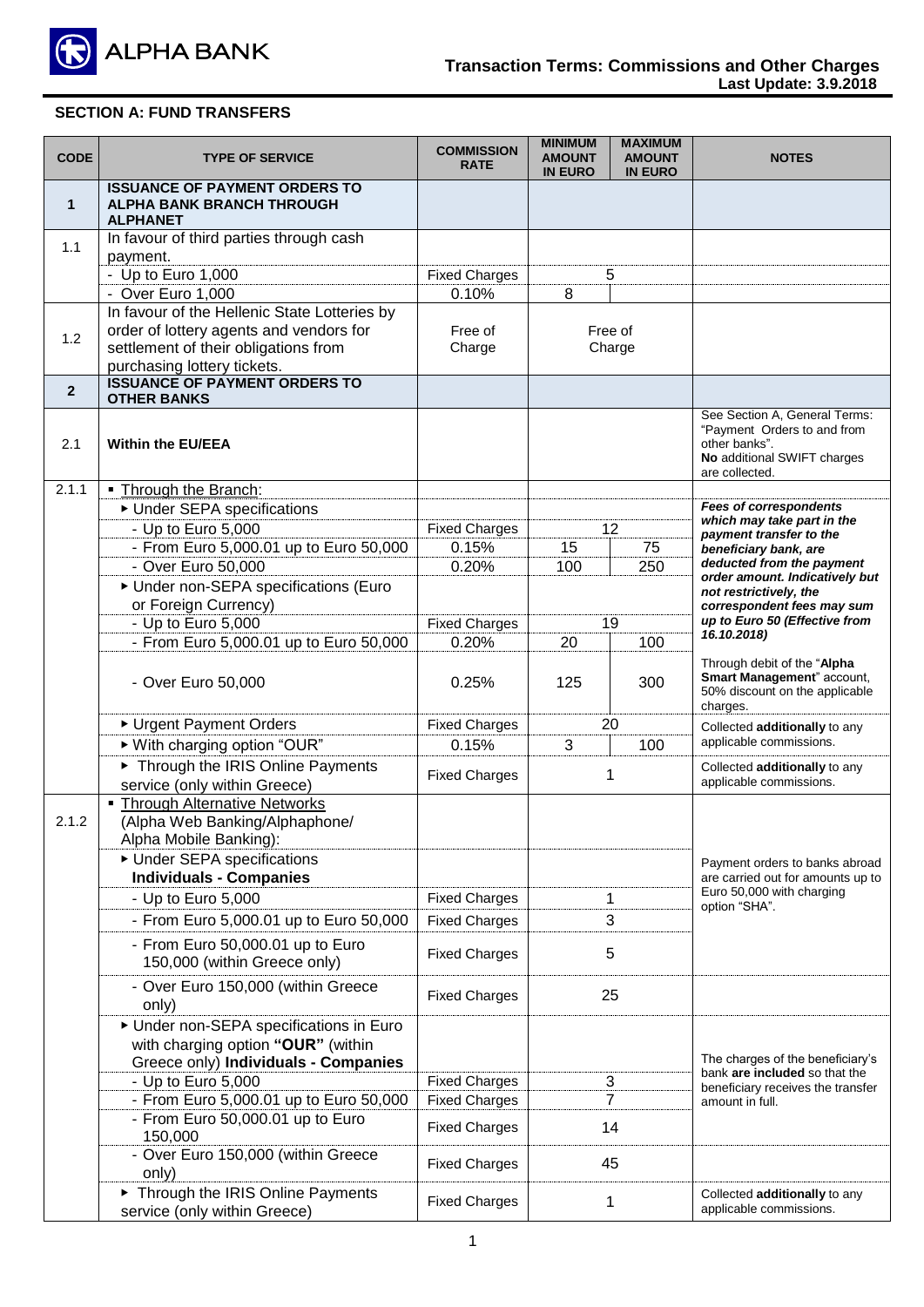

| <b>CODE</b> | <b>TYPE OF SERVICE</b>                                                                           | <b>COMMISSION</b><br><b>RATE</b>             | <b>MINIMUM</b><br><b>AMOUNT</b><br><b>IN EURO</b> | <b>MAXIMUM</b><br><b>AMOUNT</b><br><b>IN EURO</b> | <b>NOTES</b>                                                                                                                                                                                                                                                                                                                                   |
|-------------|--------------------------------------------------------------------------------------------------|----------------------------------------------|---------------------------------------------------|---------------------------------------------------|------------------------------------------------------------------------------------------------------------------------------------------------------------------------------------------------------------------------------------------------------------------------------------------------------------------------------------------------|
|             | Under non-SEPA specifications in<br><b>Foreign Currency</b>                                      |                                              |                                                   |                                                   | Payment orders with conversion<br>into foreign currency are carried                                                                                                                                                                                                                                                                            |
|             | - Individuals                                                                                    | <b>Fixed Charges</b>                         |                                                   | 10                                                | out for amounts up to the<br>equivalent of USD 15,000.<br>In case of payment orders in<br>Foreign Currency from an<br>account in the same currency,                                                                                                                                                                                            |
|             | - Companies                                                                                      | <b>Fixed Charges</b>                         |                                                   | 15                                                | the upper limit is the equivalent<br>of Euro 50,000.<br><b>Fees of correspondents</b><br>which may take part in the<br>payment transfer to the<br>beneficiary bank, are<br>deducted from the payment<br>order amount. Indicatively but<br>not restrictively, the<br>correspondent fees may sum<br>up to Euro 50 (Effective from<br>16.10.2018) |
| 2.1.3       | Payment of credit cards issued by other                                                          |                                              |                                                   |                                                   |                                                                                                                                                                                                                                                                                                                                                |
|             | banks in Greece.                                                                                 |                                              |                                                   |                                                   |                                                                                                                                                                                                                                                                                                                                                |
|             | ▶ By debiting a deposit account                                                                  |                                              |                                                   |                                                   |                                                                                                                                                                                                                                                                                                                                                |
|             | • Through the Branch                                                                             | <b>Fixed Charges</b>                         |                                                   | 3                                                 |                                                                                                                                                                                                                                                                                                                                                |
|             | <b>- Through Alternative Networks</b><br>(Alpha Web Banking/Alphaphone/<br>Alpha Mobile Banking) | <b>Fixed Charges</b>                         |                                                   | 1                                                 |                                                                                                                                                                                                                                                                                                                                                |
|             | $\triangleright$ By cash payment                                                                 |                                              |                                                   |                                                   |                                                                                                                                                                                                                                                                                                                                                |
|             | - At the Automated Cash Transaction<br>Centres (ACTCs)                                           | <b>Fixed Charges</b>                         |                                                   | 1                                                 |                                                                                                                                                                                                                                                                                                                                                |
|             | At the Cashiers' Desks of the Branch<br>Network                                                  | <b>Fixed Charges</b>                         |                                                   | 5                                                 |                                                                                                                                                                                                                                                                                                                                                |
| 2.2         | In non-EU/EEA<br>(irrespective of currency)                                                      |                                              |                                                   |                                                   | No additional SWIFT charges<br>are collected.                                                                                                                                                                                                                                                                                                  |
| 2.2.1       | . Through the Branch:                                                                            |                                              |                                                   |                                                   |                                                                                                                                                                                                                                                                                                                                                |
|             | Up to Euro 5,000<br>$\mathbb{Z}^{\mathbb{Z}}$                                                    | <b>Fixed Charges</b>                         |                                                   | 19                                                |                                                                                                                                                                                                                                                                                                                                                |
|             | From Euro 5,000.01 up to Euro 50,000<br>$\blacksquare$                                           | 0.20%                                        | 20                                                | 100                                               |                                                                                                                                                                                                                                                                                                                                                |
|             | Over Euro 50,000                                                                                 | 0.25%                                        | 125                                               | 300                                               |                                                                                                                                                                                                                                                                                                                                                |
|             | ▶ Urgent Payment Orders                                                                          | <b>Fixed Charges</b>                         |                                                   | 20                                                | Collected additionally to any                                                                                                                                                                                                                                                                                                                  |
|             | ▶ With charging option "OUR"                                                                     | 0.15%                                        | 3                                                 | 100                                               | applicable commissions.                                                                                                                                                                                                                                                                                                                        |
|             | • Through Alternative Networks                                                                   |                                              |                                                   |                                                   | Payment orders with conversion                                                                                                                                                                                                                                                                                                                 |
| 2.2.2       | (Alpha Web Banking/Alphaphone/                                                                   |                                              |                                                   |                                                   | into foreign currency are carried<br>out for amounts up to the                                                                                                                                                                                                                                                                                 |
|             | Alpha Mobile Banking):                                                                           |                                              |                                                   |                                                   | equivalent of USD 15,000.                                                                                                                                                                                                                                                                                                                      |
|             | - Individuals                                                                                    | <b>Fixed Charges</b>                         |                                                   | 10                                                | In case of payment orders in<br>Foreign Currency from an                                                                                                                                                                                                                                                                                       |
|             | - Companies                                                                                      | <b>Fixed Charges</b>                         |                                                   | 15                                                | account in the same currency,<br>the upper limit is the equivalent<br>of Euro 50,000.                                                                                                                                                                                                                                                          |
| 2.3         | <b>Countries where the Alpha Bank Group is</b><br>present                                        |                                              |                                                   |                                                   | Great Britain, Albania, Cyprus,<br>Romania.                                                                                                                                                                                                                                                                                                    |
|             | ► For credit to deposit account                                                                  |                                              |                                                   |                                                   |                                                                                                                                                                                                                                                                                                                                                |
|             | • Through the Branch                                                                             | <b>Fixed Charges</b>                         |                                                   | 10                                                | No additional SWIFT charges                                                                                                                                                                                                                                                                                                                    |
|             | <b>- Through Alternative Networks</b>                                                            |                                              |                                                   |                                                   | are collected.                                                                                                                                                                                                                                                                                                                                 |
|             | (Alpha Web Banking/Alphaphone/                                                                   |                                              |                                                   |                                                   |                                                                                                                                                                                                                                                                                                                                                |
|             | Alpha Mobile Banking):                                                                           |                                              |                                                   |                                                   | Applicable for amounts up to                                                                                                                                                                                                                                                                                                                   |
|             | <b>Individuals - Companies</b>                                                                   | <b>Fixed Charges</b><br><b>Fixed Charges</b> |                                                   | 1<br>12                                           | Euro 10,000.                                                                                                                                                                                                                                                                                                                                   |
|             | ► For cash payment<br>Cancellation or amendment of payment                                       |                                              |                                                   |                                                   |                                                                                                                                                                                                                                                                                                                                                |
| 2.4         | order                                                                                            | <b>Fixed Charges</b>                         |                                                   | 40                                                | No additional SWIFT charges<br>are collected.                                                                                                                                                                                                                                                                                                  |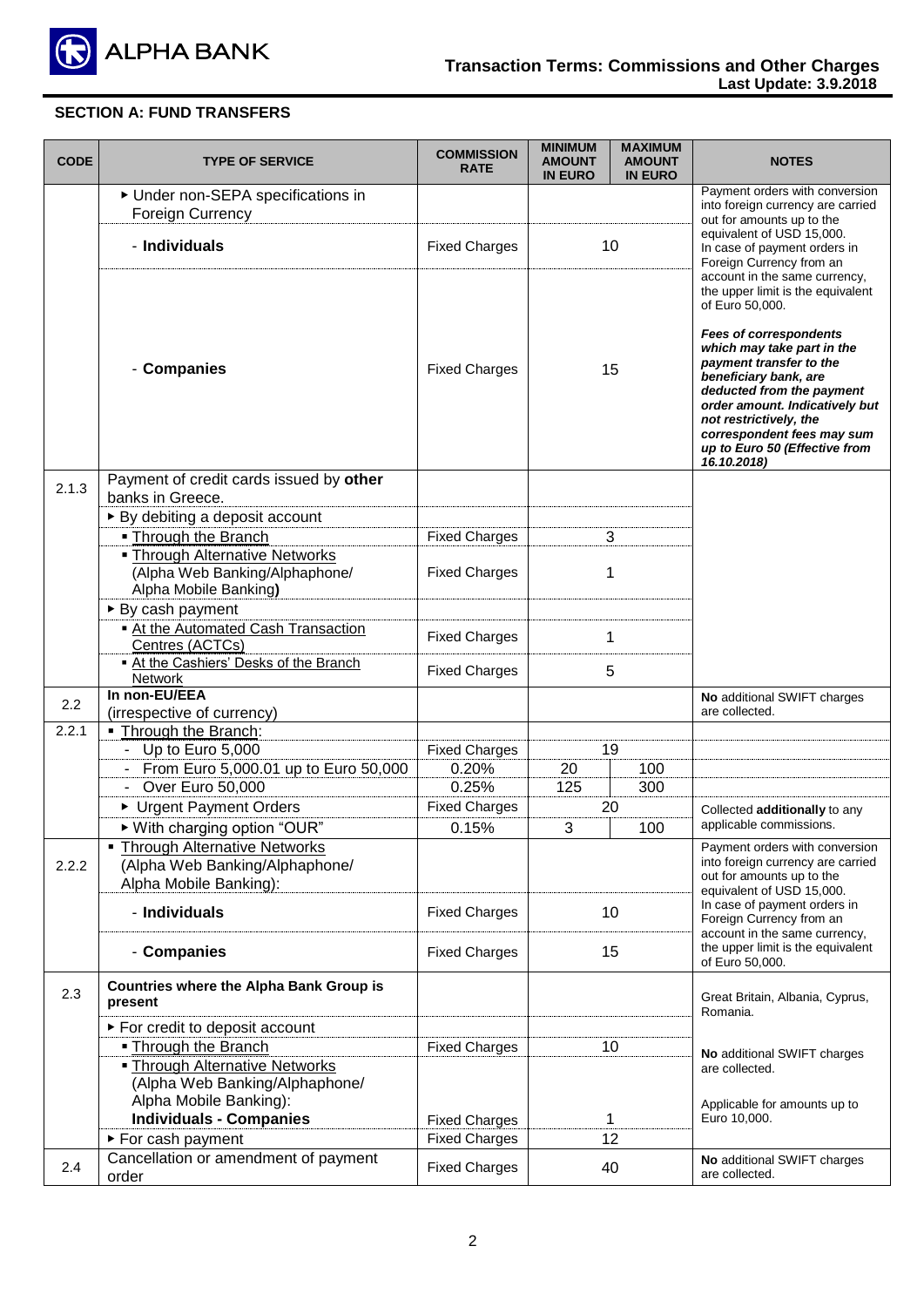

| <b>CODE</b> | <b>TYPE OF SERVICE</b>                                                                                                                                                                                                                                                                                                                                                                                       | <b>COMMISSION</b><br><b>RATE</b> | <b>MINIMUM</b><br><b>AMOUNT</b><br><b>IN EURO</b> | <b>MAXIMUM</b><br><b>AMOUNT</b><br><b>IN EURO</b> | <b>NOTES</b>                                                       |  |
|-------------|--------------------------------------------------------------------------------------------------------------------------------------------------------------------------------------------------------------------------------------------------------------------------------------------------------------------------------------------------------------------------------------------------------------|----------------------------------|---------------------------------------------------|---------------------------------------------------|--------------------------------------------------------------------|--|
| 2.5         | Returns of payment orders                                                                                                                                                                                                                                                                                                                                                                                    | <b>Fixed Charges</b>             |                                                   | 40                                                | Effective from 16.10.2018                                          |  |
| 2.6         | Request for tracing a payment order                                                                                                                                                                                                                                                                                                                                                                          | <b>Fixed Charges</b>             |                                                   | 40                                                |                                                                    |  |
| 2.7         | Miscellaneous Investigations                                                                                                                                                                                                                                                                                                                                                                                 |                                  |                                                   |                                                   | The Bank reserves the right to                                     |  |
|             | • Up to 3 months                                                                                                                                                                                                                                                                                                                                                                                             | <b>Fixed Charges</b>             | 40                                                |                                                   | claim any additional charge                                        |  |
|             | Older than 3 months                                                                                                                                                                                                                                                                                                                                                                                          | <b>Fixed Charges</b>             | 60                                                |                                                   | applied by the beneficiary's bank                                  |  |
| 3           | <b>INCOMING PAYMENT ORDERS FROM</b>                                                                                                                                                                                                                                                                                                                                                                          |                                  |                                                   |                                                   |                                                                    |  |
|             | <b>OTHER BANKS</b>                                                                                                                                                                                                                                                                                                                                                                                           |                                  |                                                   |                                                   |                                                                    |  |
| 3.1         | ▶ For credit to deposit account                                                                                                                                                                                                                                                                                                                                                                              |                                  |                                                   |                                                   |                                                                    |  |
|             | Up to the equivalent of Euro 5<br>$\blacksquare$                                                                                                                                                                                                                                                                                                                                                             | Free of<br>Charge                |                                                   | Free of<br>Charge                                 |                                                                    |  |
|             | From the equivalent of Euro 5,01<br>$\blacksquare$<br>up to the equivalent of Euro 12,500                                                                                                                                                                                                                                                                                                                    | <b>Fixed Charges</b>             |                                                   | 3                                                 | Collected irrespectively of<br>currency and amount on              |  |
|             | From the equivalent of Euro 12,500.01<br>$\blacksquare$<br>up to the equivalent of Euro 50,000                                                                                                                                                                                                                                                                                                               | <b>Fixed Charges</b>             | 5                                                 |                                                   | condition that the charging<br>option is "SHA".                    |  |
|             | - Over the equivalent of Euro 50,000                                                                                                                                                                                                                                                                                                                                                                         | <b>Fixed Charges</b>             | 8                                                 |                                                   | Payment orders for credit to the:<br>- "Alpha Payroll" account are |  |
|             | For credit to deposit account when<br>transaction proceeds are related to<br>"Alpha Exports Development".                                                                                                                                                                                                                                                                                                    | Free of<br>Charge                | Free of<br>Charge                                 |                                                   | free of charge.                                                    |  |
|             | ► For credit to the<br>"Alpha Smart Management" account.                                                                                                                                                                                                                                                                                                                                                     |                                  |                                                   |                                                   | 50% discount for amounts over                                      |  |
|             | Up to the equivalent of Euro 50,000                                                                                                                                                                                                                                                                                                                                                                          | Free of<br>Charge                | Free of<br>Charge                                 |                                                   | the equivalent of Euro 50,000                                      |  |
| 3.2         | ► For cash payment                                                                                                                                                                                                                                                                                                                                                                                           | <b>Fixed Charges</b>             |                                                   | 15                                                |                                                                    |  |
| 3.3         | Payment of incoming orders of the Civil<br>Servants Welfare Fund (TPDY) to the<br>beneficiary civil servants                                                                                                                                                                                                                                                                                                 | 0.10%                            | 2.30                                              |                                                   |                                                                    |  |
| 3.4         | Tracers of payment orders                                                                                                                                                                                                                                                                                                                                                                                    | <b>Fixed Charges</b>             |                                                   | 40                                                |                                                                    |  |
| 3.5         | Investigations for applying funds of<br>payment orders                                                                                                                                                                                                                                                                                                                                                       | <b>Fixed Charges</b>             |                                                   | 40                                                | Effective from 16.10.2018                                          |  |
| 3.6         | Miscellaneous Investigations                                                                                                                                                                                                                                                                                                                                                                                 |                                  |                                                   |                                                   | The Bank reserves the right to                                     |  |
|             | - Up to 3 months                                                                                                                                                                                                                                                                                                                                                                                             | <b>Fixed Charges</b>             | 40                                                |                                                   | claim any additional charge<br>applied by the beneficiary's bank   |  |
|             | Older than 3 months                                                                                                                                                                                                                                                                                                                                                                                          | <b>Fixed Charges</b>             | 60                                                |                                                   |                                                                    |  |
| 4           | <b>ISSUANCE OF BANK CHEQUES IN EURO</b>                                                                                                                                                                                                                                                                                                                                                                      |                                  |                                                   |                                                   |                                                                    |  |
| 4.1         | By debiting a deposit or investment account                                                                                                                                                                                                                                                                                                                                                                  | Free of                          |                                                   | Free of                                           |                                                                    |  |
|             | to his/her order.                                                                                                                                                                                                                                                                                                                                                                                            | Charge                           |                                                   | Charge                                            |                                                                    |  |
| 4.2         | By debiting a deposit or investment account<br>to the order of a third party.                                                                                                                                                                                                                                                                                                                                | 0.15%                            | 15                                                |                                                   |                                                                    |  |
| 4.3         | To the order of the Public Sector (e.g.<br>Public Entities (NPDD), Public Fiscal<br>Service (DOY), Customs), Bank of Greece,<br>Social Security Foundation (IKA), Local<br>Authorities (OTA), Self-Employed Workers<br>Insurance Organisation (OAEE), Hellenic<br>State Lotteries by order of lottery agents<br>and vendors, for fulfillment of their<br>obligations to the abovementioned<br>organisations. | Free of<br>Charge                | Free of<br>Charge                                 |                                                   |                                                                    |  |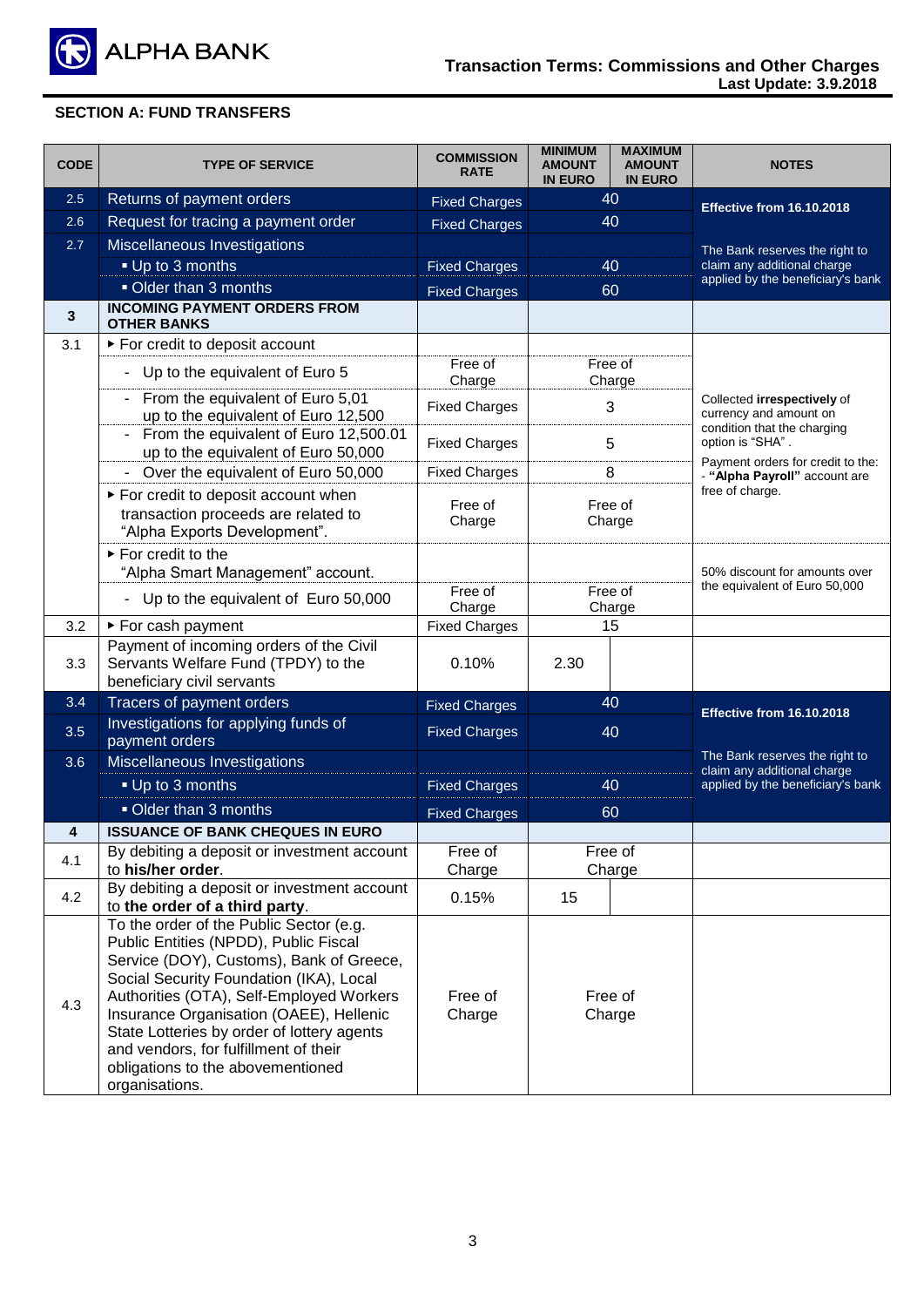

| <b>CODE</b> | <b>TYPE OF SERVICE</b>                                                                                                                                                                                                                                                                                                                     | <b>COMMISSION</b><br><b>RATE</b> | <b>MINIMUM</b><br><b>AMOUNT</b><br><b>IN EURO</b> | <b>MAXIMUM</b><br><b>AMOUNT</b><br><b>IN EURO</b> | <b>NOTES</b>                                                                |
|-------------|--------------------------------------------------------------------------------------------------------------------------------------------------------------------------------------------------------------------------------------------------------------------------------------------------------------------------------------------|----------------------------------|---------------------------------------------------|---------------------------------------------------|-----------------------------------------------------------------------------|
| 5           | PURCHASE OF CHEQUES IN EURO<br><b>PAYABLE WITHIN GREECE</b>                                                                                                                                                                                                                                                                                |                                  |                                                   |                                                   |                                                                             |
| 5.1         | Personal/Bank Cheque Alpha Bank                                                                                                                                                                                                                                                                                                            | Free of<br>Charge                |                                                   | Free of<br>Charge                                 |                                                                             |
| 5.2         | Personal Cheque issued by other Greek<br>bank                                                                                                                                                                                                                                                                                              |                                  |                                                   |                                                   |                                                                             |
|             | • Credit to a deposit or loan account                                                                                                                                                                                                                                                                                                      | Free of<br>Charge                |                                                   | Free of<br>Charge                                 | With value date for domestic<br>personal cheques, the third<br>working day. |
|             | • For cash payment only after the approval<br>of the authorisation board responsible for<br>the Client                                                                                                                                                                                                                                     | 0.30%                            | 10                                                |                                                   |                                                                             |
| 5.3         | Bank Cheque issued by other Greek bank                                                                                                                                                                                                                                                                                                     |                                  |                                                   |                                                   |                                                                             |
|             | • Credit to a deposit or loan account                                                                                                                                                                                                                                                                                                      | Free of<br>Charge                |                                                   | Free of<br>Charge                                 | With value date for domestic<br>bank cheques, the next working<br>day.      |
|             | • For cash payment only after the approval<br>of the authorisation board responsible for<br>the Client                                                                                                                                                                                                                                     | 0.30%                            | 5                                                 |                                                   |                                                                             |
|             | • For placement of the cheque's proceeds<br>in term deposits in Euro, Repos, outright<br>sale of securities, Mutual Fund units,<br>Swaps, purchase of new Issues of<br>Treasury Bills, Bonds and Greek<br>Government Securities, Share Capital<br>Increases (SCI) of the Bank and the<br>Group Companies as well as import<br>settlements. | Free of<br>Charge                | Free of<br>Charge                                 |                                                   |                                                                             |
| 6           | OTHER SERVICES FOR CHEQUES                                                                                                                                                                                                                                                                                                                 |                                  |                                                   |                                                   |                                                                             |
| 6.1         | Cancellation of cheque issued by a<br><b>Customer of the Bank</b>                                                                                                                                                                                                                                                                          | <b>Fixed Charges</b>             |                                                   | 2.50                                              | Per cheque                                                                  |
| 6.2         | Stop payment on a cheque issued by a<br>Customer of the Bank due to theft or loss                                                                                                                                                                                                                                                          | <b>Fixed Charges</b>             |                                                   | 30                                                | Per application                                                             |
| 6.3         | Cancellation of bank cheque issued by<br>Alpha Bank                                                                                                                                                                                                                                                                                        | <b>Fixed Charges</b>             |                                                   | 20                                                |                                                                             |
| 6.4         | Return of cheque to bearer (deposit<br>account holder with the Bank)                                                                                                                                                                                                                                                                       | <b>Fixed Charges</b>             |                                                   | 15                                                |                                                                             |
| 6.4.1       | Sealing of bad cheque issued by another<br>bank to the order of the bearer (Bank<br>account holder)                                                                                                                                                                                                                                        | <b>Fixed Charges</b>             | 20                                                |                                                   |                                                                             |
| 6.5         | Announcement - notification to customers<br>to cover bad cheques                                                                                                                                                                                                                                                                           | <b>Fixed Charges</b>             |                                                   | 20                                                | Per cheque                                                                  |
| 6.6         | Sealing of cheque drawn on accounts of<br>Alpha Bank                                                                                                                                                                                                                                                                                       | <b>Fixed Charges</b>             | 15                                                |                                                   |                                                                             |
| 6.7         | Provision of Cheque-Book                                                                                                                                                                                                                                                                                                                   |                                  |                                                   |                                                   | Per cheque form                                                             |
|             | $\triangleright$ To a holder of the<br>"Alpha Premier" account,<br>by an order made:                                                                                                                                                                                                                                                       |                                  |                                                   |                                                   |                                                                             |
|             | . Through the Branch                                                                                                                                                                                                                                                                                                                       | <b>Fixed Charges</b>             |                                                   | 1.50                                              |                                                                             |
|             | <b>- Through Alternative Networks</b>                                                                                                                                                                                                                                                                                                      | <b>Fixed Charges</b>             |                                                   | 1.20                                              |                                                                             |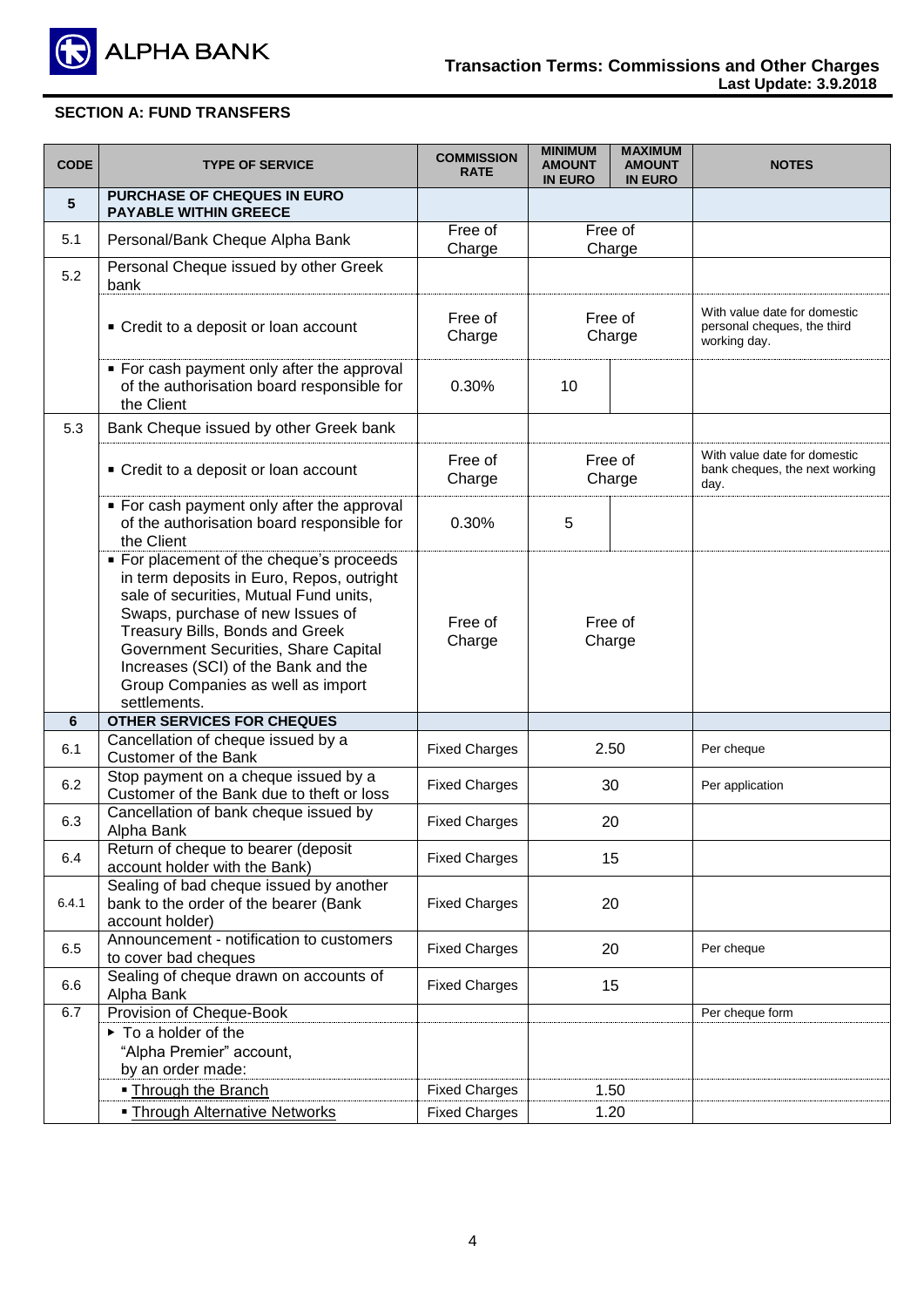

| <b>CODE</b>    | <b>TYPE OF SERVICE</b>                                                                                                                                               | <b>COMMISSION</b><br><b>RATE</b> | <b>MINIMUM</b><br><b>MAXIMUM</b><br><b>AMOUNT</b><br><b>AMOUNT</b><br><b>IN EURO</b><br><b>IN EURO</b> | <b>NOTES</b>                                                                                                                                                                                                                                                                       |
|----------------|----------------------------------------------------------------------------------------------------------------------------------------------------------------------|----------------------------------|--------------------------------------------------------------------------------------------------------|------------------------------------------------------------------------------------------------------------------------------------------------------------------------------------------------------------------------------------------------------------------------------------|
|                | $\triangleright$ To a holder of the<br>"Alpha Payroll" account,<br>the first cheque-book per year.                                                                   | Free of<br>Charge                |                                                                                                        | All subsequent cheque-books<br>are provided at a discount of<br>50% on the commissions of the<br>"Alpha Premier" account.                                                                                                                                                          |
|                | $\triangleright$ To a holder of the<br>"Alpha Smart Management" account,<br>the first cheque-book per calendar year                                                  | Free of<br>Charge                |                                                                                                        | -35% discount on the<br>commissions of "Other<br>accounts" for all subsequent<br>cheque-books issued upon order<br>through the Branch or the<br>Alternative Networks is<br>applicable.<br>- The option of printout under the<br>personal care of the Customer is<br>not available. |
|                | ▶ To a holder of the "Alpha Double"<br>account, the first cheque-book per<br>calendar year                                                                           | Free of<br>Charge                |                                                                                                        | All subsequent cheque-books<br>are provided based on the<br>commissions of the "Alpha<br>Premier" account.                                                                                                                                                                         |
|                | ▶ To holders of other accounts by order:                                                                                                                             |                                  |                                                                                                        |                                                                                                                                                                                                                                                                                    |
|                | • Through the Branch                                                                                                                                                 | <b>Fixed Charges</b>             | 1.50                                                                                                   |                                                                                                                                                                                                                                                                                    |
|                | <b>- Through Alternative Networks</b>                                                                                                                                | <b>Fixed Charges</b>             | 1.20                                                                                                   |                                                                                                                                                                                                                                                                                    |
|                | ▶ Printout under the personal care of the<br>Customer                                                                                                                | <b>Fixed Charges</b>             | 0.30                                                                                                   |                                                                                                                                                                                                                                                                                    |
| $\overline{7}$ | <b>PAYMENTS TO</b><br><b>COMPANIES/ORGANISATIONS</b><br>(concerns the Payer)                                                                                         |                                  |                                                                                                        |                                                                                                                                                                                                                                                                                    |
| 7.1            | <b>Standing Payment Order</b><br>Fixed amount between deposit accounts<br>kept with the Bank<br>▶ Variable amount for credit to a loan<br>account kept with the Bank | Free of<br>Charge                | Free of<br>Charge                                                                                      |                                                                                                                                                                                                                                                                                    |
| 7.2            | Direct Debit within the EU/EEA<br>(standing order/SEPA Direct Debit)                                                                                                 |                                  |                                                                                                        |                                                                                                                                                                                                                                                                                    |
|                | ► Following an agreement of the Bank with<br>the companies/organisations                                                                                             |                                  |                                                                                                        | As listed on the Appendix<br>"Payments to<br>companies/organisations".                                                                                                                                                                                                             |
|                | ▶ Without an agreement of the Bank with<br>the companies/organisations                                                                                               | <b>Fixed Charges</b>             | 0,30                                                                                                   | In case of Imports, the Imports<br>process is followed and an<br>additional commission on the<br>basis of the Price-list is<br>collected. See Section G.<br>Imports.                                                                                                               |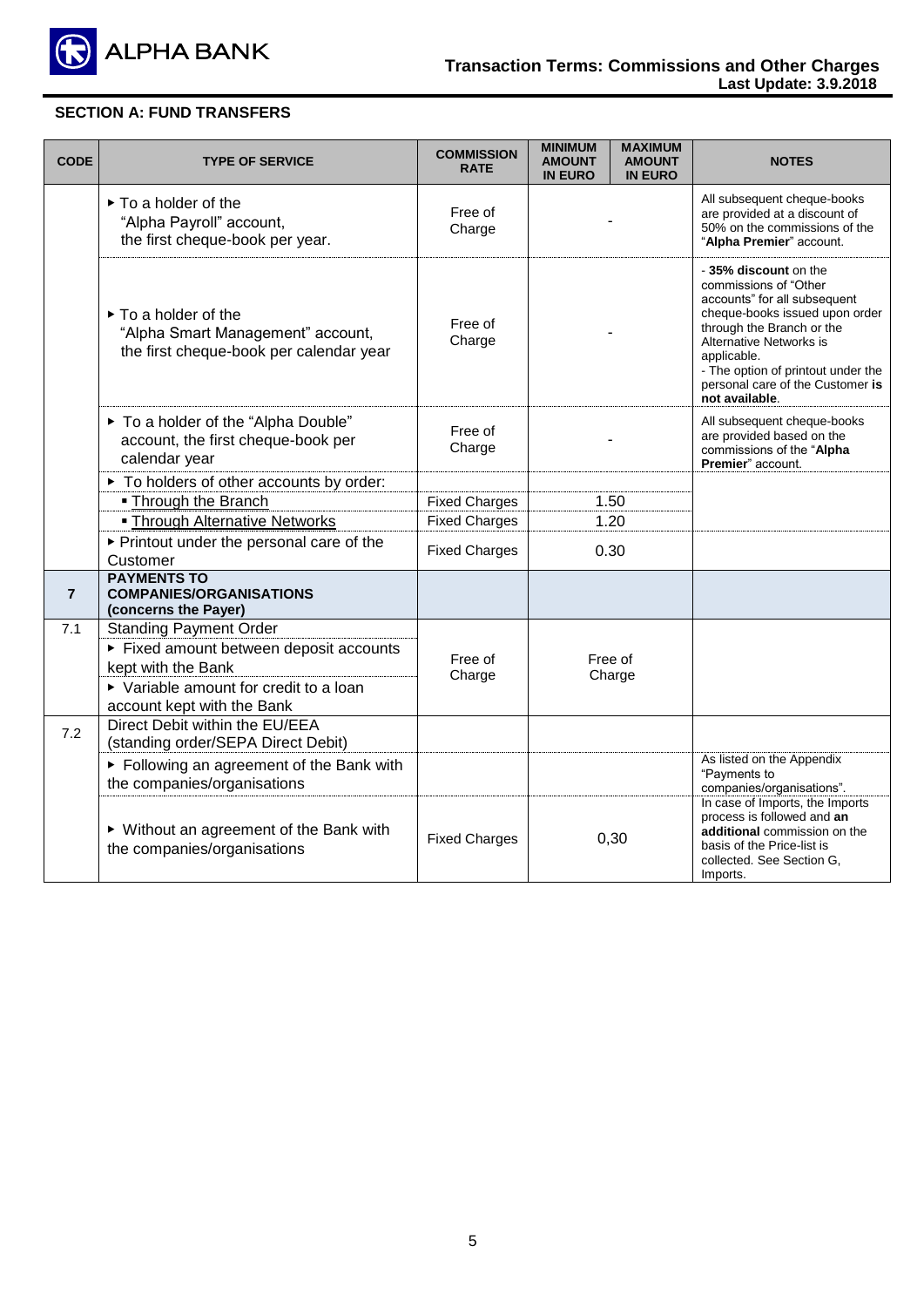

| <b>CODE</b> | <b>TYPE OF SERVICE</b>                                                            | <b>COMMISSION</b><br><b>RATE</b> | <b>MINIMUM</b><br><b>AMOUNT</b><br><b>IN EURO</b> | <b>MAXIMUM</b><br><b>AMOUNT</b><br><b>IN EURO</b> | <b>NOTES</b>                                                           |
|-------------|-----------------------------------------------------------------------------------|----------------------------------|---------------------------------------------------|---------------------------------------------------|------------------------------------------------------------------------|
| 7.3         | Payments with a specific entry code                                               |                                  |                                                   |                                                   | As listed on the Appendix<br>"Payments to                              |
|             | Through the Branch                                                                |                                  |                                                   |                                                   | companies/organisations".                                              |
|             | • Payment by debiting an account                                                  |                                  |                                                   |                                                   | Certain payments to the Greek<br>State as well as the payment of       |
|             | • Payment by debiting a card                                                      |                                  |                                                   |                                                   | Public Power Corporation (DEI)<br>bills can also be carried out by     |
|             | • Cash payment                                                                    |                                  |                                                   |                                                   | using a credit card of the Bank                                        |
|             | Through Alternative Networks<br>(Alpha Web Banking/Alphaphone/                    |                                  |                                                   |                                                   | with up to six interest-free<br>installments.<br>Payment of employers' |
|             | Alpha Mobile Banking)                                                             |                                  |                                                   |                                                   | contributions in favour of the<br><b>Social Security Foundation</b>    |
|             | • Payment by debiting an account                                                  |                                  |                                                   |                                                   | carried out through the Branch<br>during the last six calendar days    |
|             | • Payment by debiting a card                                                      |                                  |                                                   |                                                   | of every month, is charged with<br>a commission of 0.15% with a        |
|             | Through Automated Cash Transaction                                                |                                  |                                                   |                                                   | minimum of Euro 15 and a<br>maximum of Euro 50.                        |
|             | Centres (ACTCs) in cash                                                           |                                  |                                                   |                                                   | Standing orders through debit of                                       |
|             | Through ATMs by debiting an account                                               |                                  |                                                   |                                                   | the "Alpha Payroll" free of<br>charge.                                 |
| 8           | <b>OBLIGATIONS PAYMENT SERVICES WITH</b><br><b>FILE (for Legal Entities)</b>      |                                  |                                                   |                                                   |                                                                        |
| 8.1         | Electronic Payrolls and intrabank payments                                        | Free of<br>Charge                |                                                   | Free of<br>Charge                                 |                                                                        |
| 8.1.1       | Payment of Payroll or Supplier Payments<br>through manual procedure at the Branch | <b>Fixed Charges</b>             |                                                   | 1                                                 |                                                                        |
|             | (per employee or per account credited)                                            |                                  |                                                   |                                                   |                                                                        |
| 8.2         | Through the Electronic Payment Service<br>(Alpha Bank File Transfer)              |                                  |                                                   |                                                   |                                                                        |
|             | $\triangleright$ Per file                                                         |                                  |                                                   |                                                   | Pricing upon agreement                                                 |
|             | ▶ Per transaction                                                                 |                                  |                                                   |                                                   |                                                                        |
|             | • Credit Alpha Bank account                                                       |                                  |                                                   |                                                   |                                                                        |
|             | • Credit third bank account                                                       |                                  |                                                   |                                                   |                                                                        |
| 9           | <b>PAYMENT COLLECTION SERVICES</b><br>(Beneficiary being Legal Entity)            |                                  |                                                   |                                                   |                                                                        |
| 9.1         | With Direct Debit                                                                 |                                  |                                                   |                                                   |                                                                        |
| 9.2         | With Payment Orders<br>• Through the Branch                                       |                                  |                                                   |                                                   |                                                                        |
|             | • Through Alternative Networks                                                    |                                  |                                                   |                                                   |                                                                        |
|             | (Alpha Web Banking/Alphaphone/                                                    |                                  |                                                   |                                                   |                                                                        |
|             | Alpha Mobile Banking)                                                             |                                  |                                                   |                                                   | Pricing upon agreement                                                 |
| 9.3         | <b>With Cards</b>                                                                 |                                  |                                                   |                                                   |                                                                        |
| 9.4         | With Cash Payment<br>At the Automated Cash Transaction                            |                                  |                                                   |                                                   |                                                                        |
|             | Centers (ACTCs)                                                                   |                                  |                                                   |                                                   |                                                                        |
|             | At the Cashiers' Desks of the Branch                                              |                                  |                                                   |                                                   |                                                                        |
|             | <b>Network</b>                                                                    |                                  |                                                   |                                                   |                                                                        |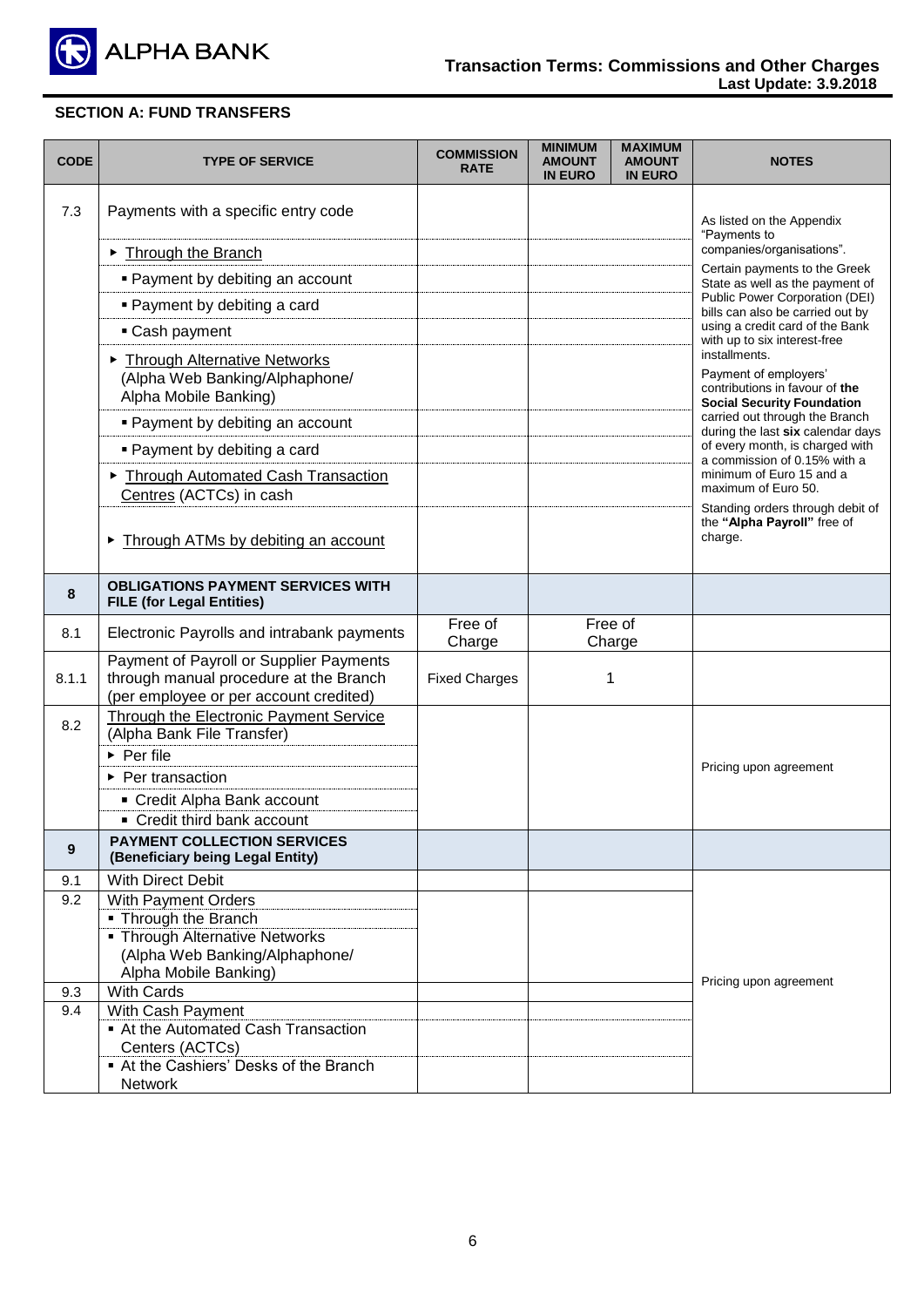

| <b>CODE</b>     | <b>TYPE OF SERVICE</b>                                    | <b>COMMISSION</b><br><b>RATE</b> | <b>MINIMUM</b><br><b>AMOUNT</b><br><b>IN EURO</b> | <b>MAXIMUM</b><br><b>AMOUNT</b><br><b>IN EURO</b> | <b>NOTES</b>                                       |
|-----------------|-----------------------------------------------------------|----------------------------------|---------------------------------------------------|---------------------------------------------------|----------------------------------------------------|
| 10 <sup>1</sup> | <b>CASH MANAGEMENT</b>                                    |                                  |                                                   |                                                   |                                                    |
| 10.1            | ALPHA GLOBAL CASH MANAGEMENT<br>Alpha Bank - Primary Bank |                                  |                                                   |                                                   | Pricing upon agreement                             |
| 10.2            | Alpha Bank - Secondary Bank                               |                                  |                                                   |                                                   | Pricing upon agreement                             |
| 10.3            | Issuance of daily statement through:                      |                                  |                                                   |                                                   |                                                    |
|                 | ▶ SWIFT MT940                                             | <b>Fixed Charges</b>             |                                                   | 35                                                | The charges are carried out on a<br>monthly basis. |
|                 | File in SWIFT MT940 format                                | <b>Fixed Charges</b>             |                                                   | 30                                                |                                                    |
|                 | ▶ File under Bank specifications                          | <b>Fixed Charges</b>             |                                                   | 15                                                |                                                    |

#### **GENERAL TERMS**

#### **Α. PAYMENT ORDERS TO AND FROM OTHER BANKS**

**1.** All payment orders to other banks in Euro or in Foreign Currency are forwarded through SWIFT.

The value date is two (2) working days from the transaction date. The abovementioned value date can be differentiated on the following conditions:

- In case the value date determined by the applicable payment system is different.
- If the abovementioned dates include a currency holiday.
- **2.** The incoming payment orders, regardless of the amount, are executed under the following value dates:
	- Incoming payment orders in Euro or other currencies of the European Union/EEA crediting accounts held: (a) in the same currency the value date is **the value date of the payment order\*.**
	- (b) in a different currency the value date is **two (2) working days after the value date of the payment order**. Incoming payment orders in currency outside the European Union/EEA crediting accounts in Euro or Foreign Currency the value date is **two (2) working days after the value date of the payment order**.

\**In case the incoming payment order is received after 14:30, the Bank reserves the right to credit the account with the relevant amount with value date the next working day.* 

- **3.** A transaction under SEPA specifications is defined as every online credit transfer, within the European Union, carried out only on the conditions mentioned below:
	- The destination country belongs to SEPA **\*\***
	- No limit regarding the amount of the payment order
	- Existence of name and IBAN of the orderer
	- Existence of name and IBAN of the beneficiary
	- Existence of beneficiary's bank BIC
	- The currency of the payment is the Euro
	- No special instructions to be included
	- Only the charging option "SHA" (Share) can be used
	- *\*\* The SEPA countries include:*

*EURO18 (Eurozone): Belgium, Germany, Greece, Spain, France, Ireland, Italy, Latvia, Luxembourg, the Netherlands, Austria, Portugal, Finland, Slovenia, Cyprus, Malta, Estonia and Slovakia.*

*EU28: EURO18 plus Czech Republic, Denmark, Lithuania, Hungary, Poland, Sweden, Great Britain, Bulgaria, Romania, Croatia.*

*In addition the following countries: Iceland, Norway, Liechtenstein, Switzerland and Monaco.*

*Finally, the following areas (where the European legislation is applicable): Martinique, Guadeloupe, French Guiana, Reunion Island, Gibraltar, the Azores, Madeira, Canary Islands, Åland Islands, Saint Marino, Mayotte, Saint Barthélemy, Saint Martin, Saint Pierre and Miquelon Islands.*

- **4. Commission on foreign exchange transactions:** In any case of foreign currency conversion (purchase or sale) related to the issuance or settlement of a payment order/bank cheque **in addition to** the applicable commission: **0.1% with a minimum amount of Euro 7 and a maximum amount of Euro 30** is collected.
- **5.** The IRIS Online Payments service , through DIAS Credit Transfer system, provides the ability of rapid credits in real time – to the beneficiary's account, which is held at: Alpha Bank, Attica Bank, National Bank of Greece, Eurobank, Piraeus Bank, for amounts up to EUR 12,500. The service is available during working days of the local banking system, from 8:00 to16:15.

#### **B. CHEQUES IN EURO**

**1.** All the cheques in Euro payable to other banks of Greece are compulsorily deposited to deposit or loan accounts.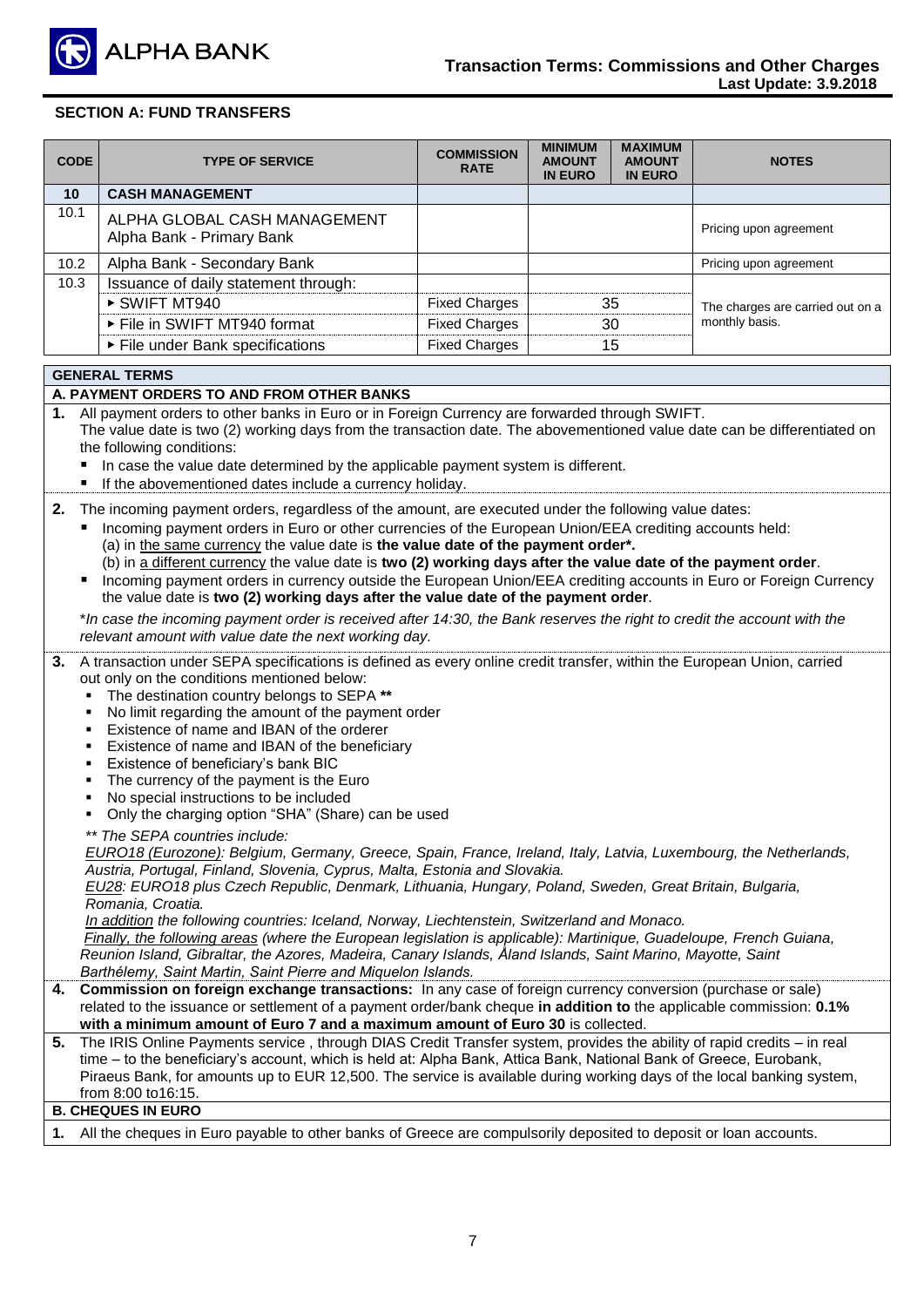

### **SECTION B: DEPOSITS**

| <b>TYPE OF SERVICE</b>                                          | <b>COMMISSION</b><br><b>RATE</b> | <b>MINIMUM</b><br><b>AMOUNT</b><br><b>IN EURO</b> | <b>MAXIMUM</b><br><b>AMOUNT</b><br><b>IN EURO</b> | <b>NOTES</b>                              |  |
|-----------------------------------------------------------------|----------------------------------|---------------------------------------------------|---------------------------------------------------|-------------------------------------------|--|
| <b>TRANSACTION CHARGES</b>                                      |                                  |                                                   |                                                   |                                           |  |
| For each transaction over:                                      |                                  |                                                   |                                                   |                                           |  |
| four (4) per month, accounts are charged<br>as follows:         |                                  |                                                   |                                                   |                                           |  |
| Alpha 290 and Alpha 500:                                        |                                  |                                                   |                                                   | Regardless of average monthly<br>balance. |  |
| From 5 up to 500 transactions                                   | <b>Fixed Charges</b>             |                                                   |                                                   |                                           |  |
| Over 501 transactions                                           | <b>Fixed Charges</b>             |                                                   |                                                   |                                           |  |
| twenty nine (29) per month, accounts are<br>charged as follows: |                                  |                                                   |                                                   |                                           |  |
| Alpha Cash Management:                                          |                                  |                                                   |                                                   |                                           |  |
| From 30 up to 500 transactions                                  | <b>Fixed Charges</b>             |                                                   |                                                   | Regardless of average monthly<br>balance. |  |
| Over 501 transactions                                           | <b>Fixed Charges</b>             |                                                   |                                                   |                                           |  |
| ▶ Alpha Smart Management                                        | Free of                          |                                                   |                                                   |                                           |  |
| (regardless of the number of transactions)                      | Charge                           |                                                   |                                                   |                                           |  |
|                                                                 |                                  |                                                   |                                                   | 3<br>3<br>Free of<br>Charge               |  |

#### **Exempted from Transaction Charges**

**No extra charges** on transactions (credits or debits) to Alpha 290, Alpha 500, Alpha Cash Management and Alpha Smart Management accounts that:

 are carried out with cards issued by the Bank (e.g. Alpha Bank Enter Visa, Alpha Bank Bonus Visa, Alpha Bank Bonus MasterCard, Alpha Bank Bonus American Express etc.)

 are carried out through Alternative Networks (e.g. Alpha Web Banking, Alphaphone, Alpha Mobile Banking, Alphaline etc.)

- **are related to standing orders**
- are related to credit of interest to deposit accounts and to term deposits or debits with the income tax due<br>are related to credit of payroll, if carried out through the Bank
- are related to credit of payroll, if carried out through the Bank<br>■ are related to a reversal entry of a transaction carried out at the
- are related to a reversal entry of a transaction carried out at the Branch Cashiers' Desks as well as to the transaction linked with the reversal entry
- are related to the collection of safe deposit boxes rentals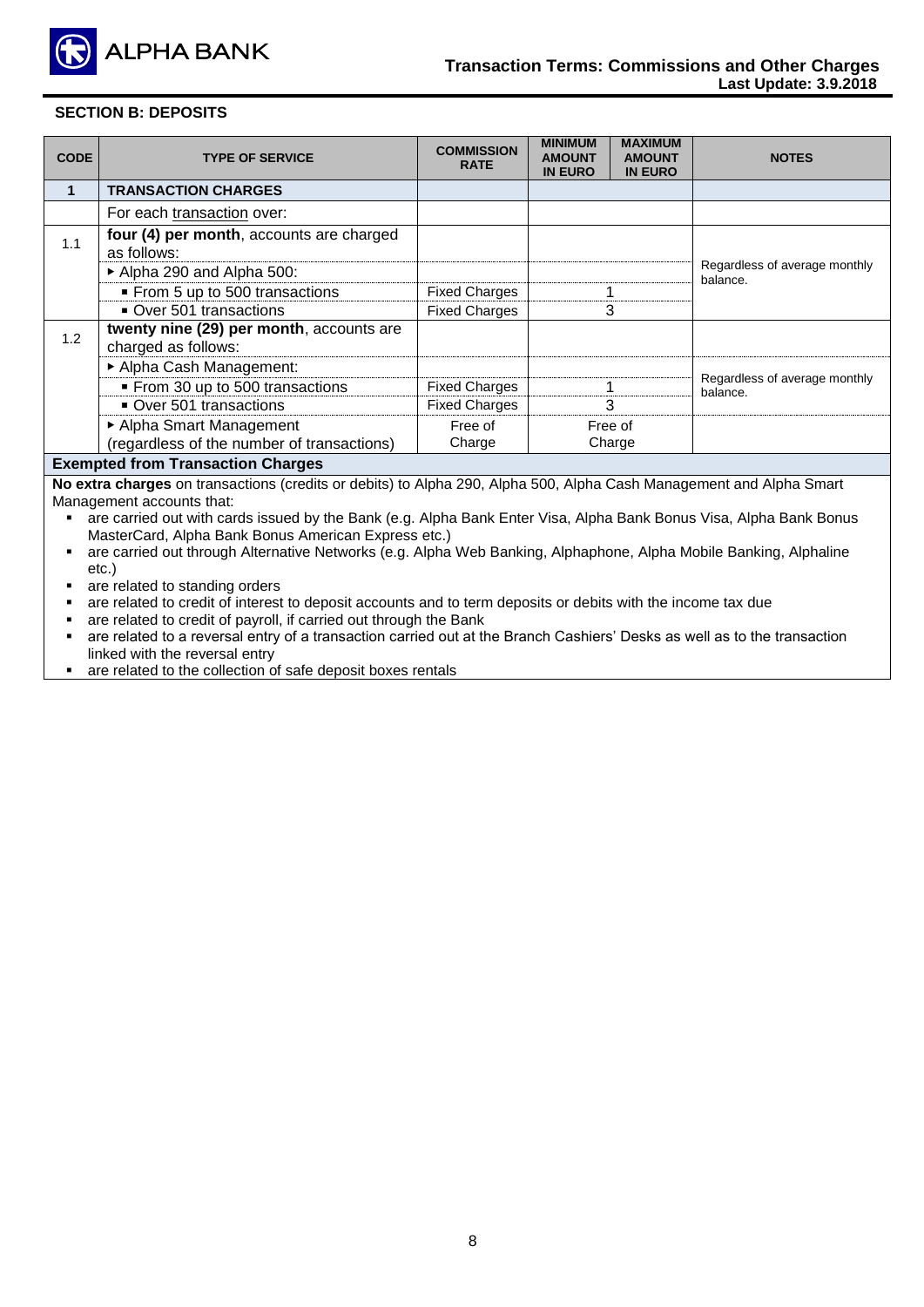

#### **SECTION B: DEPOSITS**

| <b>GENERAL TERMS</b>                                         |                              |
|--------------------------------------------------------------|------------------------------|
| A. Minimum limits for the opening of deposit accounts        |                              |
| Alpha Premier                                                | 300<br>Euro<br>$\mathcal{L}$ |
| Alpha Savings                                                | 300<br>Euro                  |
| Alpha Savings Plus                                           | 300<br>Euro                  |
| Alpha 290                                                    | No minimum limit             |
| Alpha 500                                                    | No minimum limit             |
| Alpha Smart Management                                       | No minimum limit             |
| Alpha Contractual Entrepreneurship                           | No minimum limit             |
| Agro-Carta                                                   | No minimum limit             |
| Alpha 11213 Youth Line                                       | No minimum limit             |
| Alpha Save Smart                                             | No minimum limit             |
| Alpha Payroll                                                | No minimum limit             |
| <b>Term Deposits</b>                                         | 5,000<br>Euro                |
| Term Deposits with certificates (minimum amount of security) | Euro 15,000                  |

#### **GENERAL TERMS**

#### **Β. Value dates**

- 1. Cash deposit in Euro at:
	- Individual's deposit account bears interest from the deposit date.
	- Interest bearing business account bears interest from the next working day.
- 2. Cash withdrawal terminates the interest bearing of the withdrawn amount on the day of the transaction.
- 3. The transfer of amounts from a deposit and/or loan account to another deposit and/or loan account is computed with value date the same day.
- 4. Upon a special agreement, if withdrawal is carried out from non-available balance, debit interest is calculated on the withdrawn amount with interest rate equal to the Minimum Lending Rate (MLR) plus the entire spread.
- 5. **Compounding Period:** Interest is calculated bi-annually and in particular on 30/6 and 31/12 of every year on the basis of a 360-day year, except for the Alpha Cash Management, Alpha Smart Management and Alpha Payroll accounts for which interest is calculated every quarter and in particular on 31/3, 30/6, 30/9 and 31/12 of every year.

#### 6. **Compounding Method:**

i. For the Alpha 1|2|3 Youth Line, Alpha Payroll, Alpha 500, Alpha Cash Management, Alpha Smart Management, Alpha Contractual Entrepreneurship, Agro-Carta accounts the interest rate is tiered, and interest is calculated on the daily available balance at the relevant interest rate (which corresponds to the balance of the account) for the entire balance.

#### **Exceptions:**

If the automatic credit of salary is discontinued for six consecutive months in the Alpha Payroll account, then interest is calculated on the applicable interest rates of the Alpha Savings account, from the next calendar quarter.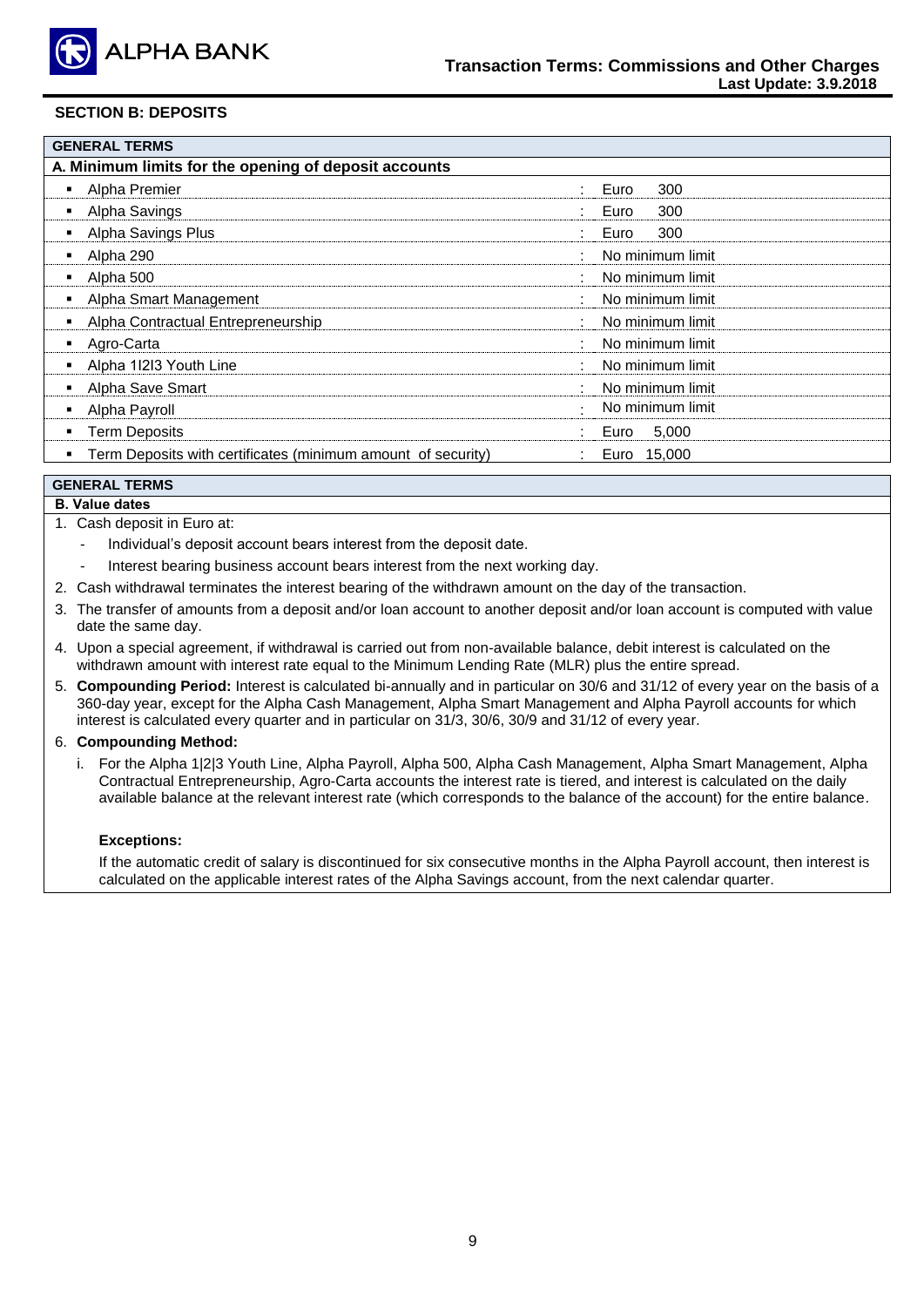

#### **SECTION B: DEPOSITS**

- **Β. Value dates** 
	- ii. For the Alpha Premier, Alpha Savings, Alpha Savings Plus and Alpha Save Smart accounts, the interest rate is calculated on the amount that corresponds to each scale with the applicable rate. Interest is calculated on the average six-month available balance.
	- iii. For accounts Alpha 290 with an average daily six-month balance of less than Euro 3,000 interest is not computed, regardless of any credit interest rate agreed.
- 7. Tax (currently 15%) on the paid interest is deducted and submitted to the Greek State in accordance with the applicable legislation.

*Alpha Bank participates in the HELLENIC DEPOSIT AND INVESTMENT GUARANTEE FUND in accordance with the provisions of Law 4370/2016.*

#### **Other notes**

For all accounts where it is possible to make withdrawals by cheques paid at the Cashiers' Desks of the Branch (not via the Cheque Clearing Interbank Electronic System (DISSE) or via Clearing Houses with physical movement), the value date is the **same day**.

## **C. Total/Partial Early Withdrawal of Term Deposits**

**1.** In total or partial premature withdrawal of capital of a simple term deposit, the interest payable to the Customer is reduced equally to the cost of early withdrawal of the capital withdrawn. The cost is calculated on the capital with a discount rate **set to 2%** for the period remaining until the maturity of the term deposit.

Especially for the term deposits with intermediate interest payments, if prior to the total or partial premature withdrawal of capital:

- part of the interest accrued on the simple term deposit has already been paid to the Client through intermediate compounding and
- the cost of premature withdrawal exceeds the accrued interest of the period from the date of last interest payment and the date of withdrawal

the Client promptly returns the interest paid up to the amount equivalent to the cost of withdrawal.

In case of premature withdrawal of capital on term deposits with intermediate interest payments, the next interest payment takes place at the maturity date of the term deposit.

In any case, the cost of premature withdrawal of capital should not exceed the amount of interest accured on the capital being withdrawn.

The maximum number of partial premature withdrawals allowed in simple term deposits is:

- up to three, for Term deposits in Euro
- up to two, for term deposits in foreign exchange.

**2.** In total premature withdrawal of the capital of the term deposit "Alpha Monthly Progress":

- On the anniversary of the product the **credit interest is paid in total to the Client with no reduction**.
- On a date different to the anniversary of the product the interest is not paid for the period during which the right is exercised.
- **3.** In total premature withdrawal of the capital of the term deposits "Alpha New Era", "Alpha Term Deposit with Bonus" and "Alpha Progress":
	- On the anniversary of the product **credit interest is paid in full to the Client with no reduction**.
	- On a date different to the anniversary of the product, **credit interest of the current compounding period is** reduced equally to the cost of early withdrawal of the capital withdrawn. The cost is calculated on the total capital withdrawn with a discount rate **set to 2%** for the period remaining until the maturity of the compounding period.

 The cost of premature withdrawal of capital should not exceed the amount of interest accrued on the capital being withdrawn.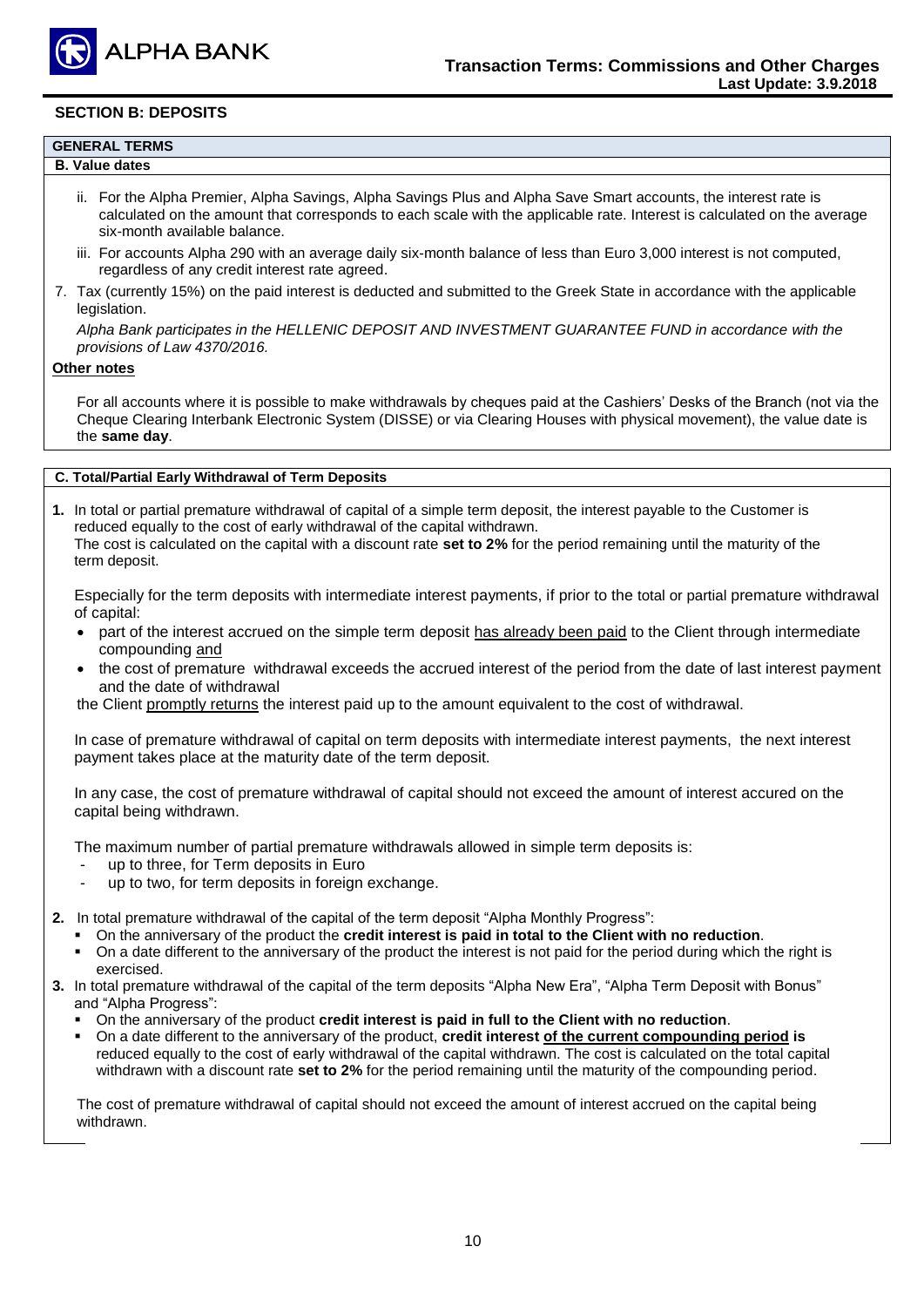

## **SECTION C: CLEAN DOMESTIC COLLECTIONS**

| <b>CODE</b>    | <b>TYPE OF SERVICE</b>                                                            | <b>COMMISSION</b><br><b>RATE</b> | <b>MINIMUM</b><br><b>AMOUNT</b><br><b>IN EURO</b> | <b>MAXIMUM</b><br><b>AMOUNT</b><br><b>IN EURO</b> | <b>NOTES</b>                                             |
|----------------|-----------------------------------------------------------------------------------|----------------------------------|---------------------------------------------------|---------------------------------------------------|----------------------------------------------------------|
| $\mathbf{1}$   | <b>CLEAN COLLECTIONS</b>                                                          |                                  |                                                   |                                                   |                                                          |
| 1.1            | Bills of Exchange, Notes                                                          | 0.75%                            | 10                                                |                                                   | Up to 1 year maturity.                                   |
| 1.2            | Extension of Maturity of Bill of<br>Exchange/Note                                 | <b>Fixed Charges</b>             |                                                   | 8                                                 |                                                          |
| 1.3            | Return of unpaid Bill of Exchange/Note                                            | <b>Fixed Charges</b>             |                                                   | 10                                                |                                                          |
| 1.4            | Collection through domestic correspondent<br>bank                                 | 0.10%                            | 6                                                 |                                                   | Collected additionally to any<br>applicable commissions. |
| $\overline{2}$ | <b>COLLECTION FOR PLEDGE</b>                                                      |                                  |                                                   |                                                   |                                                          |
| 2.1            | Regardless of expiry date (Cheques, Bills of<br>Exchange, Notes)                  | 0.70%                            | 8                                                 |                                                   |                                                          |
| 2.2            | Return of unpaid Cheque to the bearer<br>(borne by the bearer)                    | <b>Fixed Charges</b>             |                                                   | 15                                                |                                                          |
| 2.3            | Return of unpaid Bill of Exchange/Note                                            | <b>Fixed Charges</b>             |                                                   | 15                                                |                                                          |
| 2.4            | Fees for control of issuers for collections in<br>pledge, per issuer or recipient | <b>Fixed Charges</b>             | $\overline{2}$                                    |                                                   |                                                          |
| $\mathbf{3}$   | <b>OTHER SERVICES</b>                                                             |                                  |                                                   |                                                   |                                                          |
| 3.1            | Electronic update (Maturity Index of Bills of<br>Exchange)                        |                                  |                                                   |                                                   |                                                          |
|                | Copy of payments record (Maturity Index)                                          |                                  |                                                   |                                                   | The charges are carried out on a                         |
|                | $\triangleright$ Daily                                                            | <b>Fixed Charges</b>             |                                                   | 55                                                | monthly basis.                                           |
|                | $\triangleright$ Weekly                                                           | <b>Fixed Charges</b>             |                                                   | 45                                                |                                                          |
|                | $\triangleright$ Monthly                                                          | <b>Fixed Charges</b>             |                                                   | 35                                                |                                                          |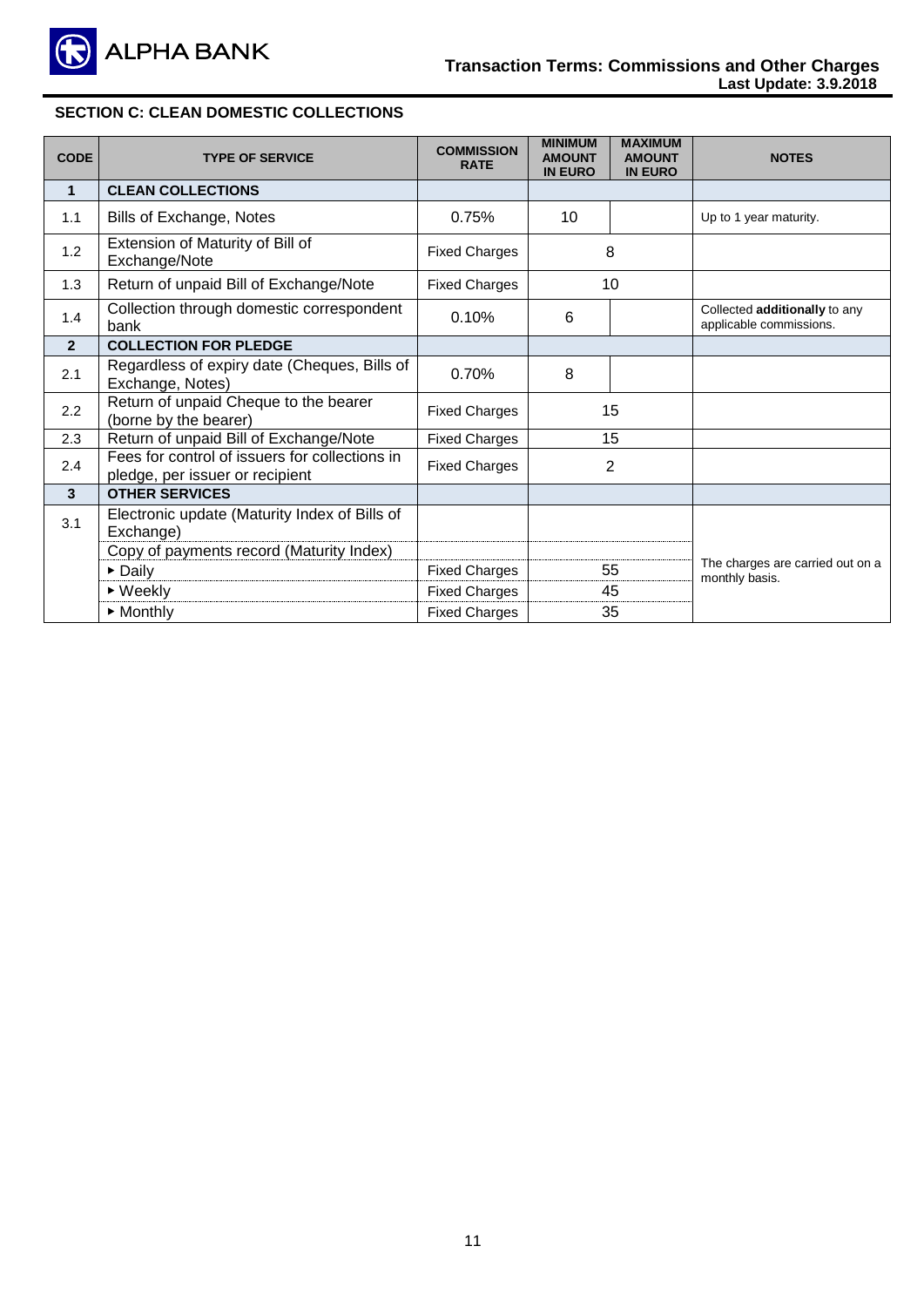

# **SECTION D: LETTERS OF GUARANTEE**

| <b>CODE</b>             | <b>TYPE OF SERVICE</b>                                                                                          | <b>COMMISSION</b><br><b>RATE</b> | <b>MINIMUM</b><br><b>AMOUNT</b><br><b>IN EURO</b> | <b>MAXIMUM</b><br><b>AMOUNT</b><br><b>IN EURO</b> | <b>NOTES</b>                                                                                                             |
|-------------------------|-----------------------------------------------------------------------------------------------------------------|----------------------------------|---------------------------------------------------|---------------------------------------------------|--------------------------------------------------------------------------------------------------------------------------|
| $\mathbf{1}$            | IN EURO FOR DOMESTIC BENEFICIARIES                                                                              |                                  |                                                   |                                                   |                                                                                                                          |
| 1.1                     | Tender guarantees                                                                                               | 0.50%                            | 30                                                |                                                   | Per undivided quarter                                                                                                    |
| 1.2                     | Good performance, etc.                                                                                          | 1.00%                            | 45                                                |                                                   | Per undivided quarter                                                                                                    |
| 1.3                     | Advance payment guarantees, payment<br>guarantees, custom duties guarantees<br>(goods etc.)                     | 1.25%                            | 45                                                |                                                   | Per undivided quarter.<br>For "Alpha Smart<br>Management" account holders,<br>30% discount on the applicable<br>charges. |
| 1.4                     | 10% retention letters of guarantee                                                                              | 1.25%                            | 45                                                |                                                   |                                                                                                                          |
| $\overline{2}$          | IN EURO FOR BENEFICIARIES LOCATED<br><b>ABROAD</b>                                                              | 0.05%                            |                                                   |                                                   | Additional commission rate per<br>undivided quarter for sections<br>1.1, 1.2, 1.3 and 1.4.                               |
| 3                       | <b>IN FOREIGN CURRENCY</b>                                                                                      |                                  |                                                   |                                                   |                                                                                                                          |
| 3.1                     | Tender guarantees                                                                                               | 0.75%                            | 45                                                |                                                   | Per undivided quarter                                                                                                    |
| 3.2                     | Good performance, etc.                                                                                          | 1.25%                            | 60                                                |                                                   | Per undivided quarter                                                                                                    |
| 3.3                     | Advance payment guarantees, goods<br>payment guarantees etc.                                                    | 1.45%                            | 90                                                |                                                   | Per undivided quarter.<br>For "Alpha Smart<br>Management" account holders,<br>30% discount on the applicable<br>charges. |
| $\overline{\mathbf{4}}$ | <b>PREQUALIFICATION LETTERS</b>                                                                                 |                                  |                                                   |                                                   |                                                                                                                          |
| 4.1                     | Letter of intent to issue tender guarantee or<br>good performance guarantee                                     | <b>Fixed Charges</b>             |                                                   | 90                                                |                                                                                                                          |
| 5                       | <b>LETTERS OF CREDITWORTHINESS</b>                                                                              |                                  |                                                   |                                                   |                                                                                                                          |
|                         | $\blacksquare$ Type A                                                                                           | <b>Fixed Charges</b>             |                                                   | 220                                               |                                                                                                                          |
|                         | $\blacksquare$ Type B                                                                                           | <b>Fixed Charges</b>             |                                                   | 450                                               |                                                                                                                          |
| 6                       | <b>AMENDMENT</b>                                                                                                | <b>Fixed Charges</b>             |                                                   | 30                                                |                                                                                                                          |
| $\overline{7}$          | <b>FORFEITURE</b>                                                                                               | <b>Fixed Charges</b>             |                                                   | 60                                                |                                                                                                                          |
| 8                       | ADVICE OF LETTER OF GUARANTEE OR<br><b>STANDBY L/C WITHOUT OUR BANK'S</b><br><b>ENGAGEMENT</b>                  | <b>Fixed Charges</b>             | 40                                                |                                                   |                                                                                                                          |
| 9                       | <b>ADVICE/AMENDMENT OF LETTER OF</b><br><b>GUARANTEE OR STANDBY L/C WITHOUT</b><br><b>OUR BANK'S ENGAGEMENT</b> | <b>Fixed Charges</b>             |                                                   | 30                                                |                                                                                                                          |
| 10                      | <b>ISSUANCE OF LETTER OF GUARANTEE</b><br><b>GUARANTEED UNDER OTHER BANK'S</b><br><b>COUNTERGUARANTEE</b>       |                                  | Pricing upon agreement                            |                                                   |                                                                                                                          |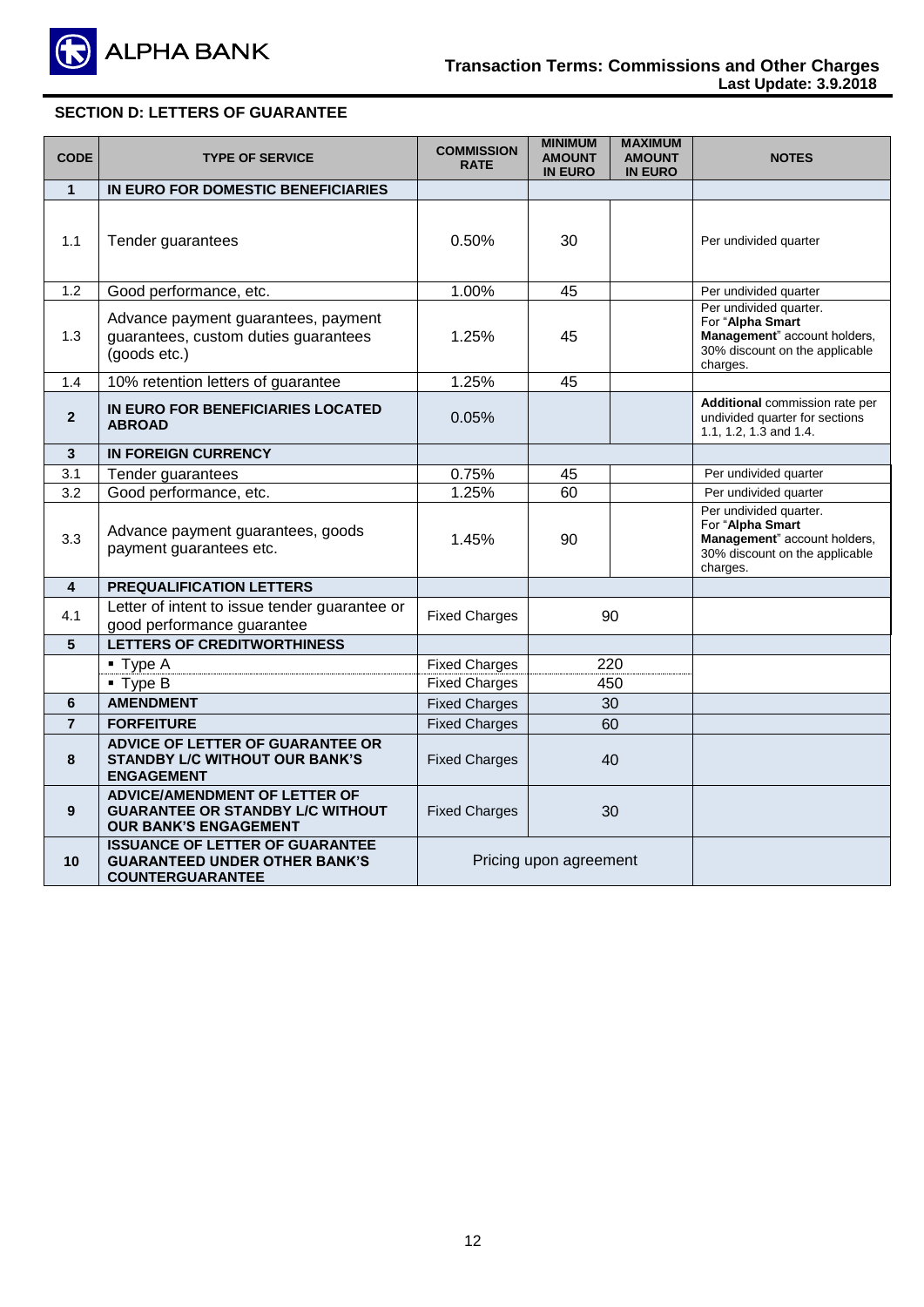

## **SECTION E: FOREIGN EXCHANGE TRANSACTIONS**

| <b>CODE</b>  | <b>TYPE OF SERVICE</b>                                                                                            | <b>COMMISSION</b><br><b>RATE</b> | <b>MINIMUM</b><br><b>AMOUNT</b><br><b>IN EURO</b> | <b>MAXIMUM</b><br><b>AMOUNT</b><br><b>IN EURO</b> | <b>NOTES</b>                                                                                                                                                                                          |
|--------------|-------------------------------------------------------------------------------------------------------------------|----------------------------------|---------------------------------------------------|---------------------------------------------------|-------------------------------------------------------------------------------------------------------------------------------------------------------------------------------------------------------|
| $\mathbf{1}$ | <b>ISSUANCE OF BANK CHEQUES IN EURO OR</b><br><b>FOREIGN CURRENCY PAYABLE ABROAD</b>                              |                                  |                                                   |                                                   |                                                                                                                                                                                                       |
| 1.1          | • No supportive documents                                                                                         | 0.20%                            | 15                                                |                                                   |                                                                                                                                                                                                       |
|              | • With supportive documents                                                                                       | 0.25%                            | 25                                                |                                                   |                                                                                                                                                                                                       |
| 1.2          | Commission on foreign exchange<br>transaction                                                                     | 0.10%                            | 7                                                 | 30                                                | Collected additionally to the<br>applicable commissions, for<br>every foreign exchange<br>transaction (sale or purchase)<br>related to the issuance or<br>settlement of payment<br>order/bank cheque. |
| $\mathbf{2}$ | <b>PURCHASE OF CHEQUES IN EURO OR IN</b><br><b>FOREIGN CURRENCY PAYABLE ABROAD</b>                                |                                  |                                                   |                                                   |                                                                                                                                                                                                       |
| 2.1          | Issued by the Bank                                                                                                | Free of<br>Charge                |                                                   | Free of<br>Charge                                 |                                                                                                                                                                                                       |
| 2.2          | Issued by other banks in Greece or abroad                                                                         |                                  |                                                   |                                                   | Fees which may occur due to<br>a cheque return shall be borne<br>by the Customer. (Effective<br>from 16.10.2018)<br>Free of charge for transactions<br>related to "Alpha Exports<br>Development".     |
|              | • Credit to a deposit account                                                                                     | <b>Fixed Charges</b>             |                                                   | $\overline{2}$                                    | Per item.                                                                                                                                                                                             |
|              | • For placement of the cheque's proceeds<br>in term deposits                                                      | Free of<br>Charge                | Free of<br>Charge                                 |                                                   |                                                                                                                                                                                                       |
| 2.3          | Cheques (Bank/Personal) in Euro or<br>Foreign Currency drawn on banks abroad<br>and sent for collection           | 0.25%                            | 25                                                |                                                   | <b>Additional courier expenses</b><br>when the cooperating courier<br>company is used.                                                                                                                |
| 2.3          | Cheques (Bank/Personal) in Euro or<br>Foreign Currency drawn on banks abroad<br>and sent for collection           | 0.25%                            | 40                                                |                                                   | Effective from 16.10.2018                                                                                                                                                                             |
| 2.4          | Settlement of bank cheques in EURO<br>issued by banks abroad drawn on accounts<br>kept at the Bank.               | 0.10%                            | $\overline{7}$                                    | 90                                                |                                                                                                                                                                                                       |
| 3            | <b>PURCHASE OF TRAVELLER'S CHEQUES</b>                                                                            | <b>Fixed Charges</b>             |                                                   | $\overline{2}$                                    | Per item                                                                                                                                                                                              |
| 4            | <b>BANKNOTES</b>                                                                                                  |                                  |                                                   |                                                   |                                                                                                                                                                                                       |
| 4.1          | Purchase/Sale of foreign banknotes                                                                                |                                  |                                                   |                                                   |                                                                                                                                                                                                       |
|              | Up to Euro 500                                                                                                    | <b>Fixed Charges</b>             |                                                   | $\overline{7}$                                    |                                                                                                                                                                                                       |
|              | From Euro 500.01 up to Euro 2,500                                                                                 | <b>Fixed Charges</b>             |                                                   | 12                                                |                                                                                                                                                                                                       |
|              | Over Euro 2,500                                                                                                   | 0.50%<br>Free of                 |                                                   | Free of                                           |                                                                                                                                                                                                       |
| 4.2          | Euro deposit to foreign currency accounts                                                                         | Charge                           |                                                   | Charge                                            | Value date two (2) working days.                                                                                                                                                                      |
| 4.3          | Deposit of foreign banknotes of EU<br>countries to foreign currency accounts in<br>the same or other currency     | 0.20%                            | 2                                                 |                                                   | The same day, for Foreign<br>Banknotes of EU countries.<br>Value date four (4) working days<br>for Foreign Banknotes of non-<br>EU countries.                                                         |
| 4.4          | Deposit of foreign banknotes of non-EU<br>countries to foreign currency accounts in<br>the same or other currency | 0.20%                            | $\overline{2}$                                    |                                                   | Value date four (4) working<br>days.<br>Deposit to personal account<br>"Alpha 405 in US Dollars" is free<br>of charge.                                                                                |
| 4.5          | Foreign banknotes withdrawal from foreign<br>currency accounts in the same or other<br>currency                   | 0.40%                            | 10                                                |                                                   | Withdrawal from personal<br>account "Alpha 405 in US<br>Dollars" is free of charge.                                                                                                                   |
| 4.6          | Euro withdrawal from foreign currency                                                                             | Free of                          |                                                   | Free of                                           |                                                                                                                                                                                                       |
|              | accounts                                                                                                          | Charge                           |                                                   | Charge                                            |                                                                                                                                                                                                       |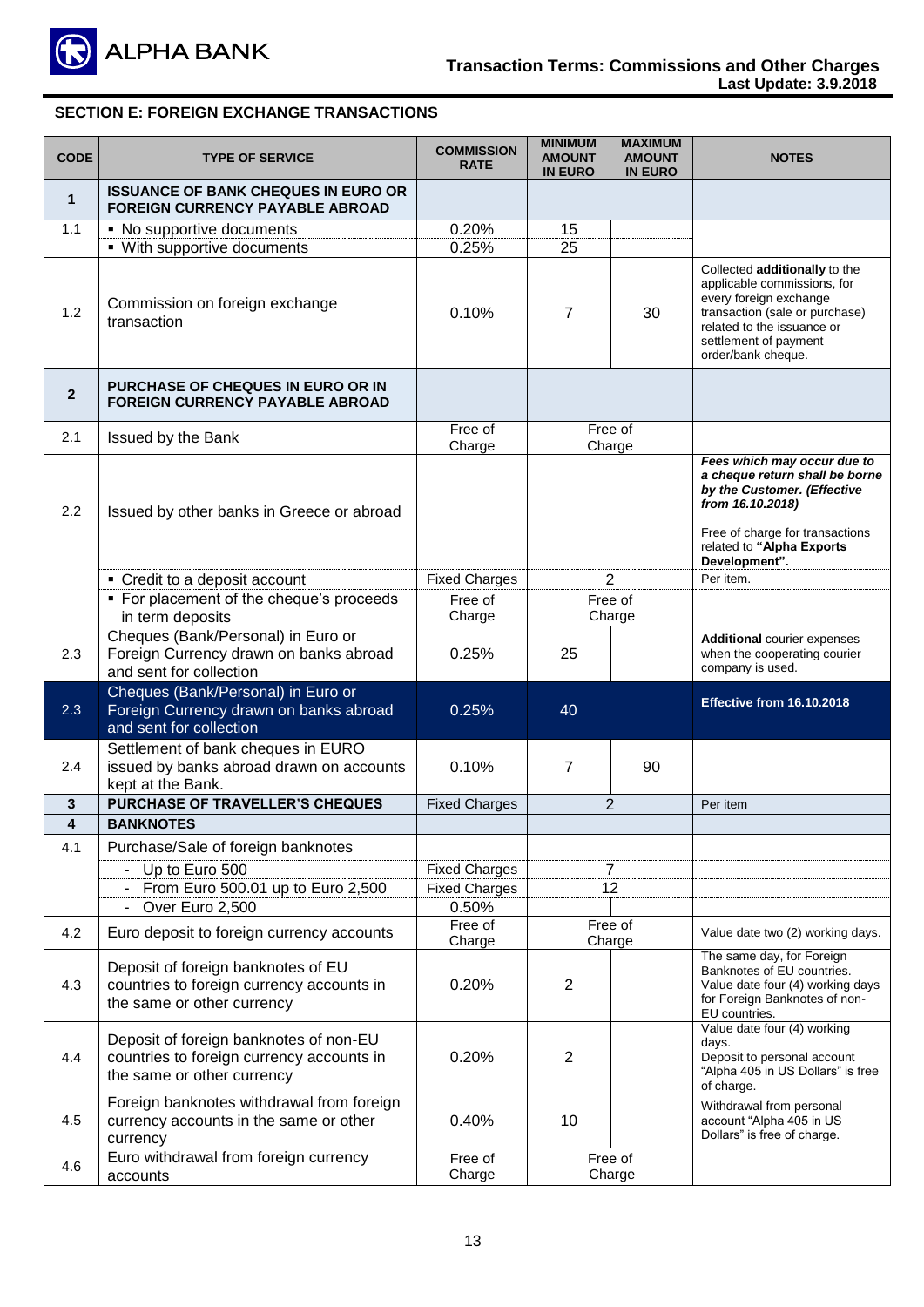

## **SECTION E: FOREIGN EXCHANGE TRANSACTIONS**

| <b>CODE</b> | <b>TYPE OF SERVICE</b>                                                   | <b>COMMISSION</b><br><b>RATE</b> | <b>MINIMUM</b><br><b>AMOUNT</b><br><b>IN EURO</b> | <b>MAXIMUM</b><br><b>AMOUNT</b><br><b>IN EURO</b> | <b>NOTES</b>              |
|-------------|--------------------------------------------------------------------------|----------------------------------|---------------------------------------------------|---------------------------------------------------|---------------------------|
| 5           | <b>PAYMENT OF CHEQUES ISSUED BY ALPHA</b><br><b>BANK BY BANKS ABROAD</b> |                                  |                                                   |                                                   | Effective from 16.10.2018 |
|             | - Up to Euro $5.000$                                                     | <b>Fixed Charges</b>             | 25                                                |                                                   |                           |
| 5.1         | - From Euro 5.000,01 up to Euro 50.000                                   | 0.25%                            | 25                                                | 125                                               |                           |
|             | - Over Euro 50.000                                                       | 0,30%                            | 150                                               | 250                                               |                           |

# **GENERAL TERMS**

**Minimum amount for opening a deposit account in foreign currency:** the equivalent amount of Euro 2,000.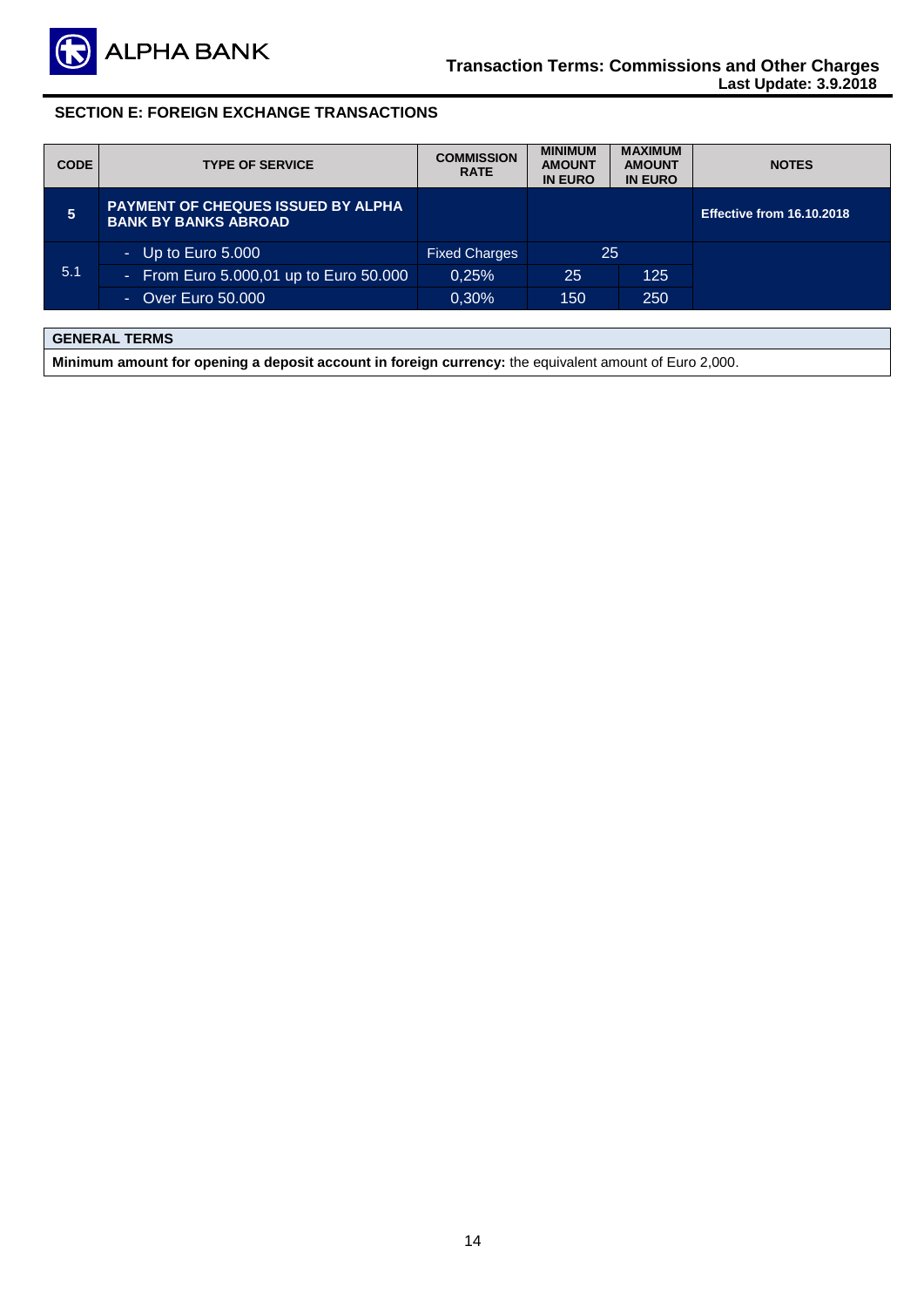

# **SECTION F: EXPORTS**

| <b>CODE</b>  | <b>TYPE OF SERVICE</b>                                                                             | <b>COMMISSION</b><br><b>RATE</b> | <b>MINIMUM</b><br><b>AMOUNT</b><br><b>IN EURO</b> | <b>MAXIMUM</b><br><b>AMOUNT</b><br><b>IN EURO</b> | <b>NOTES</b>                                                                                                                                                                                          |
|--------------|----------------------------------------------------------------------------------------------------|----------------------------------|---------------------------------------------------|---------------------------------------------------|-------------------------------------------------------------------------------------------------------------------------------------------------------------------------------------------------------|
| $\mathbf{1}$ | <b>COLLECTIONS</b>                                                                                 |                                  |                                                   |                                                   |                                                                                                                                                                                                       |
| 1.1          | Clean Collections (Cheques, Bills of<br>Exchange, Promissory Notes)                                | 0.25%                            | 25                                                |                                                   |                                                                                                                                                                                                       |
| 1.2          | <b>Extension/Amendment of Collections</b>                                                          | <b>Fixed Charges</b>             |                                                   | 15                                                |                                                                                                                                                                                                       |
| 1.3          | <b>Documentary Collections</b>                                                                     | 0.40%                            | 25                                                |                                                   | For transactions related to<br>"Alpha Exports Development"<br>50% discount on the applicable<br>charges.                                                                                              |
| 1.4          | Documentary collections free of payment                                                            | 0.15%                            | 20                                                |                                                   |                                                                                                                                                                                                       |
| 1.5          | Collections returned unpaid                                                                        | 0.20%                            | 15                                                |                                                   |                                                                                                                                                                                                       |
| 1.6          | Payment order related to export with no<br>reference to specific transaction -<br>"Direct Payment" | 0.07%                            | 35                                                |                                                   | For order amount over the<br>equivalent of Euro 50,000.                                                                                                                                               |
| $\mathbf{2}$ | <b>DOCUMENTARY LETTERS OF CREDIT</b>                                                               |                                  |                                                   |                                                   |                                                                                                                                                                                                       |
| 2.1          | Advice                                                                                             | 0.10%                            | 20                                                |                                                   |                                                                                                                                                                                                       |
| 2.2          | Confirmation (per undivided quarter)                                                               | 0.25%                            | 35                                                |                                                   | The Confirmation Commission<br>can be differentiated depending<br>on the credit risk of the country<br>or the bank.                                                                                   |
| 2.3          | Negotiation/Settlement                                                                             | 0.40%                            | 35                                                |                                                   |                                                                                                                                                                                                       |
| 2.4          | Cancellation                                                                                       | <b>Fixed Charges</b>             | 20                                                |                                                   |                                                                                                                                                                                                       |
| 2.5          | Amendment                                                                                          | <b>Fixed Charges</b>             | 15                                                |                                                   |                                                                                                                                                                                                       |
| 2.6          | Transfer to another beneficiary                                                                    | 0.20%                            | 20                                                |                                                   |                                                                                                                                                                                                       |
| 2.7          | <b>Reimbursement Instructions</b>                                                                  | <b>Fixed Charges</b>             |                                                   | 30                                                |                                                                                                                                                                                                       |
| 2.8          | Documents' pre-checking                                                                            | <b>Fixed Charges</b>             |                                                   | 40                                                | It is collected whenever all<br>Documents are presented for<br>pre-checking.                                                                                                                          |
| $\mathbf{3}$ | <b>OTHER SERVICES - CHARGES</b>                                                                    |                                  |                                                   |                                                   |                                                                                                                                                                                                       |
| 3.1          | Forward foreign exchange transactions for<br>Exports                                               | 0.10%                            | 15                                                |                                                   |                                                                                                                                                                                                       |
| 3.2          | Commission on foreign exchange<br>transaction                                                      | 0.10%                            | 7                                                 | 30                                                | Collected additionally to the<br>applicable commissions, for<br>every foreign exchange<br>transaction (sale or purchase)<br>related to the issuance or<br>settlement of payment<br>order/bank cheque. |
| 3.3          | Forfeiture                                                                                         |                                  |                                                   |                                                   |                                                                                                                                                                                                       |
|              | · In Euro                                                                                          | <b>Fixed Charges</b>             |                                                   | 50                                                |                                                                                                                                                                                                       |
|              | . In Foreign Currency                                                                              | <b>Fixed Charges</b>             |                                                   | 60                                                |                                                                                                                                                                                                       |
| 3.4          | <b>Courier Expenses for:</b>                                                                       |                                  |                                                   |                                                   | <b>Additional courier expenses</b>                                                                                                                                                                    |
|              | <b>European countries</b>                                                                          | <b>Fixed Charges</b>             |                                                   | 25                                                | when the cooperating courier                                                                                                                                                                          |
|              | • Non-European countries                                                                           | <b>Fixed Charges</b>             |                                                   | 35                                                | company is used.                                                                                                                                                                                      |
| 3.5          | <b>SWIFT Expenses</b>                                                                              |                                  |                                                   |                                                   |                                                                                                                                                                                                       |
|              | • Forwarding - Advising Letters of Credit to<br>another bank                                       | <b>Fixed Charges</b>             |                                                   | 35                                                |                                                                                                                                                                                                       |
|              | • Other messages                                                                                   | <b>Fixed Charges</b>             |                                                   | 15                                                |                                                                                                                                                                                                       |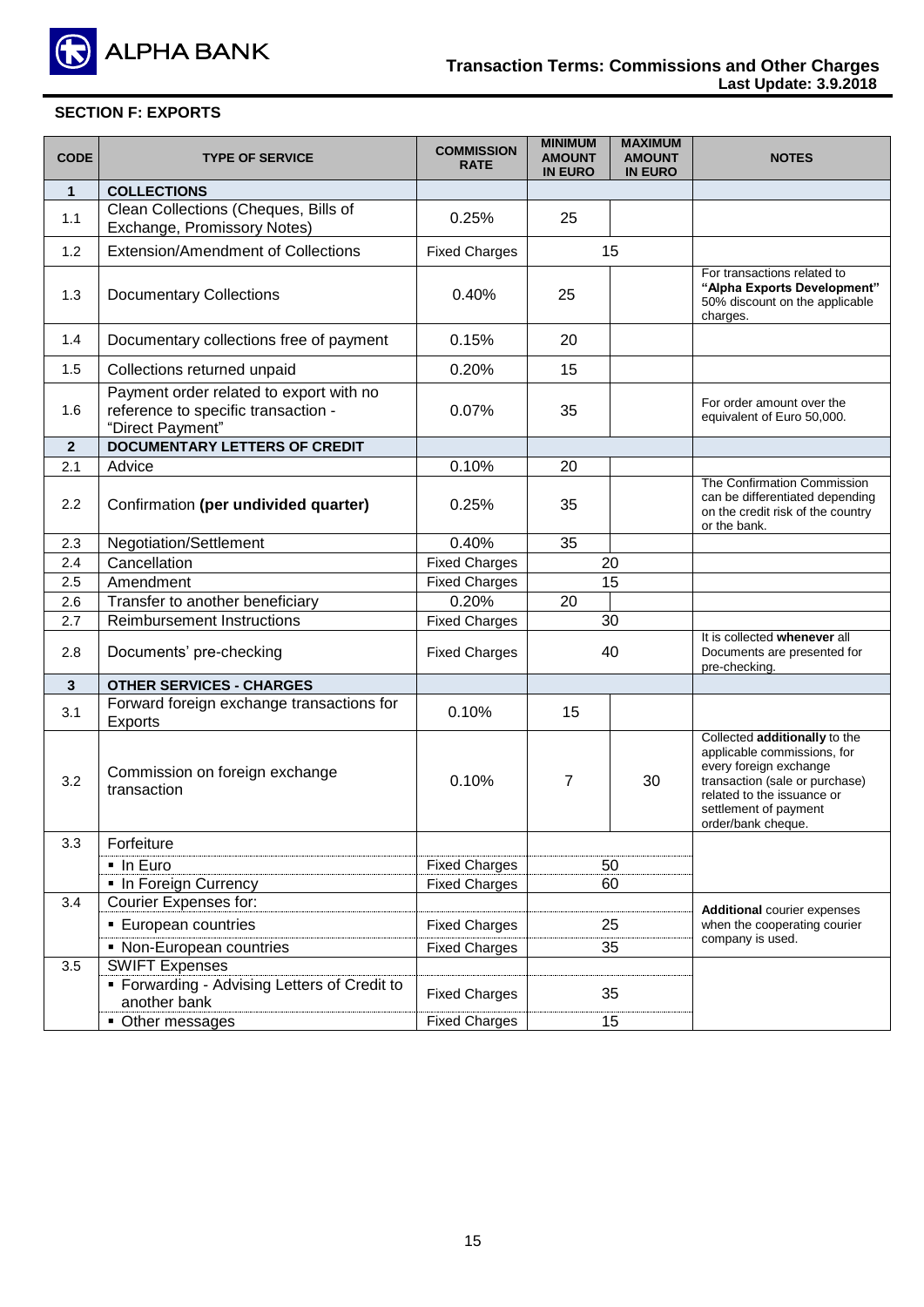

## **SECTION G: IMPORTS**

| <b>CODE</b>    | <b>TYPE OF SERVICE</b>                                                                                                                                       | <b>COMMISSION</b><br><b>RATE</b> | <b>MINIMUM</b><br><b>AMOUNT</b><br><b>IN EURO</b> | <b>MAXIMUM</b><br><b>AMOUNT</b><br><b>IN EURO</b> | <b>NOTES</b>                                                                                   |
|----------------|--------------------------------------------------------------------------------------------------------------------------------------------------------------|----------------------------------|---------------------------------------------------|---------------------------------------------------|------------------------------------------------------------------------------------------------|
| $\mathbf{1}$   | <b>COLLECTIONS</b>                                                                                                                                           |                                  |                                                   |                                                   | Plus SWIFT expenses.                                                                           |
| 1.1            | Settlement of Documentary Collections -<br>Advance Payment:                                                                                                  |                                  |                                                   |                                                   |                                                                                                |
|                | • Through the Branches                                                                                                                                       | 0.45%                            | 35                                                |                                                   |                                                                                                |
|                | • Through Alpha Web International Trade                                                                                                                      | 0.30%                            | 25                                                |                                                   |                                                                                                |
| 1.2            | Payment of time Collections:                                                                                                                                 |                                  |                                                   |                                                   |                                                                                                |
|                | Through the Branches                                                                                                                                         | 0.30%                            | 20                                                |                                                   |                                                                                                |
|                | • Through Alpha Web International Trade                                                                                                                      | 0.20%                            | 15                                                |                                                   |                                                                                                |
| 1.3            | <b>Extension/Amendment of Collections</b>                                                                                                                    | <b>Fixed Charges</b>             |                                                   | 15                                                |                                                                                                |
| 2 <sup>2</sup> | <b>DOCUMENTARY LETTERS OF CREDIT</b>                                                                                                                         |                                  |                                                   |                                                   | Plus SWIFT expenses.                                                                           |
|                |                                                                                                                                                              |                                  |                                                   |                                                   | For "Alpha Smart                                                                               |
| 2.1            | <b>Issuance</b>                                                                                                                                              | 0.30%                            | 40                                                |                                                   | Management" account holders,                                                                   |
| 2.2            | Confirmation<br>(per undivided quarter)                                                                                                                      | 0.20%                            | 30                                                |                                                   | 30% discount on the applicable<br>charges.                                                     |
| 2.3            | Guarantee<br>(per undivided quarter)                                                                                                                         | 0.80%                            | 45                                                |                                                   |                                                                                                |
| 2.4            | Negotiation/Settlement                                                                                                                                       | 0.45%                            | 40                                                |                                                   | For "Alpha Smart<br>Management" account holders,<br>30% discount on the applicable<br>charges. |
| 2.5            | Payment of time Credit                                                                                                                                       | 0.30%                            | 20                                                |                                                   |                                                                                                |
| 2.6            | Amendment                                                                                                                                                    | <b>Fixed Charges</b>             |                                                   | 30                                                |                                                                                                |
| 2.7            | Cancellation                                                                                                                                                 | <b>Fixed Charges</b>             |                                                   | 30                                                |                                                                                                |
| 3              | <b>IMPORTS WITHIN THE EUROPEAN UNION</b><br><b>UP TO EURO 50,000</b>                                                                                         |                                  |                                                   |                                                   | No additional SWIFT expenses.                                                                  |
| 3.1            | <b>Through the Branches</b><br>• Commission for processing and reporting<br>of Imports data<br>• Commission for issuance of a payment<br>order to other bank | <b>Fixed Charges</b>             |                                                   | 7                                                 |                                                                                                |
|                | ▶ Under SEPA specifications                                                                                                                                  |                                  |                                                   |                                                   |                                                                                                |
|                | - Up to Euro 5,000                                                                                                                                           | <b>Fixed Charges</b>             |                                                   | 12                                                |                                                                                                |
|                | - From Euro 5,000.01 up to Euro 50,000                                                                                                                       | 0.15%                            | 15                                                | 75                                                |                                                                                                |
|                | ▶ Under non-SEPA specifications                                                                                                                              |                                  |                                                   |                                                   |                                                                                                |
|                | - Up to Euro 5,000                                                                                                                                           | <b>Fixed Charges</b>             |                                                   | 19                                                |                                                                                                |
|                | - From Euro 5,000.01 up to Euro 50,000                                                                                                                       | 0.20%                            | 20                                                | 100                                               |                                                                                                |
|                | Through Alpha Web Banking for                                                                                                                                |                                  |                                                   |                                                   |                                                                                                |
| 3.2            | Companies                                                                                                                                                    |                                  |                                                   |                                                   |                                                                                                |
|                | • Commission for processing and reporting<br>of Imports data                                                                                                 | <b>Fixed Charges</b>             |                                                   | 5                                                 |                                                                                                |
|                | • Commission for issuance of a payment<br>order to other bank                                                                                                |                                  |                                                   |                                                   |                                                                                                |
|                | - Up to Euro 5,000                                                                                                                                           | <b>Fixed Charges</b>             |                                                   | 1                                                 |                                                                                                |
|                | - From Euro 5,000.01 up to Euro 50,000                                                                                                                       | <b>Fixed Charges</b>             |                                                   | 3                                                 |                                                                                                |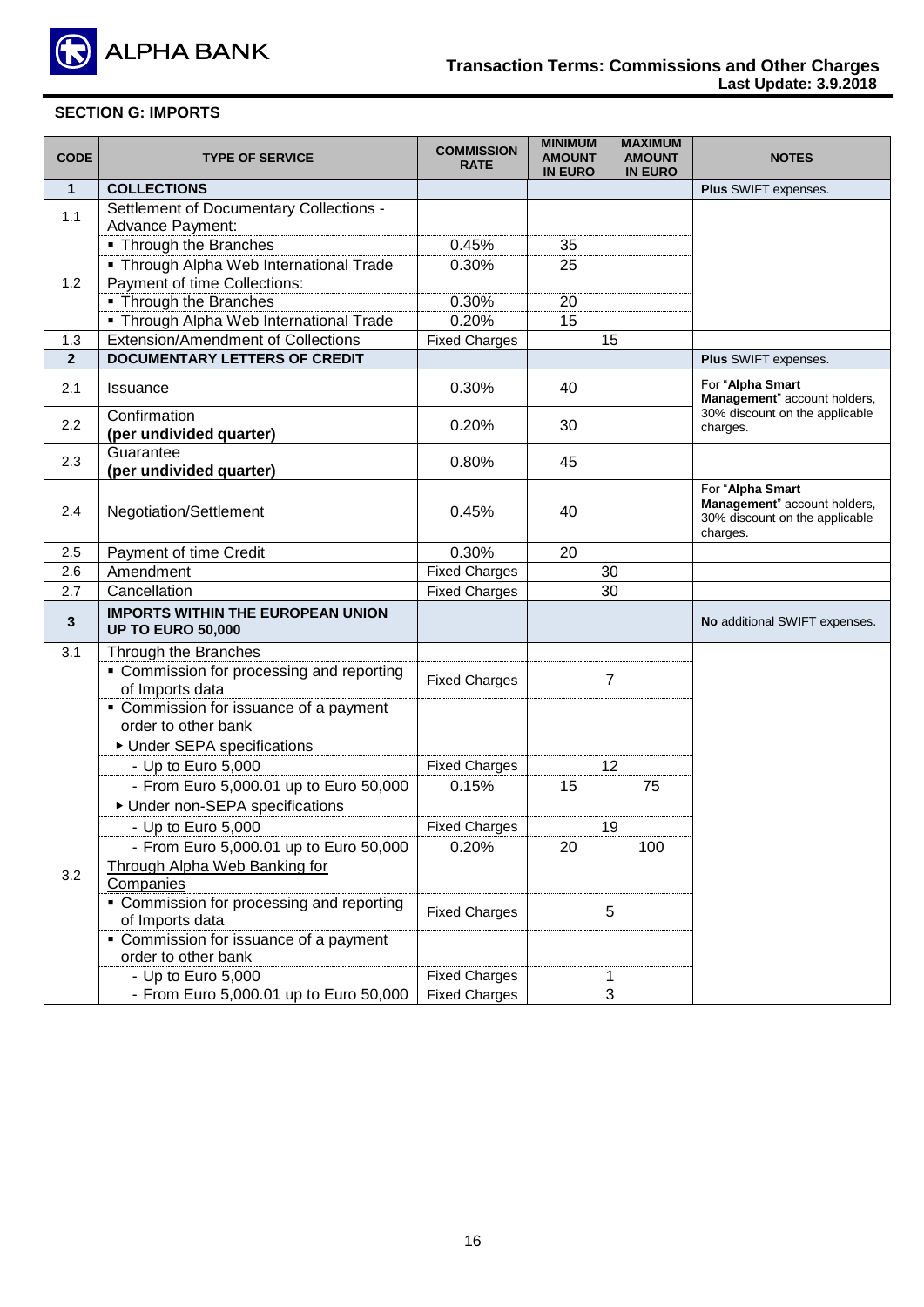

# **SECTION G: IMPORTS**

| <b>CODE</b>             | <b>TYPE OF SERVICE</b>                                        | <b>COMMISSION</b><br><b>RATE</b> | <b>MINIMUM</b><br><b>AMOUNT</b><br><b>IN EURO</b> | <b>MAXIMUM</b><br><b>AMOUNT</b><br><b>IN EURO</b> | <b>NOTES</b>                                                                                                                                                                                          |
|-------------------------|---------------------------------------------------------------|----------------------------------|---------------------------------------------------|---------------------------------------------------|-------------------------------------------------------------------------------------------------------------------------------------------------------------------------------------------------------|
| $\overline{\mathbf{4}}$ | <b>OTHER SERVICES - EXPENSES</b>                              |                                  |                                                   |                                                   |                                                                                                                                                                                                       |
| 4.1                     | Settlement of Imports through "SEPA Direct<br>Debit"          |                                  |                                                   |                                                   | No additional SWIFT expenses.                                                                                                                                                                         |
|                         | • Through the Branches                                        | 0.45%                            | 35                                                |                                                   |                                                                                                                                                                                                       |
|                         | • Through Alpha Web International Trade                       | 0.30%                            | 25                                                |                                                   |                                                                                                                                                                                                       |
| 4.2                     | Swift expenses for:                                           |                                  |                                                   |                                                   |                                                                                                                                                                                                       |
|                         | • Issuance of Payment order                                   | <b>Fixed Charges</b>             |                                                   | 19                                                |                                                                                                                                                                                                       |
|                         | SILC Issuance of an L/C - L/G - SBLC                          | <b>Fixed Charges</b>             | 35                                                |                                                   |                                                                                                                                                                                                       |
|                         | • Other messages                                              | <b>Fixed Charges</b>             | 15                                                |                                                   |                                                                                                                                                                                                       |
| 4.3                     | Urgent payment order                                          | <b>Fixed Charges</b>             | 20                                                |                                                   | Collected additionally to any                                                                                                                                                                         |
| 4.4                     | Payment order with charging option "OUR"                      | 0.15%                            | 3                                                 | 100                                               | applicable commissions.                                                                                                                                                                               |
| 4.5                     | Cancellation or amendment of payment<br>order                 | <b>Fixed Charges</b>             |                                                   | 25                                                | Plus SWIFT expenses.                                                                                                                                                                                  |
| 4.6                     | Payment order of agent's commission to<br>the Bank's Branches | <b>Fixed Charges</b>             | 5                                                 |                                                   |                                                                                                                                                                                                       |
| 4.7                     | Forward foreign exchange transactions for<br>imports          | 0.10%                            | 15                                                |                                                   |                                                                                                                                                                                                       |
| 4.8                     | Commission on foreign exchange<br>transaction                 | 0.10%                            | 7                                                 | 30                                                | Collected additionally to the<br>applicable commissions, for<br>every foreign exchange<br>transaction (sale or purchase)<br>related to the issuance or<br>settlement of payment<br>order/bank cheque. |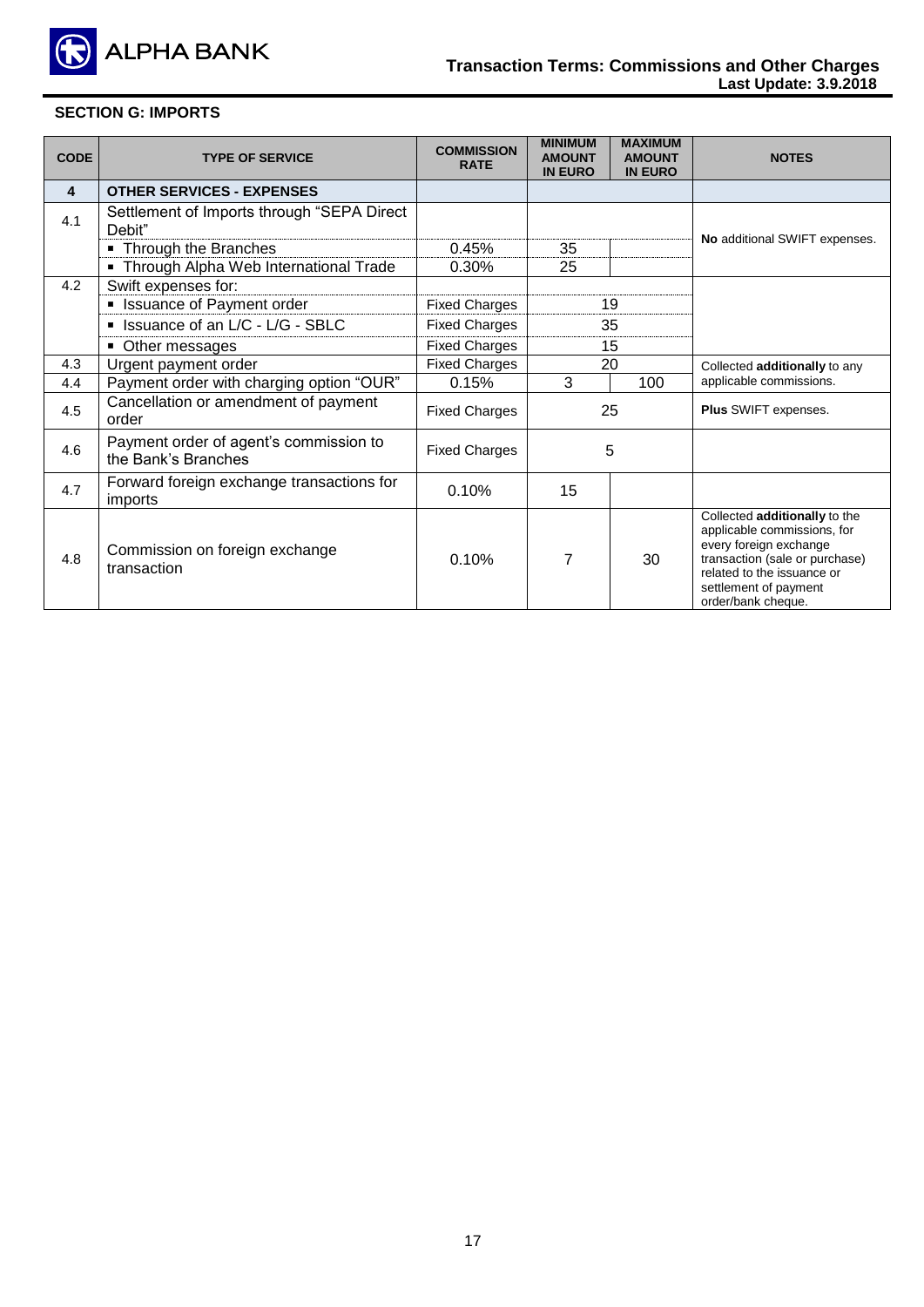

| <b>CODE</b> | <b>TYPE OF SERVICE</b>                                                                   | <b>COMMISSION</b><br><b>RATE</b> | <b>MINIMUM</b><br><b>AMOUNT</b><br><b>IN EURO</b> | <b>MAXIMUM</b><br><b>AMOUNT</b><br><b>IN EURO</b> | <b>NOTES</b>                                                |
|-------------|------------------------------------------------------------------------------------------|----------------------------------|---------------------------------------------------|---------------------------------------------------|-------------------------------------------------------------|
| $\mathbf 1$ | UCITS (MUTUAL FUNDS AND SICAV)                                                           |                                  |                                                   |                                                   |                                                             |
| 1.1         | ALPHA ASSET MANAGEMENT A.E.D.A.K.<br>- ALPHA MUTUAL FUNDS                                |                                  |                                                   |                                                   |                                                             |
| 1.1.1       | Subscription:                                                                            |                                  |                                                   |                                                   |                                                             |
|             | <b>Money Market Funds</b>                                                                | Free of Charge                   |                                                   |                                                   |                                                             |
|             | ■ Fixed Income Funds                                                                     | 1,00%                            |                                                   |                                                   | Note: The commissions refer                                 |
|             | <b>Structured Funds</b>                                                                  | 3,00%                            |                                                   |                                                   | to the maximum charges. The<br>exact commission rate        |
|             | <b>Balanced Funds</b>                                                                    | 4,00%                            |                                                   |                                                   | depends on each Mutual                                      |
|             | <b>Equity Funds</b>                                                                      | 1,00%                            |                                                   |                                                   | Fund. A 10% of these                                        |
| 1.1.2       | Redemption:                                                                              |                                  |                                                   |                                                   | commissions is paid to Alpha<br>Asset Management A.E.D.A.K. |
|             | <b>Money Market Funds</b>                                                                | Free of Charge                   |                                                   |                                                   |                                                             |
|             | ■ Fixed Income Funds                                                                     | 0,75%                            |                                                   |                                                   | See Section H, General                                      |
|             | <b>Structured Funds</b>                                                                  | 0,50%                            |                                                   |                                                   | Terms, Terms 2 and 3                                        |
|             | • Balanced Funds                                                                         | 2,00%                            |                                                   |                                                   |                                                             |
|             | <b>Equity Funds</b>                                                                      | 1,00%                            |                                                   |                                                   |                                                             |
| 1.2         | <b>ALPHA ASSET MANAGEMENT</b><br>A.E.D.A.K. - ALPHA (LUX) GLOBAL<br><b>FUNDS</b>         |                                  |                                                   |                                                   |                                                             |
| 1.2.1       | Subscription:                                                                            |                                  |                                                   |                                                   |                                                             |
|             | <b>Money Market Funds</b>                                                                | 0,30%                            |                                                   |                                                   |                                                             |
|             | ■ Fixed Income Funds                                                                     | 1,00%                            |                                                   |                                                   |                                                             |
|             | • Balanced Funds                                                                         | 2,50%                            |                                                   |                                                   |                                                             |
|             | <b>Equity Funds</b>                                                                      | 3,00%                            |                                                   |                                                   | See Section H. General                                      |
| 1.2.2       | Redemption:                                                                              |                                  |                                                   |                                                   | Terms, Terms 2 and 3                                        |
|             | • Money Market Funds                                                                     |                                  |                                                   |                                                   |                                                             |
|             | ■ Fixed Income Funds                                                                     | Free of Charge                   |                                                   |                                                   |                                                             |
|             | <b>Balanced Funds</b>                                                                    |                                  |                                                   |                                                   |                                                             |
|             | <b>Equity Funds</b>                                                                      |                                  |                                                   |                                                   |                                                             |
| 1.3         | <b>MUTUAL FUNDS AND SICAV MANAGED</b><br>BY FOREIGN ASSET MANAGEMENT<br><b>COMPANIES</b> |                                  |                                                   |                                                   |                                                             |
| 1.3.1       | Subscription:                                                                            |                                  |                                                   |                                                   |                                                             |
|             | • Money Markets Funds                                                                    | 0,30%                            |                                                   |                                                   |                                                             |
|             | ■ Fixed Income Funds                                                                     | 2,40%                            |                                                   |                                                   |                                                             |
|             | • Balanced Funds                                                                         | 3,80%                            |                                                   |                                                   |                                                             |
|             | <b>Equity Funds</b>                                                                      | 4,80%                            |                                                   |                                                   |                                                             |
| 1.3.1.1     | Special Cases of Subscription:                                                           |                                  |                                                   |                                                   | See Section H, General<br>Terms, Terms 2 and 3              |
|             | <b>Equity SICAV of Franklin Templeton</b><br>(share class N)                             | 3,00%                            |                                                   |                                                   |                                                             |
|             | <b>Equity SICAV of INVESCO (share</b><br>class E)                                        | 3,00%                            |                                                   |                                                   |                                                             |
|             | <b>Equity SICAV of Goldman Sachs (share</b><br>class A/E)                                | 4,00%                            |                                                   |                                                   |                                                             |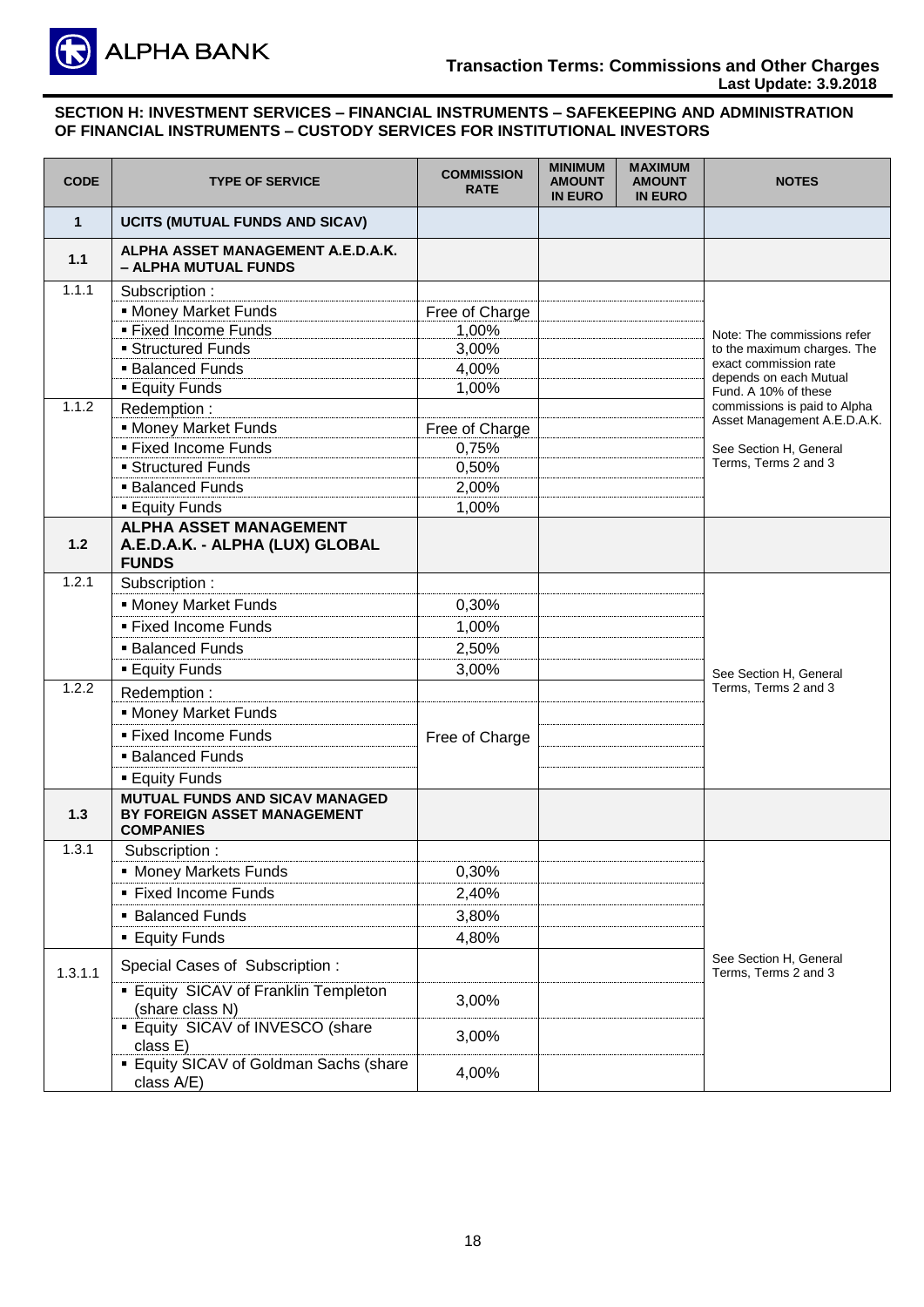

| <b>CODE</b>    | <b>TYPE OF SERVICE</b>                                                                 | <b>COMMISSION</b><br><b>RATE</b> | <b>MINIMUM</b><br><b>AMOUNT</b><br><b>IN EURO</b> | <b>MAXIMUM</b><br><b>AMOUNT</b><br><b>IN EURO</b> | <b>NOTES</b>                                                                                                                  |
|----------------|----------------------------------------------------------------------------------------|----------------------------------|---------------------------------------------------|---------------------------------------------------|-------------------------------------------------------------------------------------------------------------------------------|
| 1.3.2          | Subscription:                                                                          |                                  |                                                   |                                                   |                                                                                                                               |
|                | • Money Markets Funds                                                                  |                                  |                                                   |                                                   |                                                                                                                               |
|                | · Fixed Income Funds                                                                   | Free of Charge                   |                                                   |                                                   | See Section H, General<br>Terms, Terms 2 and 3                                                                                |
|                | <b>Balanced Funds</b>                                                                  |                                  |                                                   |                                                   |                                                                                                                               |
|                | <b>Equity Funds</b>                                                                    |                                  |                                                   |                                                   |                                                                                                                               |
| $\overline{2}$ | <b>SECURITIES IN THE ATHENS EXCHANGE</b><br>AND CYPRUS STOCK EXCHANGE                  |                                  |                                                   |                                                   |                                                                                                                               |
| 2.1            | <b>Transaction value</b>                                                               |                                  |                                                   |                                                   | See Section H, General<br>Terms, Terms 4 and 5                                                                                |
|                | - Up to Euro 6.000                                                                     | 1,00%                            |                                                   |                                                   | Brokerage commission is<br>calculated on an escalated                                                                         |
|                | - From Euro 6.001 up to Euro 15.000                                                    | 0,65%                            |                                                   |                                                   | basis for transactions up to<br>Euro 45.000. For transactions                                                                 |
|                | - From Euro 15.001up to Euro 45.000                                                    | 0,50%                            | 15                                                |                                                   | exceeding Euro 45.000,<br>brokerage commission is<br>calculated by charging a flat<br>0.4% on the total transaction<br>value. |
|                | - Over Euro 45.000                                                                     | 0,40%                            |                                                   |                                                   |                                                                                                                               |
| 2.2            | Online transactions (ALPHA WEB<br>TRADING, ALPHA MOBILE TRADING,<br>ALPHA IVR TRADING) | 0,35%                            | 8                                                 |                                                   | See Section H, General<br>Terms, Terms 4 and 5                                                                                |
| $\mathbf{3}$   | <b>BONDS</b>                                                                           |                                  |                                                   |                                                   |                                                                                                                               |
| 3.1            | <b>Government Bonds</b><br>Years to Maturity:                                          |                                  |                                                   |                                                   |                                                                                                                               |
|                | $-0 - 1$                                                                               | 0,20%                            |                                                   |                                                   |                                                                                                                               |
|                | $-1-3$                                                                                 | 0,35%                            |                                                   |                                                   |                                                                                                                               |
|                | $-3 - 10$                                                                              | 0,50%                            |                                                   |                                                   | Purchase and sale                                                                                                             |
|                | $-10+$                                                                                 | 0,65%                            |                                                   |                                                   | commissions are valid for<br>transactions in primary and                                                                      |
| 3.2            | Corporate Bonds<br>Years to Maturity:                                                  |                                  |                                                   |                                                   | secondary market.<br>See Section H, General<br>Terms, Term 6                                                                  |
|                | $-0-1$                                                                                 | 0,30%                            |                                                   |                                                   |                                                                                                                               |
|                | $-1-3$                                                                                 | 0,50%                            |                                                   |                                                   |                                                                                                                               |
|                | $-3 - 10$                                                                              | 0,65%                            |                                                   |                                                   |                                                                                                                               |
|                | $-10+$                                                                                 | 0,80%                            |                                                   |                                                   |                                                                                                                               |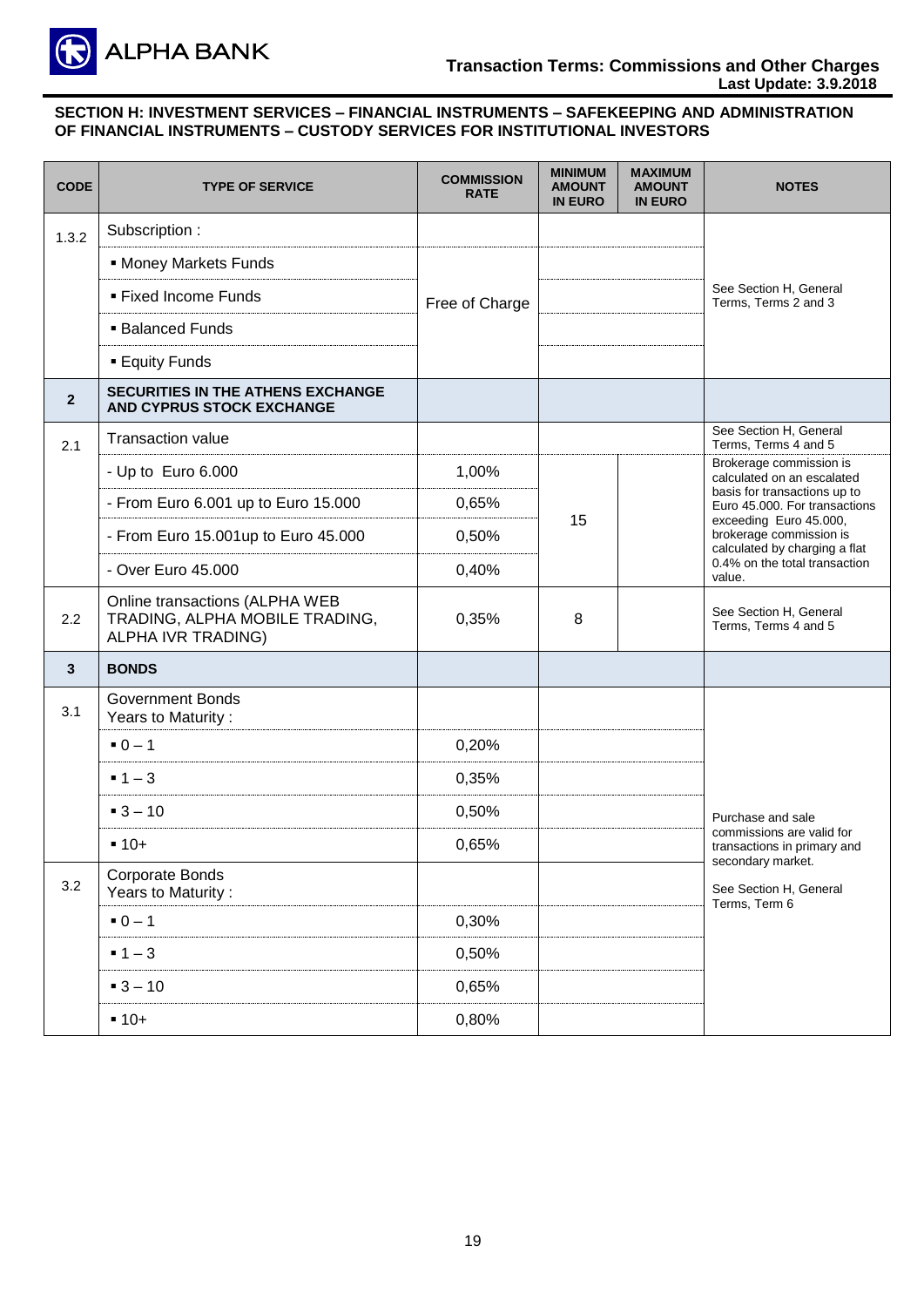

| <b>CODE</b> | <b>TYPE OF SERVICE</b>                                                                                                                                                                                 | <b>COMMISSION</b><br><b>RATE</b> | <b>MINIMUM</b><br><b>AMOUNT</b><br><b>IN EURO</b> | <b>MUMIXAM</b><br><b>AMOUNT</b><br><b>IN EURO</b> | <b>NOTES</b>                                                                                                                                                                                                                                                                      |
|-------------|--------------------------------------------------------------------------------------------------------------------------------------------------------------------------------------------------------|----------------------------------|---------------------------------------------------|---------------------------------------------------|-----------------------------------------------------------------------------------------------------------------------------------------------------------------------------------------------------------------------------------------------------------------------------------|
| 4           | SAFEKEEPING AND ADMINISTRATION OF<br>FINANCIAL INSTRUMENTS (INCLUDING<br><b>CUSTODIANSHIP)</b>                                                                                                         |                                  |                                                   |                                                   |                                                                                                                                                                                                                                                                                   |
| 4.1         | Retail Clients not Institutional Investors<br>(Individuals and Legal Entities)                                                                                                                         |                                  |                                                   |                                                   |                                                                                                                                                                                                                                                                                   |
| 4.1.1       | Mutual Funds managed by ALPHA ASSET<br>MANAGEMENT A.E.D.A.K.                                                                                                                                           | Free of Charge                   |                                                   |                                                   |                                                                                                                                                                                                                                                                                   |
| 4.1.2       | ALPHA LUX GLOBAL FUNDS managed by<br>ALPHA ASSET MANAGEMENT A.E.D.A.K.                                                                                                                                 | 0,10%                            |                                                   |                                                   | Collected, plus VAT, each<br>calendar quarter and<br>calculated as a percentage on                                                                                                                                                                                                |
| 4.1.3       | Mutual Funds and SICAV managed by<br>foreign asset management companies                                                                                                                                | 0,10%                            |                                                   |                                                   | the average balance of the<br>current value of the financial<br>instrument.<br>In case the total commission<br>of Safekeeping and                                                                                                                                                 |
| 4.1.4       | Bonds with custodian other than the Bank<br>of Greece                                                                                                                                                  | 0,10%                            |                                                   |                                                   | Administration of financial<br>instrument (including<br>Custodianship), before VAT, is<br>lower than Euro 1, this<br>commission is not payable.                                                                                                                                   |
| 4.2         | Safekeeping of securities in physical form<br>(shares, bonds etc.)                                                                                                                                     | 0,40%                            | 50                                                |                                                   | <b>Plus VAT.</b><br>See Section H, General<br>Terms, Term 11                                                                                                                                                                                                                      |
| 4.3         | Safekeeping of securities in physical form<br>for loan collateral or Letters of Guarantee                                                                                                              | 0,20%                            |                                                   |                                                   | Plus VAT.                                                                                                                                                                                                                                                                         |
| 4.4         | Safekeeping of securities for participation in<br>the General Meetings through deposit of<br>shares in physical form                                                                                   | <b>Fixed Charges</b>             | 60                                                |                                                   | <b>Plus VAT.</b><br>After a lapse of three months<br>following the deposit, a<br>safekeeping commission of<br>0,40% is collected, of a<br>minimum amount of Euro 50<br>per year. If the securities are<br>deposited in advance for<br>safekeeping, no commission is<br>collected. |
| 4.5         | Transfer security outside the Group                                                                                                                                                                    |                                  |                                                   |                                                   |                                                                                                                                                                                                                                                                                   |
|             | • Bonds                                                                                                                                                                                                | <b>Fixed Charges</b>             |                                                   | 50                                                | Per title.                                                                                                                                                                                                                                                                        |
|             | • Shares of Undertakings for the Collective<br><b>Investment of Transferable Securities</b><br>(UCITS) and Shares of Mutual Funds<br>(except the Group's Company Alpha<br>Asset Management A.E.D.A.K.) | <b>Fixed Charges</b>             |                                                   | 50                                                | Per title.                                                                                                                                                                                                                                                                        |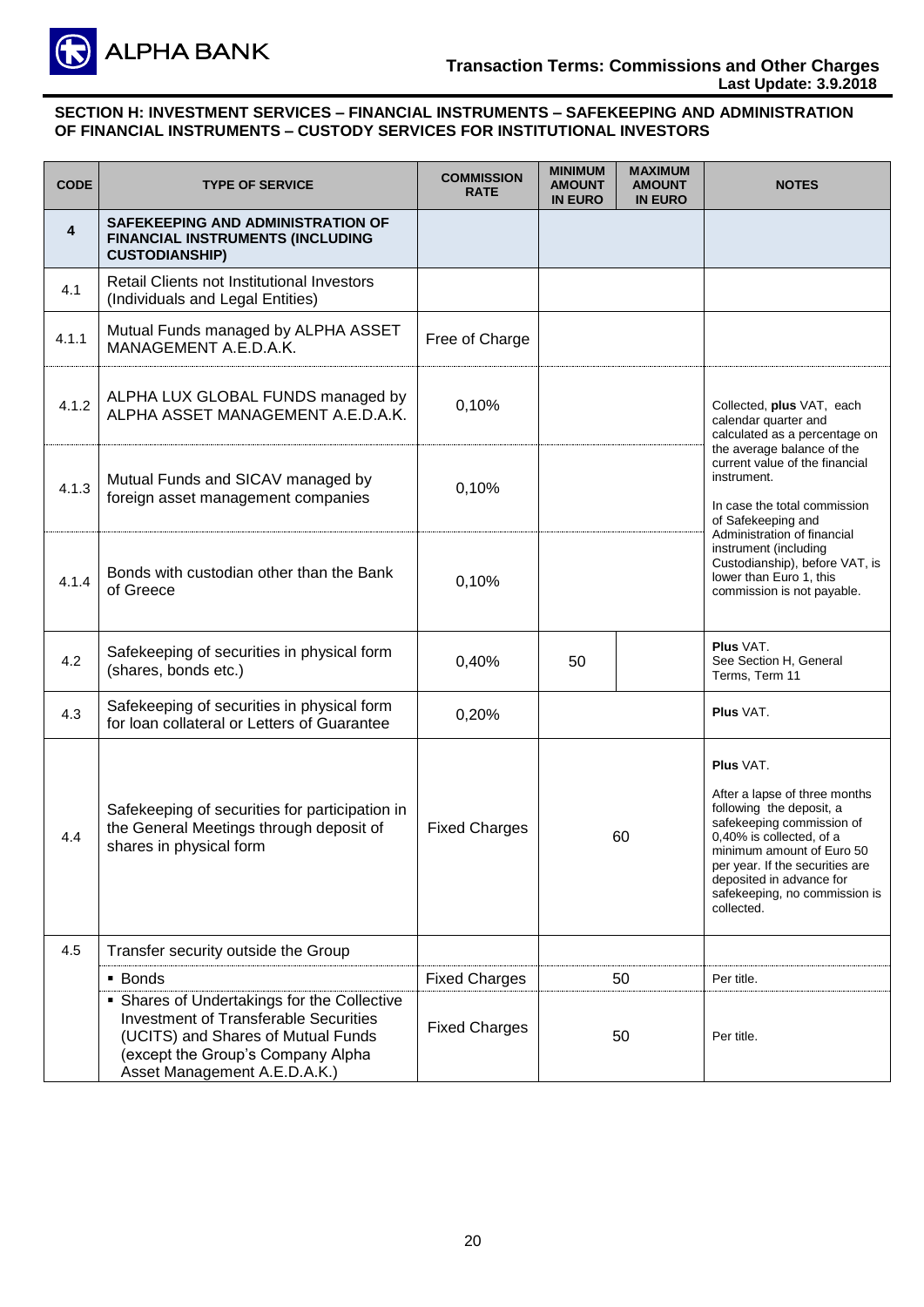

| <b>CODE</b> | <b>TYPE OF SERVICE</b>                                                                                                                            | <b>COMMISSION</b><br><b>RATE</b> | <b>MINIMUM</b><br><b>AMOUNT</b><br><b>IN EURO</b> | <b>MAXIMUM</b><br><b>AMOUNT</b><br><b>IN EURO</b> | <b>NOTES</b>                                                      |
|-------------|---------------------------------------------------------------------------------------------------------------------------------------------------|----------------------------------|---------------------------------------------------|---------------------------------------------------|-------------------------------------------------------------------|
| 5           | <b>CUSTODY SERVICES FOR INSTITUTIONAL</b><br><b>INVESTORS</b>                                                                                     |                                  |                                                   |                                                   |                                                                   |
| 5.1         | <b>Mutual Funds Custody</b>                                                                                                                       |                                  |                                                   | Per case                                          | Pricing upon agreement with<br>the Investor.                      |
| 5.2         | Domestic Institutional Investors (Pension<br>Funds - Insurance Companies - Assets<br>Management Companies - Alternative<br>Investments Funds ect) |                                  |                                                   |                                                   | Pricing upon agreement with<br>the Investor.                      |
| 5.2.1       | Portfolio Custody                                                                                                                                 | 0,04%                            | 300<br>Monthly                                    |                                                   | Plus VAT.                                                         |
| 5.2.2       | <b>Settlement of Domestic Transactions</b>                                                                                                        |                                  |                                                   |                                                   | The commission rate                                               |
| 5.2.3       | Settlement of Foreign Transactions                                                                                                                |                                  |                                                   |                                                   | depends on the Trade and<br>Clearing Market.                      |
| 5.3         | Foreign Institutional Investors                                                                                                                   |                                  |                                                   |                                                   | Pricing upon agreement with<br>the Investor.                      |
| 5.3.1       | Safekeeping                                                                                                                                       | 0,04%                            | 300<br>Monthly                                    |                                                   |                                                                   |
| 5.3.2       | <b>Transaction Settlement - Cancellation</b>                                                                                                      | <b>Fixed Charges</b>             | 30                                                |                                                   | Per transaction.                                                  |
| 5.4         | Corporate Actions - Dividend and Coupons<br>collections                                                                                           | Free of Charge                   | Free of Charge                                    |                                                   |                                                                   |
| 5.5         | Third-party charges (A.S.E., C.S.E. etc.)                                                                                                         |                                  |                                                   |                                                   | In accordance to the<br>applicable Price-list of the<br>Entities. |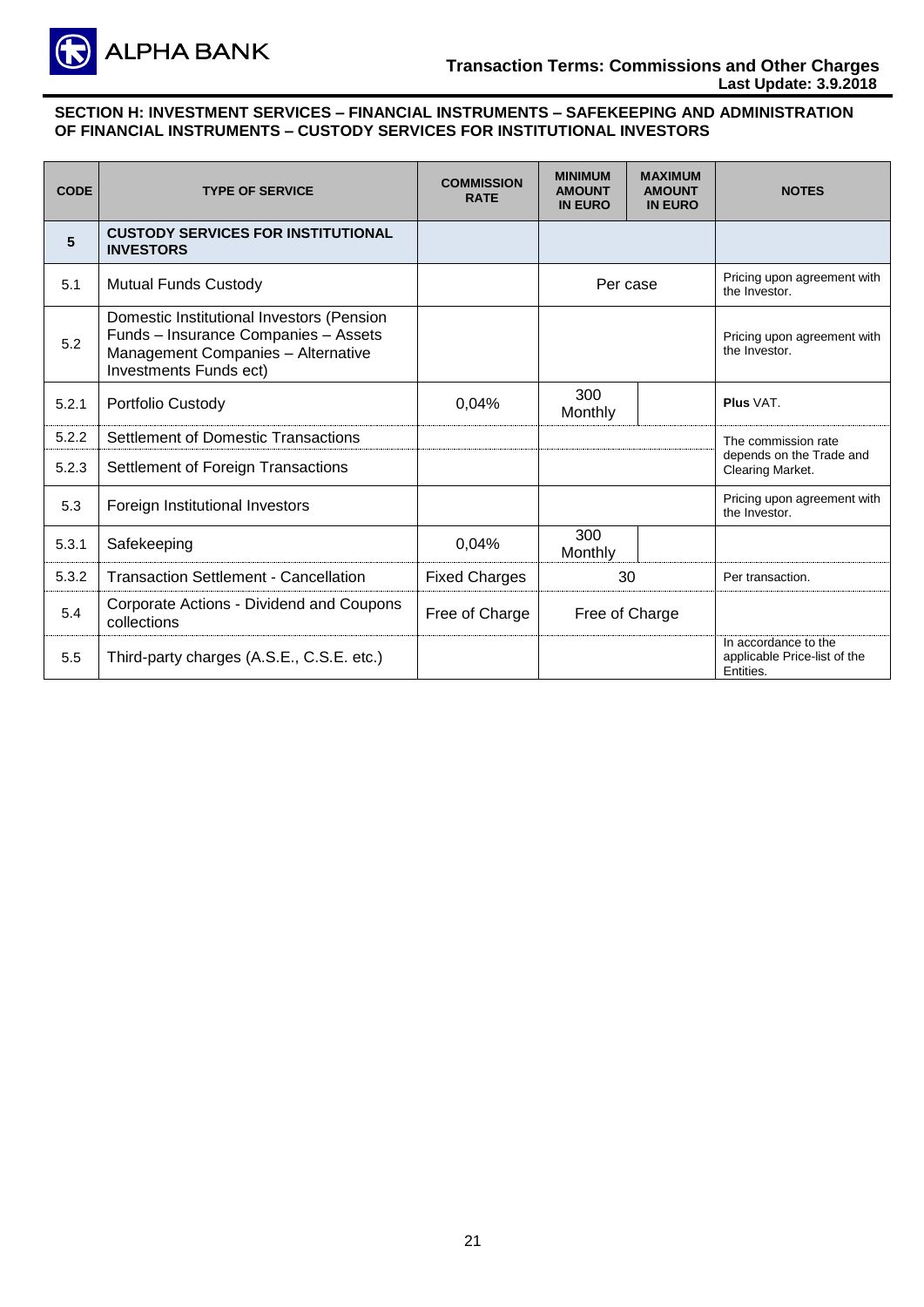

|    | <b>GENERAL TERMS</b>                                                                                                                                                                                                                                                                                                                                                                                                                                                                                                                                                                                                                                            |
|----|-----------------------------------------------------------------------------------------------------------------------------------------------------------------------------------------------------------------------------------------------------------------------------------------------------------------------------------------------------------------------------------------------------------------------------------------------------------------------------------------------------------------------------------------------------------------------------------------------------------------------------------------------------------------|
|    | 1. Additional to the commisssions mentioned above, all transactions on the financial instruments, are burdened with<br>expenses imposed by the market they are executed accordingly.                                                                                                                                                                                                                                                                                                                                                                                                                                                                            |
| 2. | With respect to the commissions and charges of UCITS (Mutual Funds and SICAV), the commissions and charges<br>policy remains as it is described in the relevant factsheets.                                                                                                                                                                                                                                                                                                                                                                                                                                                                                     |
| 3. | The Bank receives inducements calculated as a percentage on the management fees of UCITS, for the provision of<br>the financial service of reception and transmission of orders and investment advice on a non-independent basis. For<br>the Bank, these inducements are related to the services it provides to shareholders regarding their investments on<br>UCITS, as well as sub-custodian services on behalf of the managing company of the UCITS.                                                                                                                                                                                                         |
|    | The inducements, are calculated as a percentage of the management fees according to: Inducement Amount =<br>Agreed Percentage of Inducement % x management fees of UCITS.                                                                                                                                                                                                                                                                                                                                                                                                                                                                                       |
|    | The Inducements as a percentage of the management fee differ according to each UCITS, the type of shareclass,<br>the investment category as well as the total assets under managment of the UCITS and range from 0% to 65%.                                                                                                                                                                                                                                                                                                                                                                                                                                     |
| 4. | Regarding custody commissions and charges for transactions in financial instruments traded on the Athens<br>Exchange or Foreign Exchanges, the existing List of Fees and Expenses of Alpha Finance Investment Services<br>applies, as indicated in www.alphafinance.gr.                                                                                                                                                                                                                                                                                                                                                                                         |
|    | 5. Brokerage commissions paid by clients regarding transactions in financial instruments traded on the Athens<br>Exchange (ATHEX) and the Cyprus Stock Exchange (CSE) (excluding Derivatives), either through the Alpha Bank<br>Branch Network or through ALPHA WEB TRADING, ALPHA IVR TRADING and ALPHA MOBILE TRADING,<br>services include costs and expenses charged by Alpha Bank as well as costs and expenses charged by Alpha<br>Finance Investment Services S.A.                                                                                                                                                                                        |
| 6. | Regarding Bonds (complex / non complex):<br>Commissions are calculated on face value of the bond. Commissions apply to the category of "Retail"<br>Clients" according to MiFID II and are exhibited at their maximum values.<br>Commissions are valid for the sales/purchases of bonds of the G10 currencies (EUR, USD, GBP, CHF,<br>AUD, CAD, SEK, NOK, JPY, NZD).<br>Structured bonds are included in the category of "Complex Bonds" and offered through the Alpha Private Bank<br>Centers, under ad hoc pricing.                                                                                                                                            |
| 7. | Ad hoc pricing is implemented on Bond transactions for Professional Clients and Eligible Counterparties.                                                                                                                                                                                                                                                                                                                                                                                                                                                                                                                                                        |
| 8. | Special segment - related Price Lists apply to the Private Banking and Alpha Bank Gold Personal Banking services,<br>complementing the current terms.                                                                                                                                                                                                                                                                                                                                                                                                                                                                                                           |
| 9. | Derivatives: Offered by specific Divisions of the Bank under ad hoc pricing.                                                                                                                                                                                                                                                                                                                                                                                                                                                                                                                                                                                    |
|    | 10. On demand research/analysis: The specialized and ad hoc analysis/research is carried out through the Bank's<br>certified analysts and priced on a case-by-case basis according to the specific conditions of each individual request.                                                                                                                                                                                                                                                                                                                                                                                                                       |
|    | 11. Safekeeping commission for securities in physical form is calculated on face value and pre-collected:                                                                                                                                                                                                                                                                                                                                                                                                                                                                                                                                                       |
|    | (a) In case securities are deposited within the first six months (i.e. from January 1 to June 30), the safekeeping<br>commission is calculated on a twelve months basis (i.e. from January 1 to December 31). In case Securities<br>are deposited from July 1 to December 31, the safekeeping commission is calculated on a six-months basis<br>(i.e. from July 1st to December 31st). At the end of the six-months period, the safekeeping commission is<br>calculated on a twelve months basis for the following years. The depositor is not entitled to receive<br>proportional return of commissions in case securities are withdrawal before the year end. |
|    | (b) The calculation of the commission for the renewal periods is based on the face value of the securities on the<br>day exactly preceding the beginning of the following period, for which pre-collection takes place.                                                                                                                                                                                                                                                                                                                                                                                                                                         |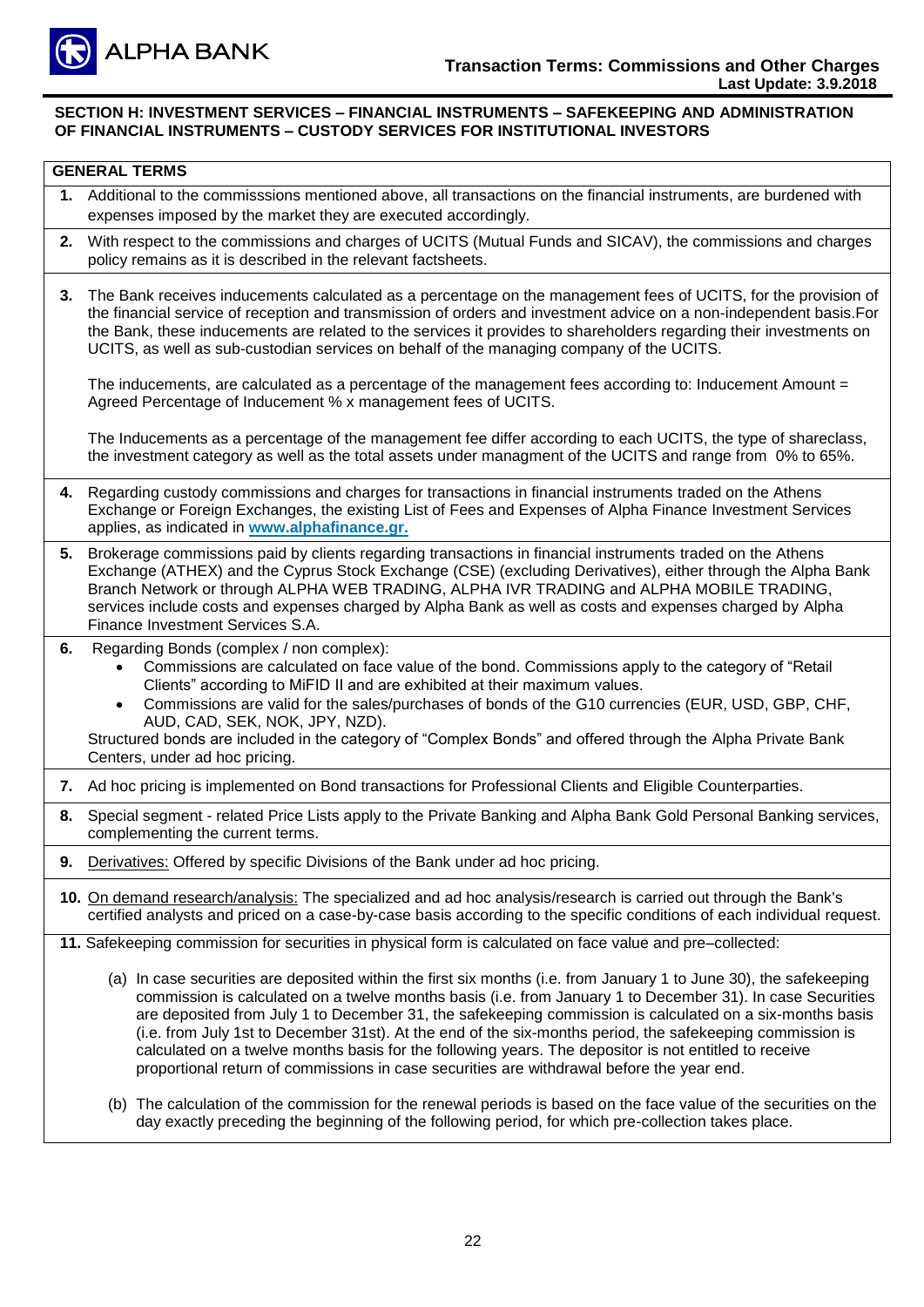

| <b>CODE</b>    | <b>TYPE OF SERVICE</b>                                                                | <b>EXPENSES/</b><br><b>FEES</b> | <b>MINIMUM</b><br><b>AMOUNT</b><br><b>IN EURO</b> | <b>MAXIMUM</b><br><b>AMOUNT</b><br><b>IN EURO</b> | <b>NOTES</b>                                                          |
|----------------|---------------------------------------------------------------------------------------|---------------------------------|---------------------------------------------------|---------------------------------------------------|-----------------------------------------------------------------------|
| $\mathbf{1}$   | <b>ASSIGNMENT OF RIGHTS UNDER LOAN</b><br><b>AGREEMENTS AND CERTIFICATIONS</b>        |                                 |                                                   |                                                   |                                                                       |
| 1.1            | For certifications and loan agreements:                                               |                                 |                                                   |                                                   |                                                                       |
|                | • Up to Euro 100,000                                                                  | 0.30%                           |                                                   |                                                   | Collected upon collection of<br>certifications or payment orders.     |
|                | <b>• Over Euro 100,000</b>                                                            | 0.20%                           |                                                   |                                                   |                                                                       |
| $\overline{2}$ | <b>CHARGES FOR LOANS</b>                                                              |                                 |                                                   |                                                   |                                                                       |
| 2.1            | Charges for long-term financings in Euro<br>and Foreign Currency                      |                                 |                                                   |                                                   |                                                                       |
|                | - Up to Euro 50,000                                                                   | <b>Fixed Charges</b>            |                                                   | 400                                               | Lump sum payment upon<br>signature of the relevant loan               |
|                | From Euro 50,000.01 up to Euro 150,000                                                | <b>Fixed Charges</b>            |                                                   | 500                                               | agreement (new contract) or                                           |
|                | From Euro 150,000.01 up to Euro 500,000                                               | <b>Fixed Charges</b>            |                                                   | 800                                               | upon disbursement.                                                    |
|                | From Euro 500,000.01 up to Euro 1,000,000                                             | <b>Fixed Charges</b>            |                                                   | 1,200                                             |                                                                       |
| 2.2            | Charges for short-term financings in Euro<br>and Foreign Currency on the applicable   |                                 |                                                   |                                                   | Collected once per year in case<br>of original approval or renewal of |
|                | approved limits and LGs.                                                              |                                 |                                                   |                                                   | limits.                                                               |
|                | (Original Approval, Renewal, Increase)                                                | <b>Fixed Charges</b>            |                                                   | 300                                               | In case of increase of limits, the                                    |
|                | - Up to Euro 20,000<br>From Euro 20,000.01up to Euro 50,000                           | <b>Fixed Charges</b>            |                                                   | 400                                               | charges are collected on the<br>difference amount.                    |
|                | From Euro 50,000.01up to Euro 100,000                                                 | <b>Fixed Charges</b>            |                                                   |                                                   |                                                                       |
|                | From Euro 100,000.01up to Euro 500,000                                                | <b>Fixed Charges</b>            | 450<br>700                                        |                                                   | Also applies to the product                                           |
|                | From Euro 500,000.01up to Euro 1,000.000                                              | <b>Fixed Charges</b>            | 1,200                                             |                                                   | Alpha Easy Business.                                                  |
| $\mathbf{3}$   | <b>INVESTMENT PROGRAMMES</b>                                                          |                                 |                                                   |                                                   |                                                                       |
|                |                                                                                       |                                 |                                                   |                                                   |                                                                       |
| 3.1            | JEREMIE - Co-financed Loans                                                           |                                 |                                                   |                                                   |                                                                       |
|                | <b>Contract Amendment Fee</b>                                                         | <b>Fixed Charges</b>            |                                                   | 150                                               |                                                                       |
|                | Assessment / Certification charges                                                    | <b>Fixed Charges</b>            |                                                   | 150                                               |                                                                       |
| 3.2            | <b>INNOVFIN SME GUARANTEE FACILITY</b>                                                |                                 |                                                   |                                                   |                                                                       |
|                | Up to 100,000                                                                         | <b>Fixed Charges</b>            |                                                   | 350                                               |                                                                       |
|                | From Euro 100,000.01 up to Euro 200,000                                               | <b>Fixed Charges</b>            |                                                   | 400                                               |                                                                       |
|                | From Euro 200,000.01 up to Euro 500,000                                               | <b>Fixed Charges</b>            |                                                   | 600                                               | Lump sum payment upon                                                 |
|                | From Euro 500,000.01 up to Euro<br>1,000,000                                          | <b>Fixed Charges</b>            |                                                   | 900                                               | signature of the relevant loan<br>agreement.                          |
|                | Over Euro 1,000,000.01                                                                | <b>Fixed Charges</b>            |                                                   | 1,500                                             |                                                                       |
| 3.3            | <b>COSME LGF/DIRECT GUARANTEE</b>                                                     |                                 |                                                   |                                                   |                                                                       |
|                | Up to Euro 50,000                                                                     | <b>Fixed Charges</b>            |                                                   | 250                                               |                                                                       |
|                | From Euro 50,000.01 up to Euro 100,000                                                | <b>Fixed Charges</b>            |                                                   | 350                                               | Lump sum payment upon                                                 |
|                | From Euro 100,000.01 up to Euro 150,000                                               | <b>Fixed Charges</b>            |                                                   |                                                   | signature of the relevant loan                                        |
|                | Over Euro 150,000.01                                                                  | <b>Fixed Charges</b>            | 450<br>600                                        |                                                   | agreement.                                                            |
| 3.4            | Programme E.T.E.AN. S.A. <sup>1</sup>                                                 |                                 |                                                   |                                                   |                                                                       |
|                | <b>ENTREPRENEURSHIP FUND action</b><br>«BUSINESS RESTARTING -<br><b>INTERMEDIATE»</b> | 0,50%                           | 100                                               | 2.000                                             | Lump sum payment upon loan<br>first disbursement.                     |

<sup>&</sup>lt;u>.</u> <sup>1</sup> E.T.E.AN. S.A.: Hellenic Fund for Entrepreneurship and Development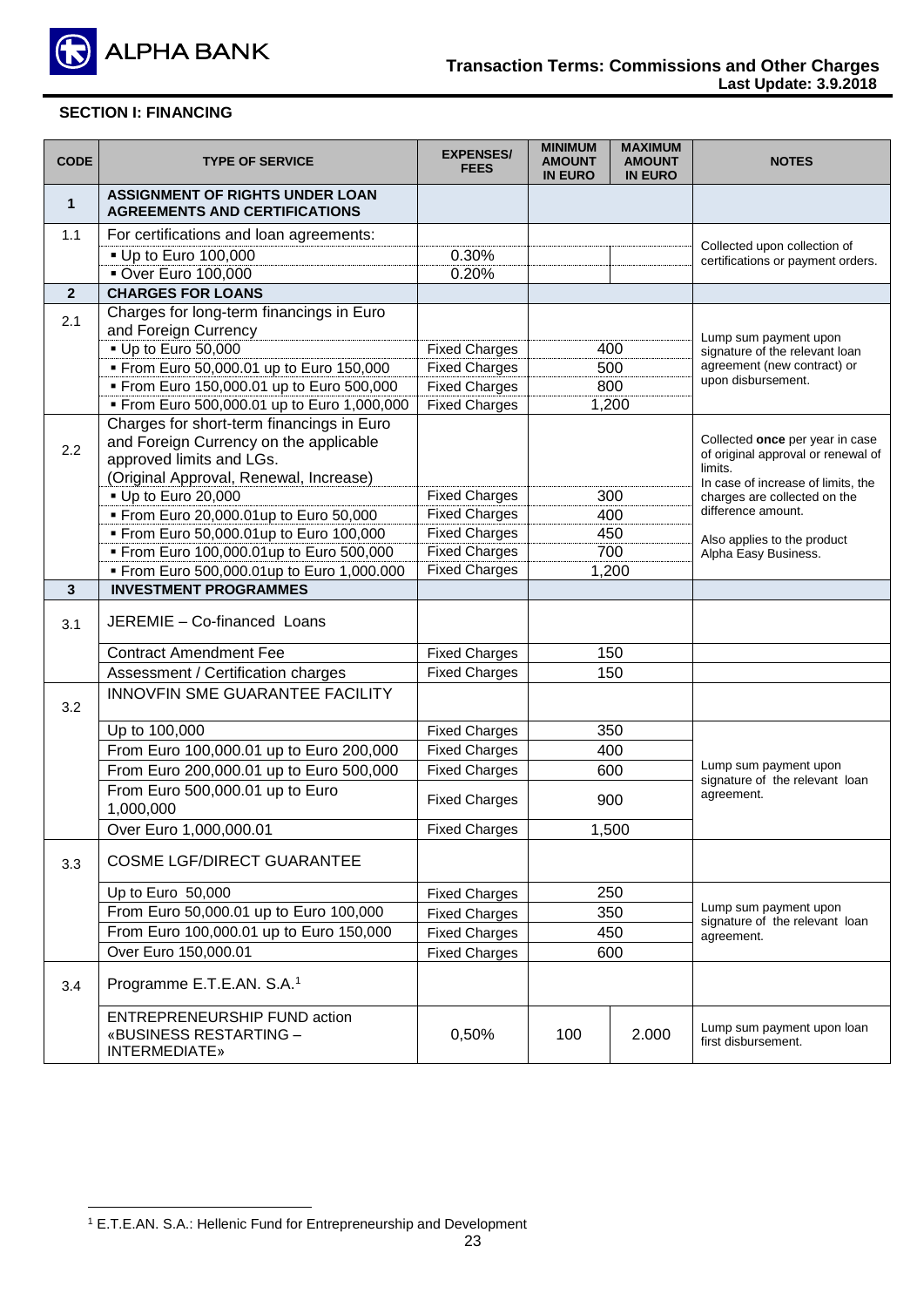

| <b>CODE</b> | <b>TYPE OF SERVICE</b>                                                                                                    | <b>EXPENSES/</b><br><b>FEES</b> | <b>MINIMUM</b><br><b>AMOUNT</b><br><b>IN EURO</b> | <b>MAXIMUM</b><br><b>AMOUNT</b><br><b>IN EURO</b> | <b>NOTES</b>                                                                                                 |
|-------------|---------------------------------------------------------------------------------------------------------------------------|---------------------------------|---------------------------------------------------|---------------------------------------------------|--------------------------------------------------------------------------------------------------------------|
| 4           | <b>ALPHA IN BUSINESS</b>                                                                                                  |                                 |                                                   |                                                   |                                                                                                              |
| 4.1         | Alpha Business Line of Credit                                                                                             |                                 |                                                   |                                                   | No longer available.                                                                                         |
|             | Annual Fee for Reassessment of Limit<br>Renewal                                                                           | <b>Fixed Charges</b>            |                                                   | 100                                               | Paid once per year.                                                                                          |
| 4.2         | Alpha Cash Management                                                                                                     |                                 |                                                   |                                                   |                                                                                                              |
|             | • One-off Loan Application Assessment<br>Fee                                                                              |                                 |                                                   |                                                   |                                                                                                              |
|             | • Up to Euro 20,000                                                                                                       | <b>Fixed Charges</b>            | 400                                               |                                                   | Lump sum payment upon                                                                                        |
|             | From Euro 20,000.01 up to Euro 50,000                                                                                     | <b>Fixed Charges</b>            | 500                                               |                                                   | approval.                                                                                                    |
|             | From Euro 50,000.01 up to Euro 100,000                                                                                    | <b>Fixed Charges</b>            | 600                                               |                                                   |                                                                                                              |
|             | From Euro 100,000.01 up to Euro 1,000.000                                                                                 | <b>Fixed Charges</b>            | 700                                               |                                                   |                                                                                                              |
|             | Annual fee for Reassessment of Limit<br>Renewal                                                                           |                                 |                                                   |                                                   |                                                                                                              |
|             | • Up to Euro 20,000                                                                                                       | <b>Fixed Charges</b>            | 200                                               |                                                   |                                                                                                              |
|             | From Euro 20,000.01 up to Euro 50,000                                                                                     | <b>Fixed Charges</b>            |                                                   | 300                                               | Paid once per year.                                                                                          |
|             | From Euro 50,000.01 up to Euro 100,000                                                                                    | <b>Fixed Charges</b>            | 400                                               |                                                   |                                                                                                              |
|             | From Euro 100,000.01 up to Euro 1,000.000                                                                                 | <b>Fixed Charges</b>            | 500                                               |                                                   |                                                                                                              |
| 4.2.1       | Transaction Charges:<br>For each transaction over twenty-nine (29)<br>per month, the following charges are<br>applicable: |                                 |                                                   |                                                   |                                                                                                              |
|             | • From 30 up to 500 transactions                                                                                          | <b>Fixed Charges</b>            |                                                   | 1                                                 |                                                                                                              |
|             | Over 501 transactions                                                                                                     | <b>Fixed Charges</b>            |                                                   | 3                                                 |                                                                                                              |
| 4.3         | Alpha Smart Management<br>• One-off Loan Application Assessment                                                           |                                 |                                                   |                                                   | Lump sum payment upon                                                                                        |
|             | Fee                                                                                                                       | <b>Fixed Charges</b>            | 200                                               |                                                   | approval.                                                                                                    |
|             | Annual Fee for Reassessment of Limit<br>Renewal                                                                           | <b>Fixed Charges</b>            |                                                   | 150                                               | Paid once per year.                                                                                          |
| 4.3.1       | <b>Transaction Fees</b><br>(regardless of number)                                                                         | Free of<br>Charge               | Charge                                            | Free of                                           |                                                                                                              |
| 4.4         | My Alpha POS Credit Line                                                                                                  |                                 |                                                   |                                                   |                                                                                                              |
|             | • One-off Loan Application Assessment<br>Fee                                                                              | <b>Fixed Charges</b>            |                                                   |                                                   | Lump sum payment upon<br>approval according to the<br>Charges for short-term<br>financings in Euro, code 2.2 |
|             | • Annual Fee for Reassessment of Limit<br>Renewal                                                                         | <b>Fixed Charges</b>            |                                                   |                                                   | Paid once per year according to<br>the Charges for short-term<br>financings in Euro, code 2.2                |
| 4.5         | Alpha Development<br>• One-off Loan Application Assessment<br>Fee                                                         | <b>Fixed Charges</b>            |                                                   | 350                                               | Lump sum payment upon loan<br>disbursement.                                                                  |
| 4.6         | Alpha Equipment                                                                                                           |                                 |                                                   |                                                   |                                                                                                              |
|             | • One-off Loan Application Assessment<br>Fee                                                                              |                                 |                                                   |                                                   |                                                                                                              |
|             | • Up to Euro 30,000                                                                                                       | <b>Fixed Charges</b>            |                                                   | 300                                               | Lump sum payment upon loan<br>disbursement.                                                                  |
|             | From Euro 30,000.01 up to Euro 80,000                                                                                     | <b>Fixed Charges</b>            |                                                   | 800                                               |                                                                                                              |
|             | From Euro 80,000.01up to Euro 150,000                                                                                     | <b>Fixed Charges</b>            |                                                   | 1,000                                             |                                                                                                              |
|             | <b>• Over Euro 150,000</b>                                                                                                | <b>Fixed Charges</b>            |                                                   | 1,500                                             |                                                                                                              |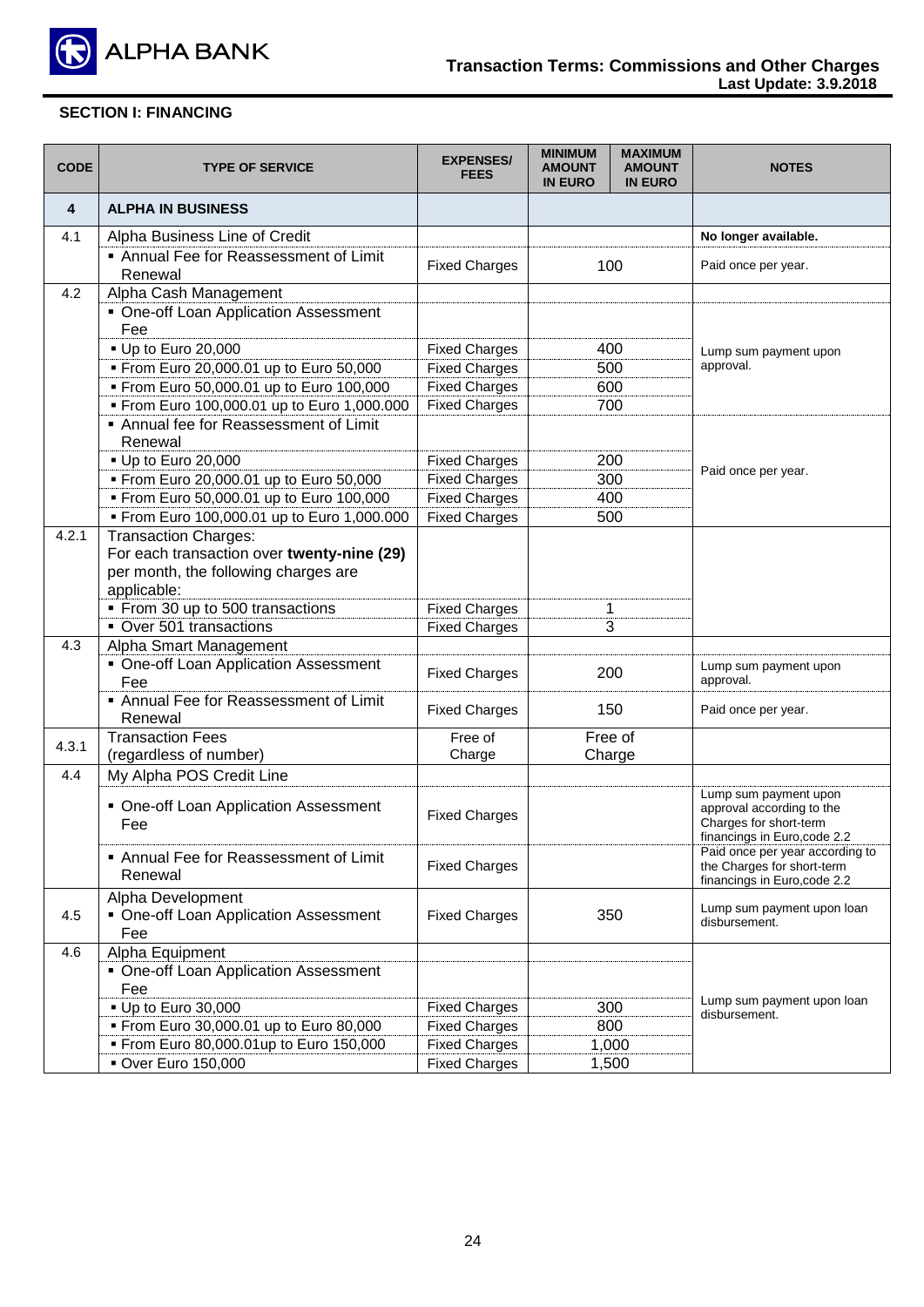

| <b>CODE</b> | <b>TYPE OF SERVICE</b>                         | <b>EXPENSES/</b><br><b>FEES</b> | <b>MINIMUM</b><br><b>AMOUNT</b><br><b>IN EURO</b> | <b>MAXIMUM</b><br><b>AMOUNT</b><br><b>IN EURO</b> | <b>NOTES</b>                                                   |
|-------------|------------------------------------------------|---------------------------------|---------------------------------------------------|---------------------------------------------------|----------------------------------------------------------------|
| 4.7         | Alpha Commercial Mortgage                      |                                 |                                                   |                                                   |                                                                |
|             | • One-off Loan Application Assessment          |                                 |                                                   |                                                   |                                                                |
|             | Fee                                            |                                 |                                                   |                                                   |                                                                |
|             | From Euro 10,000 up to Euro 50,000             | <b>Fixed Charges</b>            |                                                   | 500                                               | Fees for lawyers' court                                        |
|             | From Euro 50,000.01 up to Euro 150,000         | <b>Fixed Charges</b>            |                                                   | 750                                               | appearance and for mortgage<br>prenotation as applicable shall |
|             | From Euro 150,000.01 up to Euro 500,000        | <b>Fixed Charges</b>            |                                                   | 1,500                                             | be borne by the borrower.                                      |
|             | From Euro 500,000.01 up to Euro 1,000.000      | <b>Fixed Charges</b>            |                                                   | 2,000                                             |                                                                |
|             | • One-off Extension or Reduction of Loan       | <b>Fixed Charges</b>            |                                                   |                                                   |                                                                |
|             | <b>Tenor Assessment Fee</b>                    |                                 | 150                                               |                                                   |                                                                |
|             | Alpha Exports Development                      |                                 |                                                   |                                                   |                                                                |
| 4.8         | • One-off Loan Application Assessment          |                                 |                                                   |                                                   |                                                                |
|             | Fee                                            |                                 |                                                   |                                                   | Lump sum payment upon loan                                     |
|             | ■ Up to Euro 100,000                           | <b>Fixed Charges</b>            |                                                   | 150                                               | disbursement.                                                  |
|             | From Euro 100,000.01 up to Euro 300,000        | <b>Fixed Charges</b>            |                                                   | 300                                               |                                                                |
|             | From Euro 300,000.01 up to Euro 1,000.000      | <b>Fixed Charges</b>            |                                                   | 500                                               |                                                                |
| 4.9         | One-off Loan Application Assessment Fee        |                                 |                                                   |                                                   |                                                                |
|             | (sectoral products):                           |                                 |                                                   |                                                   |                                                                |
|             | • Alpha Eco Business                           |                                 |                                                   |                                                   |                                                                |
|             | - Up to Euro 50,000                            | <b>Fixed Charges</b>            |                                                   | 400                                               |                                                                |
|             | From Euro 50,000.01 up to Euro 150,000         | <b>Fixed Charges</b>            |                                                   | 500                                               | Lump sum payment upon loan                                     |
|             | From Euro 150,000.01 up to Euro 500,000        | <b>Fixed Charges</b>            |                                                   | 800                                               | disbursement.                                                  |
|             | From Euro 500,000.01 up to Euro 1,000,000      | <b>Fixed Charges</b>            |                                                   | 1,200                                             |                                                                |
|             | • Alpha Green Solutions - Eco Business         |                                 |                                                   |                                                   |                                                                |
|             | - Up to Euro 50,000                            | <b>Fixed Charges</b>            | 400                                               |                                                   |                                                                |
|             | From Euro 50,000.01 up to Euro 150,000         | <b>Fixed Charges</b>            | 600                                               |                                                   |                                                                |
|             | Over Euro 150,000                              | <b>Fixed Charges</b>            | 800                                               |                                                   |                                                                |
|             | "Easy Business" open business loan             |                                 |                                                   |                                                   | No longer available.                                           |
| 4.10        | • Annual Fee for Reassessment of Limit         |                                 |                                                   |                                                   |                                                                |
|             | Renewal                                        |                                 |                                                   |                                                   |                                                                |
|             | - From Euro 3,000 up to Euro 10,000            | <b>Fixed Charges</b>            |                                                   | 250                                               | Paid once per year.                                            |
|             | - From Euro 10,000.01 up to Euro 30,000        | <b>Fixed Charges</b>            |                                                   | 300                                               |                                                                |
|             | - From Euro 30,000.01 up to Euro 100,000       | <b>Fixed Charges</b>            |                                                   | 350                                               |                                                                |
|             | "Easy Plan" business loan                      |                                 |                                                   |                                                   | No longer available.                                           |
| 4.11        | • Annual Fee for Reassessment of Limit         |                                 |                                                   |                                                   |                                                                |
|             | Renewal                                        |                                 |                                                   |                                                   |                                                                |
|             | - From Euro 3,000 up to Euro 10,000            | <b>Fixed Charges</b>            |                                                   | 100                                               | Paid once per year.                                            |
|             | - From Euro 10,000.01 up to Euro 30,000        | <b>Fixed Charges</b>            |                                                   | 300                                               |                                                                |
|             | - From Euro 30,000.01 up to Euro 100,000       | <b>Fixed Charges</b>            |                                                   | 350                                               |                                                                |
|             |                                                |                                 |                                                   |                                                   |                                                                |
| 5           | Alpha Agricultural Entrepreneurship            |                                 |                                                   |                                                   |                                                                |
|             |                                                |                                 |                                                   |                                                   |                                                                |
| 5.1         | Flexible Contractual Entrepreneurship Programs |                                 |                                                   |                                                   |                                                                |
|             |                                                |                                 |                                                   |                                                   |                                                                |
|             | • One-off Application Assessment Fee           | <b>Fixed Charges</b>            |                                                   | 50                                                | Lump sum, upon activation of<br>loan contract.                 |
| 5.2         | Agro-Carta                                     |                                 |                                                   |                                                   |                                                                |
|             |                                                |                                 |                                                   |                                                   |                                                                |
|             | • One-off Application Assessment Fee           | Free of<br>Charge               |                                                   | Free of<br>Charge                                 |                                                                |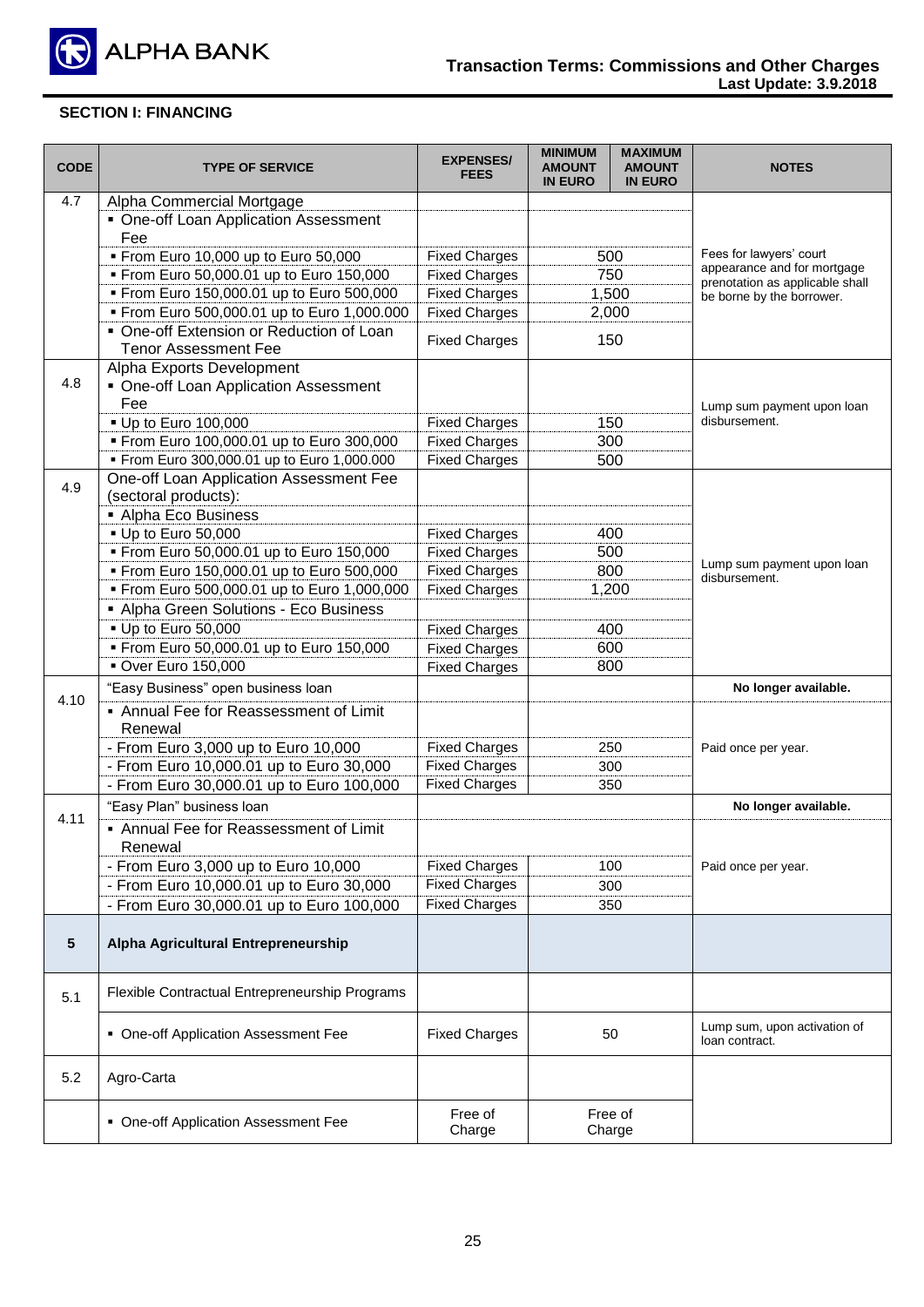

| <b>CODE</b>    | <b>TYPE OF SERVICE</b>                                                                                                                 | <b>EXPENSES/</b><br><b>FEES</b> | <b>MINIMUM</b><br><b>AMOUNT</b><br><b>IN EURO</b> | <b>MAXIMUM</b><br><b>AMOUNT</b><br><b>IN EURO</b> | <b>NOTES</b>                                                                                                                                                                                                                                                                                                                                                                                                                |
|----------------|----------------------------------------------------------------------------------------------------------------------------------------|---------------------------------|---------------------------------------------------|---------------------------------------------------|-----------------------------------------------------------------------------------------------------------------------------------------------------------------------------------------------------------------------------------------------------------------------------------------------------------------------------------------------------------------------------------------------------------------------------|
| 6              | <b>CHARGES FOR EXTENSION OF LOANS IN</b><br><b>FOREIGN CURRENCY ON THE CAPITAL</b><br><b>EXTENDED</b><br>(For non-Eurozone Currencies) | 0.30%                           |                                                   |                                                   |                                                                                                                                                                                                                                                                                                                                                                                                                             |
| $\overline{7}$ | <b>INACTIVITY COMMISSION</b>                                                                                                           |                                 |                                                   |                                                   | Except for non-withdrawn                                                                                                                                                                                                                                                                                                                                                                                                    |
|                | (Over non-withdrawn amounts for loans<br>within six months from their approval)                                                        | 0.50%                           | 60                                                |                                                   | amounts for all cases with grace<br>period until its expiry date.                                                                                                                                                                                                                                                                                                                                                           |
| 8              | <b>LETTERS OF CREDITWORTHINESS</b>                                                                                                     |                                 |                                                   |                                                   |                                                                                                                                                                                                                                                                                                                                                                                                                             |
|                | $\blacksquare$ Type A                                                                                                                  | <b>Fixed Charges</b>            | 220                                               |                                                   |                                                                                                                                                                                                                                                                                                                                                                                                                             |
|                | $\blacksquare$ Type B                                                                                                                  | <b>Fixed Charges</b>            |                                                   | 450                                               |                                                                                                                                                                                                                                                                                                                                                                                                                             |
|                | ■ Type C (to EFEPAE)                                                                                                                   | <b>Fixed Charges</b>            | 100                                               |                                                   |                                                                                                                                                                                                                                                                                                                                                                                                                             |
| 9              | <b>CHARGES FOR LEGAL - TECHNICAL</b><br><b>EXAMINATION OF TITLES</b>                                                                   |                                 |                                                   |                                                   | - Charges for titles examination<br>Land Registry or Land Office for                                                                                                                                                                                                                                                                                                                                                        |
|                |                                                                                                                                        |                                 |                                                   |                                                   | registration of mortgage<br>prenotation, service of pledge<br>agreement, lawyer's court<br>appearance for mortgage<br>prenotation, as applicable by the<br>relevant Bar Associations,<br>application for, summary and<br>issuance of certificates shall be<br>borne by the borrower.<br>- Charges for technical<br>examination and<br>certifications/reports on the<br>progress of works shall be borne<br>by the borrower. |
| 10             | <b>ALPHA HOUSING LOANS</b>                                                                                                             |                                 |                                                   |                                                   |                                                                                                                                                                                                                                                                                                                                                                                                                             |
| 10.1           | • One-off Loan Application Assessment<br>Fee                                                                                           | <b>Fixed Charges</b>            | 430                                               |                                                   | Code 10.1, 10.2, 10.3:<br>Collected on the date of first or<br>one-off disbursement of the loan.                                                                                                                                                                                                                                                                                                                            |
| 10.2           | Alpha Cash Collateral and Alpha Home<br>Renovation<br>• One-off Loan Application Assessment<br>Fee                                     | <b>Fixed Charges</b>            | 350                                               |                                                   | The fee is independent of the<br>tenor and amount of the loan<br>and related to the borrower's<br>credit assessment, initial<br>assessment of the property                                                                                                                                                                                                                                                                  |
| 10.3           | Alpha Green Solutions - Energy Saving<br>Home<br>• One-off Loan Application Assessment<br>Fee                                          | <b>Fixed Charges</b>            | 200                                               |                                                   | value, the final approval and<br>disbursement (minimum charges<br>for collateral monitoring).                                                                                                                                                                                                                                                                                                                               |
| 10.4           | Title and Technical Inspection Fees                                                                                                    | <b>Fixed Charges</b>            |                                                   | 420                                               | Code 10.4:<br>For cases with mortgage                                                                                                                                                                                                                                                                                                                                                                                       |
| 10.5           | <b>Title Inspection Fee</b>                                                                                                            | <b>Fixed Charges</b>            | 49,60                                             |                                                   | prenotation.<br>The fee is non-refundable and it                                                                                                                                                                                                                                                                                                                                                                            |
| 10.6           | <b>Building Works Progress Report</b>                                                                                                  | <b>Fixed Charges</b>            |                                                   | 120<br>(Per Order)                                | is collected per examined<br>property before the respective<br>inspections are carried out.                                                                                                                                                                                                                                                                                                                                 |
| 10.7           | Fees for Release of Mortgage Prenotation -<br>Release of Mortgage                                                                      | <b>Fixed Charges</b>            | 50<br>(Per Release)                               |                                                   | Code 10.5:<br>For cases without mortgage                                                                                                                                                                                                                                                                                                                                                                                    |
| 11             | <b>APPLICATION ASSESSMENT FEE FOR</b><br><b>EXISTING HOUSING LOAN</b>                                                                  |                                 |                                                   |                                                   | prenotation.<br>The fee is non-refundable and it<br>is collected per examined                                                                                                                                                                                                                                                                                                                                               |
| 11.1           | • Modification of Loan Repayment Period                                                                                                | <b>Fixed Charges</b>            |                                                   | 150                                               | property before the respective<br>inspections are carried out.                                                                                                                                                                                                                                                                                                                                                              |
| 11.2           | • Change of Housing Loan Programme<br>• Change of collaterals/parties involved<br>• Partial release of Mortgage Prenotation            | <b>Fixed Charges</b>            | 200                                               |                                                   |                                                                                                                                                                                                                                                                                                                                                                                                                             |
| 11.3           | • Change of interest rate on the same<br>product<br>• One monthly payment deferral per annum                                           | Free of<br>Charge               | Free of<br>Charge                                 |                                                   |                                                                                                                                                                                                                                                                                                                                                                                                                             |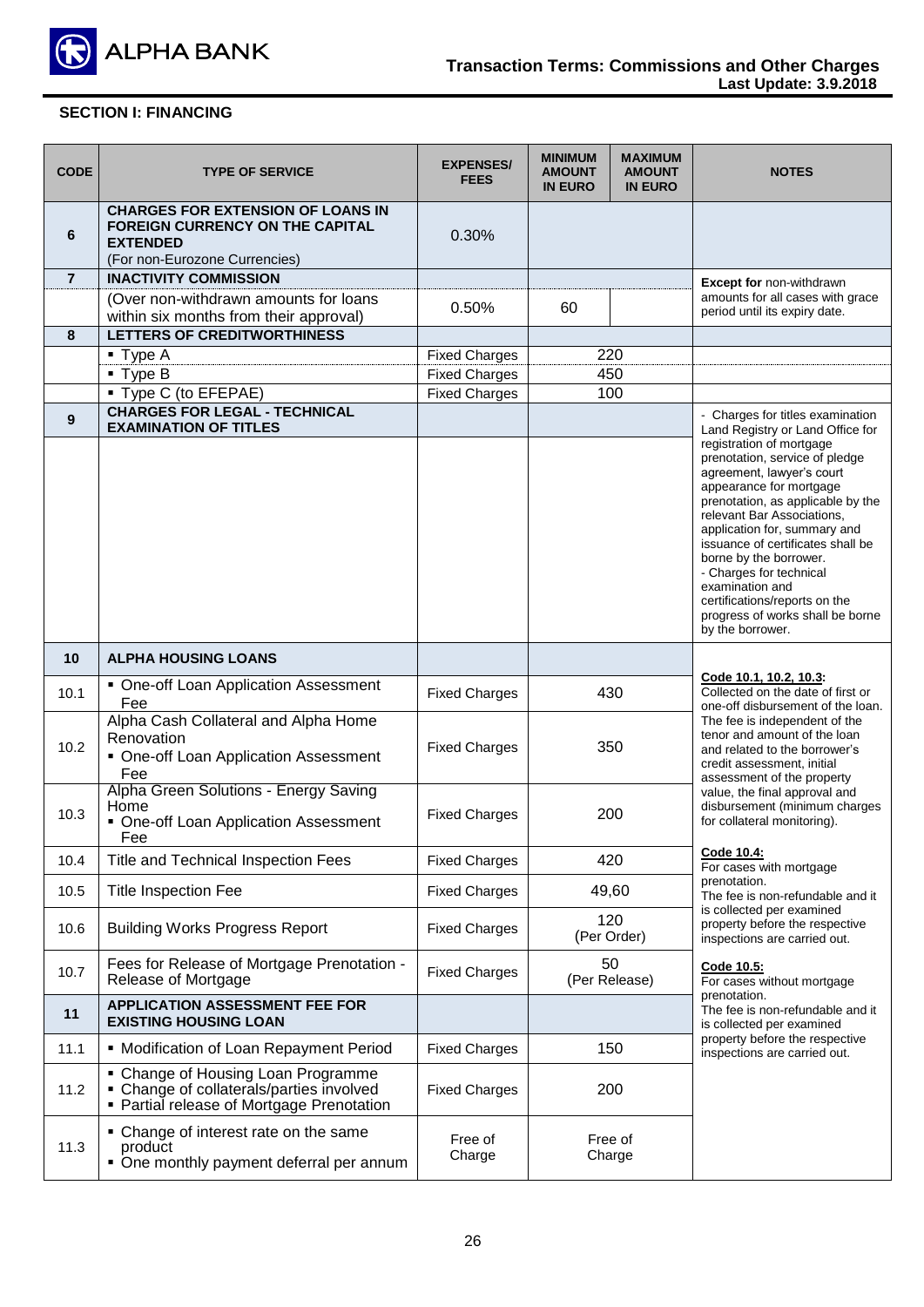

| <b>CODE</b> | <b>TYPE OF SERVICE</b>                                                                                                    | <b>EXPENSES/</b><br><b>FEES</b>              | <b>MINIMUM</b><br><b>AMOUNT</b><br><b>IN EURO</b> | <b>MAXIMUM</b><br><b>AMOUNT</b><br><b>IN EURO</b> | <b>NOTES</b>                                                                                                                                                 |
|-------------|---------------------------------------------------------------------------------------------------------------------------|----------------------------------------------|---------------------------------------------------|---------------------------------------------------|--------------------------------------------------------------------------------------------------------------------------------------------------------------|
| 11.4        | • Application assessment for the "Payment<br>Adjustment Plan"<br>• Grace period during loan servicing                     | <b>Fixed Charges</b>                         | 50                                                |                                                   | <b>GENERAL TERMS:</b><br>Charges for Land Registry or<br>Land Office for registration,<br>modification or release of the<br>mortgage prenotation, service of |
| 11.5        | • Letter of intent for release of Mortgage<br>Prenotation<br>• Reissue of copies of contracts                             | <b>Fixed Charges</b>                         | 20                                                |                                                   | pledge agreement, lawyer's<br>court appearance, application<br>for, summary and issuance of<br>certificates shall be borne by the<br>borrower.               |
| 12          | <b>CONSUMER LOANS</b>                                                                                                     |                                              |                                                   |                                                   |                                                                                                                                                              |
| 12.1        | Alpha Consumer Loan for new car<br>purchase<br><b>- Application Processing Fees</b>                                       | <b>Fixed Charges</b>                         | 100                                               |                                                   | Collected one-off upon loan<br>disbursement.                                                                                                                 |
| 12.2        | ALPHA 1 2 3 Student and Postgraduate<br><b>Expenses Loan</b><br><b>Application Processing Fees</b>                        | <b>Fixed Charges</b>                         |                                                   | 120                                               | Collected one-off upon loan<br>disbursement.                                                                                                                 |
| 12.3        | Alpha Green Solutions - Green Transport                                                                                   | <b>Fixed Charges</b>                         |                                                   | 180                                               | Collected one-off upon loan<br>disbursement.                                                                                                                 |
| 12.4        | Alpha Green Solutions - Energy Saving<br>Home - Consumer Loan                                                             | <b>Fixed Charges</b>                         |                                                   | 180                                               | Collected one-off upon loan<br>disbursement.                                                                                                                 |
| 12.5        | Alpha Green Solutions - Energy Saving<br>Home - Photovoltaic                                                              | <b>Fixed Charges</b>                         | 180                                               |                                                   | Collected one-off upon loan<br>disbursement.                                                                                                                 |
| 12.6        | Alpha Green Solutions - Energy Saving<br>Home - Consumer Loan Plus                                                        | <b>Fixed Charges</b>                         | 180                                               |                                                   | Collected one-off upon loan<br>disbursement.                                                                                                                 |
| 12.7        | Consumer Loans through Merchants                                                                                          | <b>Fixed Charges</b>                         | 300<br>50                                         |                                                   |                                                                                                                                                              |
| 13          | <b>PERSONAL LOANS</b>                                                                                                     |                                              |                                                   |                                                   |                                                                                                                                                              |
| 13.1        | Alpha "Metron Ariston" with mortgage<br>prenotation                                                                       | <b>Fixed Charges</b>                         | 180                                               |                                                   | Collected one-off upon loan<br>disbursement.                                                                                                                 |
| 13.2        | Alpha "Metron Ariston"<br><b>Application Processing Fees</b><br>Alpha All in 1                                            | <b>Fixed Charges</b>                         |                                                   | 180                                               | Collected one-off upon loan<br>disbursement.                                                                                                                 |
| 13.3        | • Application Processing Fees<br>Up to Euro 5,000<br>Over Euro 5,000                                                      | <b>Fixed Charges</b><br><b>Fixed Charges</b> | 120                                               | 180                                               | Collected one-off upon loan<br>disbursement.                                                                                                                 |
| 13.4        | Alpha All in 1 with Fixed Interest Rate<br>• Application Processing Fees<br>$\bullet$ Up to Euro 5,000<br>Over Euro 5,000 | <b>Fixed Charges</b><br><b>Fixed Charges</b> |                                                   | 120<br>180                                        | Collected one-off upon loan<br>disbursement.                                                                                                                 |
| 13.5        | Alpha All in 1 with mortgage prenotation                                                                                  | Free of<br>Charge                            |                                                   | Free of<br>Charge                                 | The mortgage prenotation<br>expenses shall be borne by the<br>Customer.                                                                                      |
| 13.6        | Alpha "Epipleon"<br>• Annual Subscription                                                                                 | Free of<br>Charge                            |                                                   | Free of<br>Charge                                 |                                                                                                                                                              |
| 13.7        | Alpha "Epilogi"<br>Annual Subscription                                                                                    | <b>Fixed Charges</b>                         | 80                                                |                                                   | Collected every year                                                                                                                                         |
| 13.8        | Alpha X12<br><b>Application Processing Fees</b>                                                                           | <b>Fixed Charges</b>                         |                                                   | 50                                                | Collected one-off                                                                                                                                            |
| 13.9        | Alpha Initial Installation Expenses<br>Personal Loan<br>• Application Processing Fees                                     | <b>Fixed Charges</b>                         |                                                   | 180                                               | Collected one-off upon loan<br>disbursement.                                                                                                                 |
| 13.10       | Alpha House Expenses Consumer Loan<br><b>Annual Subscription</b>                                                          | <b>Fixed Charges</b>                         | 40                                                |                                                   | Collected every year                                                                                                                                         |
| 13.11       | Alpha Portfolio Utilisation                                                                                               | Free of<br>Charge                            |                                                   | Free of<br>Charge                                 | The pledge agreement expenses<br>shall be borne by the Customer.                                                                                             |
| 13.12       | Open Credit<br>Annual Subscription<br>٠                                                                                   | <b>Fixed Charges</b>                         |                                                   | 120                                               | Collected every year.                                                                                                                                        |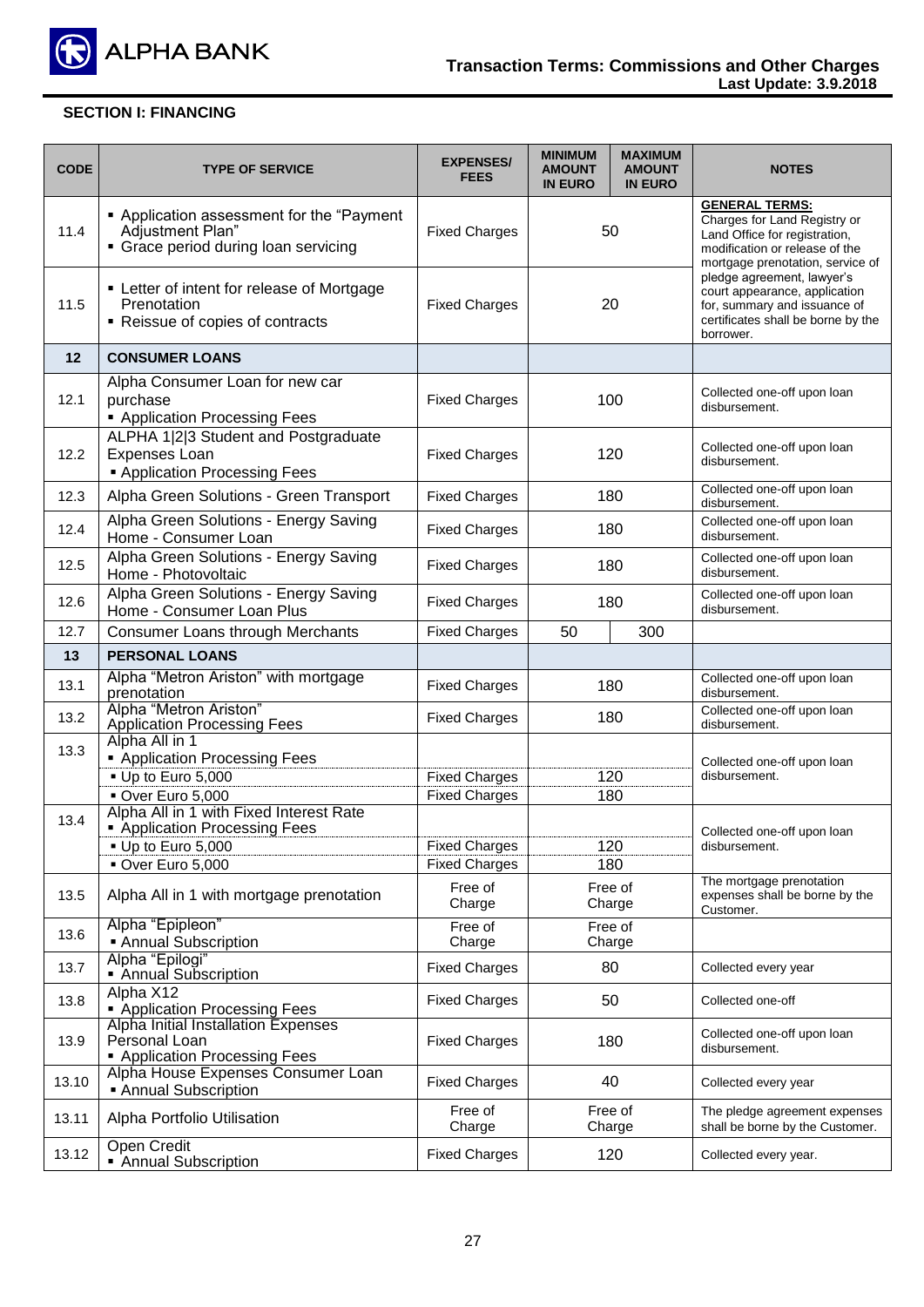

| <b>CODE</b> | <b>TYPE OF SERVICE</b>                       | <b>EXPENSES/</b><br><b>FEES</b> | <b>MINIMUM</b><br><b>AMOUNT</b><br><b>IN EURO</b> | <b>MAXIMUM</b><br><b>AMOUNT</b><br><b>IN EURO</b> | <b>NOTES</b>                                             |
|-------------|----------------------------------------------|---------------------------------|---------------------------------------------------|---------------------------------------------------|----------------------------------------------------------|
| 14          | <b>CARDS</b>                                 |                                 |                                                   |                                                   |                                                          |
| 14.1        | Cards annual fee                             |                                 |                                                   |                                                   |                                                          |
| 14.1.1      | American Express Gold                        | <b>Fixed Charges</b>            |                                                   | 120                                               | Up to 2 additional cards:<br>Charge of Euro 60 per card. |
| 14.1.2      | <b>American Express</b>                      | <b>Fixed Charges</b>            |                                                   | 30                                                | Up to 2 additional cards:<br>Free of charge.             |
| 14.1.3      | Alpha Bank Bonus Visa Gold                   | <b>Fixed Charges</b>            |                                                   | 50                                                | Up to 2 additional cards:<br>Free of charge.             |
| 14.1.4      | Alpha Bank Bonus World Mastercard            | <b>Fixed Charges</b>            |                                                   | 50                                                | Up to 2 additional cards:<br>Free of charge.             |
| 14.1.5      | <b>Bonus Premium American Express</b>        | <b>Fixed Charges</b>            |                                                   | 24                                                | Up to 2 additional cards:<br>Free of charge.             |
| 14.1.6      | Alpha Bank Bonus American Express            | <b>Fixed Charges</b>            |                                                   | 24                                                | Up to 2 additional cards:<br>Free of charge.             |
| 14.1.7      | Alpha Bank Bonus Visa                        | <b>Fixed Charges</b>            |                                                   | 30                                                | Up to 2 additional cards:<br>Free of charge.             |
| 14.1.8      | Alpha Bank Bonus Mastercard                  | <b>Fixed Charges</b>            |                                                   | 30                                                | Up to 2 additional cards:<br>Free of charge.             |
| 14.1.9      | <b>Blue by American Express</b>              | <b>Fixed Charges</b>            |                                                   | 24                                                | Up to 2 additional cards:<br>Free of charge.             |
| 14.1.10     | <b>Dynamic American Express</b>              | <b>Fixed Charges</b>            |                                                   | 24                                                | Up to 2 additional cards:<br>Free of charge.             |
| 14.1.11     | Aegean Bonus Visa                            | <b>Fixed Charges</b>            |                                                   | 40                                                | Up to 2 additional cards:<br>Free of charge.             |
| 14.1.12     | notosplus Visa                               | <b>Fixed Charges</b>            | 24                                                |                                                   | Up to 2 additional cards:<br>Free of charge.             |
| 14.1.13     | Vodafone Bonus Visa/American Express         | <b>Fixed Charges</b>            | 24                                                |                                                   | Up to 2 additional cards:<br>Free of charge.             |
| 14.1.14     | Vodafone Bonus World Mastercard              | <b>Fixed Charges</b>            | 30                                                |                                                   | Up to 2 additional cards:<br>Free of charge.             |
| 14.1.15     | Affinity Card World Mastercard               | <b>Fixed Charges</b>            | 30                                                |                                                   | Up to 2 additional cards:<br>Free of charge.             |
| 14.1.16     | <b>Energy Mastercard</b>                     | <b>Fixed Charges</b>            | 30                                                |                                                   | Up to 2 additional cards:<br>Free of charge.             |
| 14.1.17     | notosgalleries Bonus American Express        | <b>Fixed Charges</b>            | 24                                                |                                                   | Up to 2 additional cards:<br>Free of charge.             |
| 14.1.18     | Alpha Bank Visa Business:                    |                                 |                                                   |                                                   |                                                          |
|             | Alpha Bank Visa Business Gold                |                                 |                                                   |                                                   |                                                          |
|             | ■ 1 to 3 cards                               | <b>Fixed Charges</b>            |                                                   | 50                                                |                                                          |
|             | ■ 4 cards and over                           | <b>Fixed Charges</b>            |                                                   | 35                                                |                                                          |
|             | Alpha Bank Visa Business Silver              |                                 |                                                   |                                                   |                                                          |
|             | ■ 1 to 3 cards                               | <b>Fixed Charges</b>            |                                                   | 35                                                |                                                          |
|             | ■ 4 cards and over                           | <b>Fixed Charges</b>            |                                                   | 25                                                |                                                          |
| 14.1.19     | American Express Corporate:                  |                                 |                                                   |                                                   | Account keeping fees:                                    |
|             | American Express Corporate Gold              |                                 |                                                   |                                                   | <b>American Express</b>                                  |
|             | ■ 1 to 5 cards                               | <b>Fixed Charges</b>            |                                                   | 44                                                | <b>Corporate Gold</b>                                    |
|             | ■ 6 to 15 cards                              | <b>Fixed Charges</b>            |                                                   | 35                                                | Euro 73                                                  |
|             | ■ 16 cards and over                          | <b>Fixed Charges</b>            |                                                   | 29                                                |                                                          |
|             | American Express Corporate Green             |                                 |                                                   |                                                   | <b>American Express</b>                                  |
|             | ■ 1 to 5 cards                               | <b>Fixed Charges</b>            |                                                   | 20                                                | <b>Corporate Green</b>                                   |
|             | ■ 6 to 15 cards                              | <b>Fixed Charges</b>            |                                                   | 17                                                | Euro 44                                                  |
|             | ■ 16 cards and over                          | <b>Fixed Charges</b>            | 14                                                |                                                   |                                                          |
| 14.1.20     | <b>Enter Bonus Business American Express</b> | <b>Fixed Charges</b>            | 12                                                |                                                   |                                                          |
| 14.1.21     | <b>Enter Bonus American Express</b>          | <b>Fixed Charges</b>            |                                                   | 10                                                |                                                          |
| 14.1.22     | Alpha Bank Prepaid Mastercard                |                                 |                                                   |                                                   |                                                          |
|             | Joining fees (first issuance)                | <b>Fixed Charges</b>            |                                                   | 5                                                 | One-off fees.                                            |
|             | Card re-issue fees                           | <b>Fixed Charges</b>            |                                                   | 3                                                 | One-off fees, per card re-<br>issuance.                  |
|             | Loading fees                                 | 1% on the<br>loading amount     | 1                                                 | $\sqrt{5}$                                        | First load of the card:<br>Free of charge.               |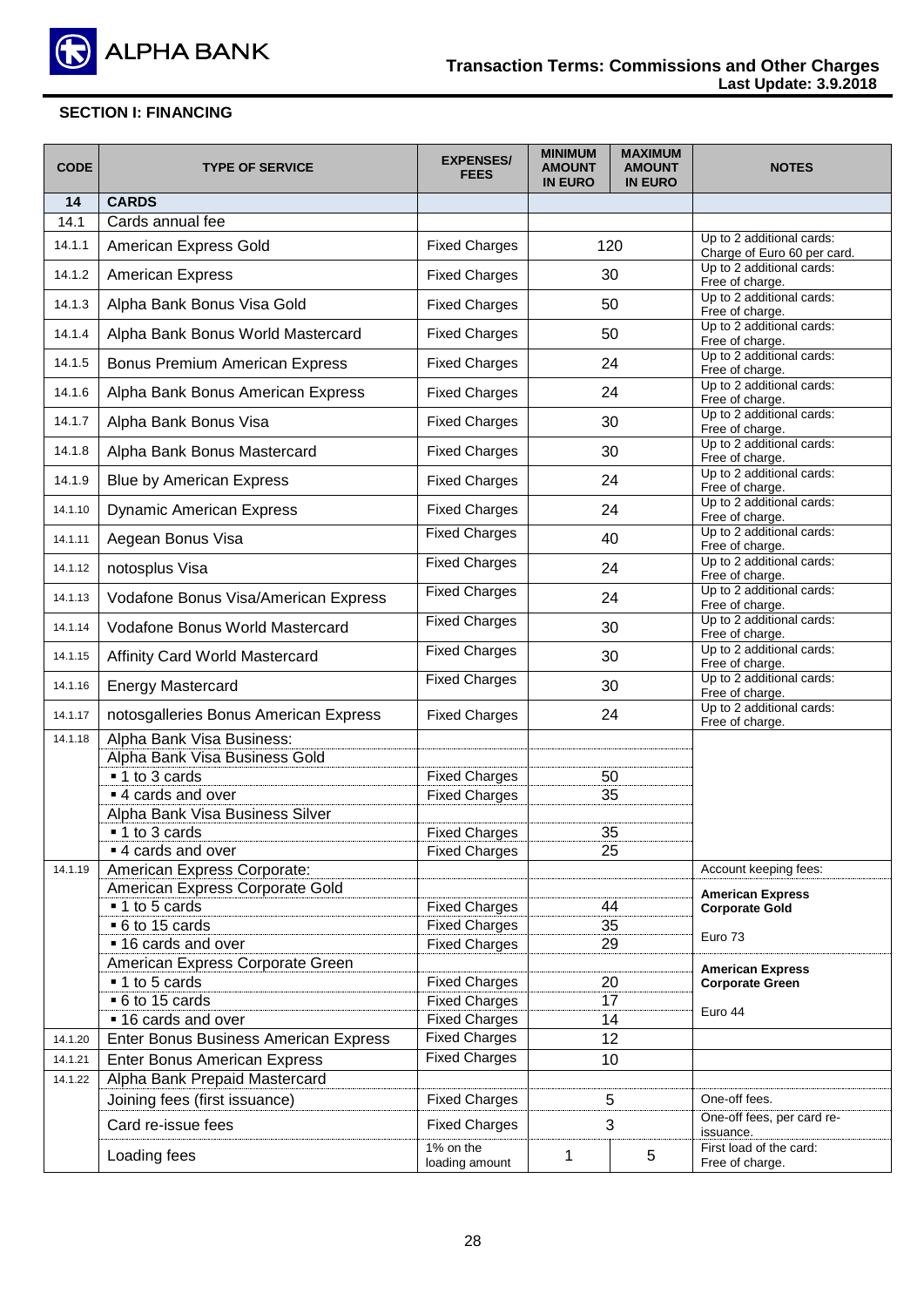

| <b>CODE</b> | <b>TYPE OF SERVICE</b>                                                                                            | <b>EXPENSES/</b><br><b>FEES</b> | <b>MINIMUM</b><br><b>AMOUNT</b><br><b>IN EURO</b> | <b>MAXIMUM</b><br><b>AMOUNT</b><br><b>IN EURO</b> | <b>NOTES</b>                                                                      |
|-------------|-------------------------------------------------------------------------------------------------------------------|---------------------------------|---------------------------------------------------|---------------------------------------------------|-----------------------------------------------------------------------------------|
|             | bleep (prepaid Mastercard)                                                                                        |                                 |                                                   |                                                   |                                                                                   |
| 14.1.23     | Joining fees (first issuance)                                                                                     | <b>Fixed Charges</b>            | 5                                                 |                                                   | One-off fees.                                                                     |
|             | Card re-issue fees                                                                                                | <b>Fixed Charges</b>            | 3                                                 |                                                   | One-off fees, per card re-<br>issuance.                                           |
|             | Loading fees                                                                                                      | 1% on the<br>loading amount     | $\mathbf 1$                                       | 5                                                 |                                                                                   |
| 14.1.24     | Alpha Contractual Entrepreneurship                                                                                | Free of<br>Charge               | Charge                                            | Free of                                           |                                                                                   |
| 14.1.25     | Agro-Carta                                                                                                        | Free of<br>Charge               | Charge                                            | Free of                                           |                                                                                   |
| 14.1.26     | <b>Diners Club</b>                                                                                                | <b>Fixed Charges</b>            | 30                                                |                                                   | Up to 2 additional cards:<br>Free of charge.                                      |
| 14.1.27     | Diners Club Vodafone                                                                                              | <b>Fixed Charges</b>            | 30                                                |                                                   | Up to 2 additional cards:<br>Free of charge.                                      |
| 14.1.28     | <b>Diners Club Prestige</b>                                                                                       | <b>Fixed Charges</b>            | 80                                                |                                                   | Up to 2 additional cards:<br>Free of charge.                                      |
| 14.1.29     | Diners Club Prestige Vodafone                                                                                     | <b>Fixed Charges</b>            | 80                                                |                                                   | Up to 2 additional cards:<br>Free of charge.                                      |
| 14.1.30     | <b>Diners Club Corporate</b>                                                                                      | <b>Fixed Charges</b>            | 67,5                                              |                                                   |                                                                                   |
| 14.2        | Expenses for using other networks<br>(cash withdrawal from the credit limit from<br>ATMs/Branches of other banks) |                                 |                                                   |                                                   |                                                                                   |
| 14.2.1      | Visa Cards                                                                                                        | <b>Fixed Charges</b>            | 1                                                 |                                                   |                                                                                   |
| 14.2.2      | American Express Cards                                                                                            | <b>Fixed Charges</b>            | 1.25% on the<br>transaction amount                |                                                   |                                                                                   |
| 14.2.3      | <b>Mastercard Cards</b>                                                                                           |                                 |                                                   |                                                   |                                                                                   |
|             | ■ In Greece                                                                                                       | <b>Fixed Charges</b>            | Euro 0.65 + 0.20%<br>on the transaction<br>amount |                                                   |                                                                                   |
|             | • In Europe                                                                                                       | <b>Fixed Charges</b>            | Euro 0.50 + 0.12%<br>on the transaction<br>amount |                                                   |                                                                                   |
|             | • Outside Europe                                                                                                  | <b>Fixed Charges</b>            | 1                                                 |                                                   |                                                                                   |
| 14.3        | Statement re-issue fees                                                                                           | <b>Fixed Charges</b>            | 1                                                 |                                                   | Per monthly statement                                                             |
| 14.4        | Card management fees                                                                                              | <b>Fixed Charges</b>            | 5                                                 |                                                   | Valid from 17.9.2018<br>Collected in case of loss,<br>damage and renewal of card. |
| 14.5        | PIN issuance                                                                                                      | <b>Fixed Charges</b>            | 3,5                                               |                                                   | Valid from 17.9.2018<br>Collected in the case of<br>registered mail.              |
| 14.6        | Foreign transaction fees on cross-border<br>transactions                                                          | <b>Fixed Charges</b>            | Up to 2.50% on the<br>transaction amount          |                                                   |                                                                                   |
|             | Expenses for electronic notifications                                                                             |                                 |                                                   |                                                   |                                                                                   |
| 14.7        | • for the card statement issuance via e-mail                                                                      | Free of                         |                                                   | Free of                                           |                                                                                   |
|             | or/and sms (Alpha e-statements service)                                                                           | Charge                          | Charge                                            |                                                   |                                                                                   |
|             | • for card transactions via sms or/and e-<br>mail (Alpha alerts service)                                          | <b>Fixed Charges</b>            | 1                                                 |                                                   | Monthly fee per card                                                              |
| 14.8        | Flex Program                                                                                                      | <b>Fixed Charges</b>            | 50                                                |                                                   |                                                                                   |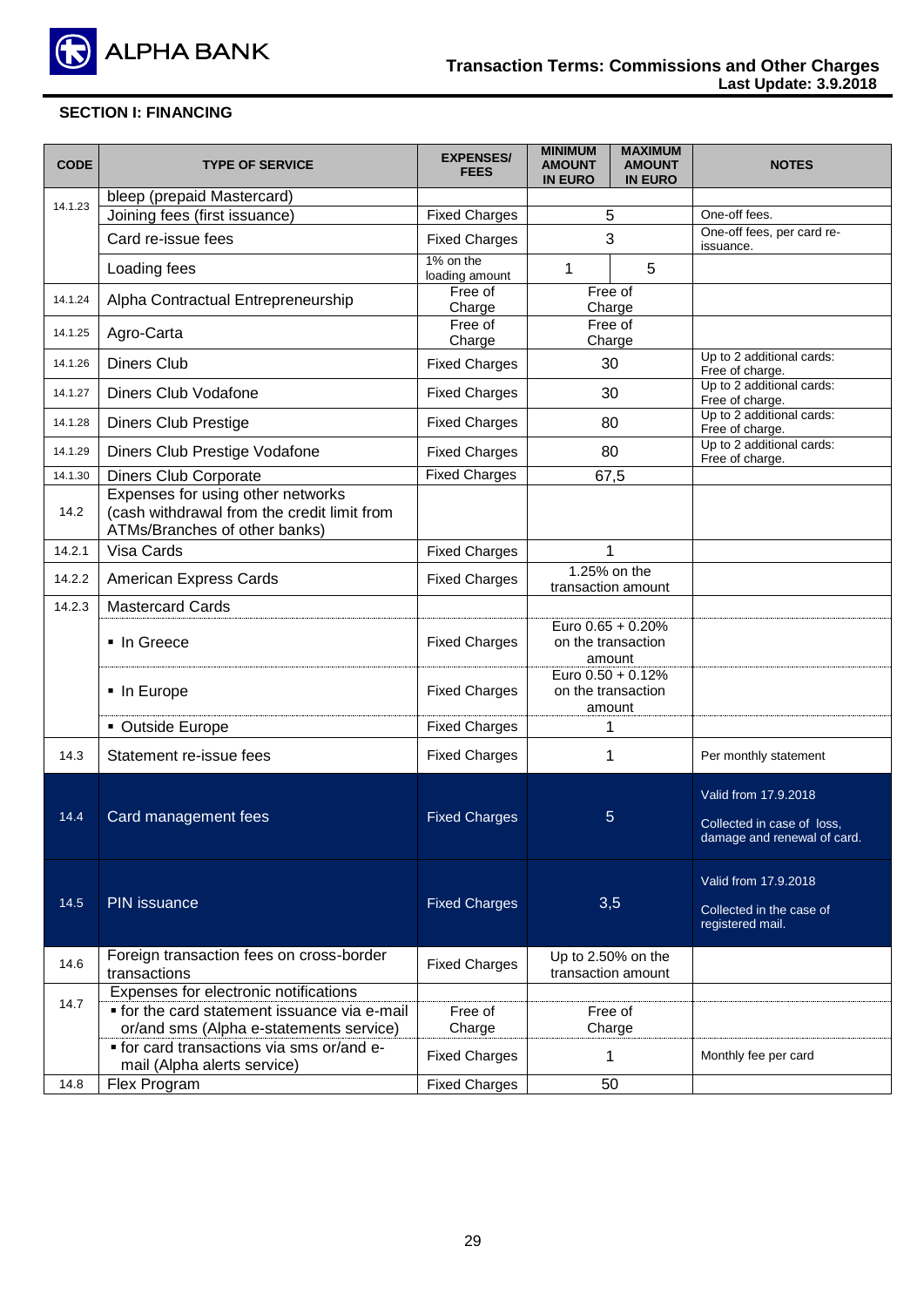

| <b>CODE</b>  | <b>TYPE OF SERVICE</b>                                                                                       | <b>COMMISSION</b><br><b>RATE</b> | <b>MINIMUM</b><br><b>AMOUNT</b><br><b>IN EURO</b> | <b>MAXIMUM</b><br><b>AMOUNT</b><br><b>IN EURO</b> | <b>NOTES</b>                                                           |
|--------------|--------------------------------------------------------------------------------------------------------------|----------------------------------|---------------------------------------------------|---------------------------------------------------|------------------------------------------------------------------------|
| $\mathbf{1}$ | <b>AUTOMATED BANKING</b>                                                                                     |                                  |                                                   |                                                   |                                                                        |
| 1.1          | <b>ATMs</b>                                                                                                  |                                  |                                                   |                                                   |                                                                        |
| 1.1.1        | Transactions at the Bank's ATMs by using<br>cards issued by Alpha Bank:<br>• Cash withdrawal from Alpha Bank |                                  |                                                   |                                                   |                                                                        |
|              | account                                                                                                      |                                  |                                                   |                                                   |                                                                        |
|              | • Deposit on Alpha Bank account                                                                              | Free of                          |                                                   | Free of                                           |                                                                        |
|              | • Payment of Alpha Bank credit card, loan                                                                    | Charge                           |                                                   | Charge                                            |                                                                        |
|              | • Inquiry for Alpha Bank credit or deposit<br>account                                                        |                                  |                                                   |                                                   |                                                                        |
|              | • Update on equities portfolio                                                                               |                                  |                                                   |                                                   |                                                                        |
|              | • PIN change                                                                                                 |                                  |                                                   |                                                   |                                                                        |
|              | • Card activation                                                                                            |                                  |                                                   |                                                   | As listed on the Appendix                                              |
|              | • Payments to companies<br>(Payment of dues)                                                                 |                                  |                                                   |                                                   | "Payments to<br>companies/organisations".                              |
| 1.1.2        | For any transaction at other banks' ATMs<br>using cards issued by Alpha Bank                                 |                                  |                                                   |                                                   |                                                                        |
|              | Within the Eurozone                                                                                          |                                  |                                                   |                                                   |                                                                        |
|              | • For cash withdrawal:                                                                                       |                                  |                                                   |                                                   |                                                                        |
|              | Up to Euro 150                                                                                               | <b>Fixed Charges</b>             |                                                   | 1.50                                              |                                                                        |
|              | • From Euro 151 up to Euro 250                                                                               | <b>Fixed Charges</b>             | 1.60                                              |                                                   |                                                                        |
|              | Over Euro 250                                                                                                | <b>Fixed Charges</b>             |                                                   | 1.65                                              |                                                                        |
|              | • For balance inquiries                                                                                      | <b>Fixed Charges</b>             |                                                   | 0.18                                              |                                                                        |
|              | • For PIN change                                                                                             | Free of<br>Charge                |                                                   | Free of<br>Charge                                 |                                                                        |
|              | • For PIN unblocking                                                                                         | Free of<br>Charge                |                                                   | Free of<br>Charge                                 |                                                                        |
|              | Outside the Eurozone                                                                                         |                                  |                                                   |                                                   |                                                                        |
|              | ■ For cash withdrawal<br>(on the withdrawn amount)                                                           | 1.00%                            | 4.40                                              |                                                   |                                                                        |
| 1.2          | Automated Cash Transactions Centres (ACTCs)                                                                  |                                  |                                                   |                                                   |                                                                        |
| 1.2.1        | Deposit to Alpha Bank account                                                                                | Free of                          |                                                   | Free of                                           |                                                                        |
|              |                                                                                                              | Charge<br>Free of                |                                                   | Charge<br>Free of                                 |                                                                        |
| 1.2.2        | Payment of Alpha Bank credit card                                                                            | Charge                           |                                                   | Charge                                            |                                                                        |
|              | Payment of Alpha Bank loan or Credicom                                                                       | Free of                          |                                                   | Free of                                           |                                                                        |
| 1.2.3        | <b>Consumer Finance</b>                                                                                      | Charge                           |                                                   | Charge                                            |                                                                        |
| 1.2.4        | Payments to companies<br>(Payment of dues)                                                                   |                                  |                                                   |                                                   | As listed on the Appendix<br>"Payments to<br>companies/organisations". |
| 1.2.5        | Payment of credit card issued by other<br>bank                                                               |                                  |                                                   |                                                   | See Section A, Fund Transfers                                          |
| $\mathbf{2}$ | FOR INDIVIDUALS: ALPHA WEB BANKING,<br>ALPHA MOBILE BANKING AND ALPHA<br><b>PHONE BANKING</b>                |                                  |                                                   |                                                   |                                                                        |
| 2.1          | Subscription                                                                                                 | Free of<br>Charge                |                                                   | Free of<br>Charge                                 |                                                                        |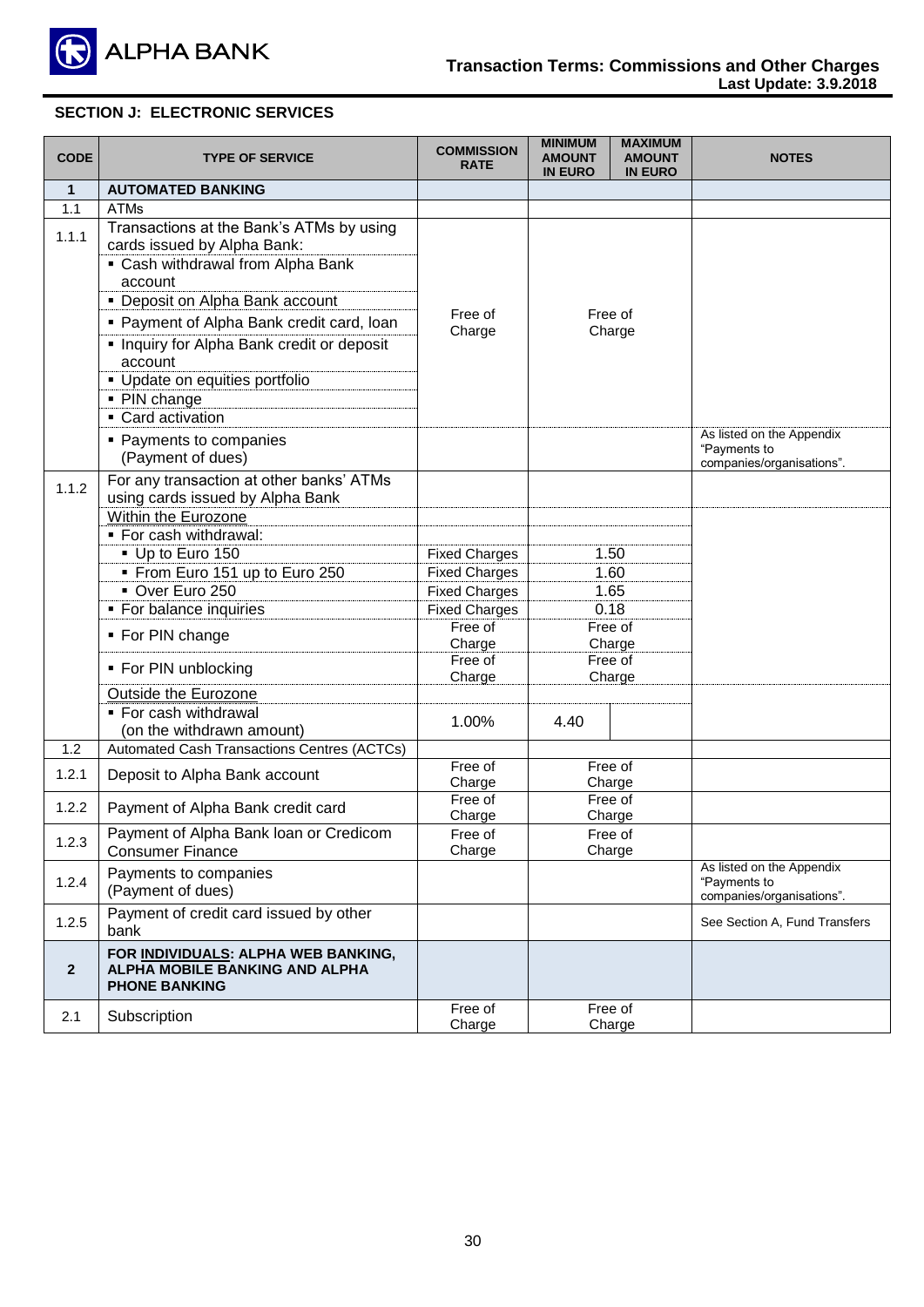

| <b>CODE</b> | <b>TYPE OF SERVICE</b>                                                                                         | <b>COMMISSION</b><br><b>RATE</b> | <b>MAXIMUM</b><br><b>MINIMUM</b><br><b>AMOUNT</b><br><b>AMOUNT</b><br><b>IN EURO</b><br><b>IN EURO</b> | <b>NOTES</b>                                                                                                                                                                                                                                         |
|-------------|----------------------------------------------------------------------------------------------------------------|----------------------------------|--------------------------------------------------------------------------------------------------------|------------------------------------------------------------------------------------------------------------------------------------------------------------------------------------------------------------------------------------------------------|
| 2.2.1       | For Alpha Web Banking and Alpha Mobile<br>Banking subscribers:                                                 |                                  |                                                                                                        |                                                                                                                                                                                                                                                      |
|             | ▶ Use of services/execution of transactions<br>requiring Additional Password through<br>the:                   |                                  |                                                                                                        |                                                                                                                                                                                                                                                      |
|             | • Specific device provided by the Bank                                                                         | <b>Fixed Charges</b>             | 8                                                                                                      | Collected one-off                                                                                                                                                                                                                                    |
|             | <b>.</b> "Alpha Safe Access" application                                                                       | <b>Fixed Charges</b>             | 8                                                                                                      | Collected one-off                                                                                                                                                                                                                                    |
|             | · SMS messages                                                                                                 | <b>Fixed Charges</b>             | 8                                                                                                      | Collected one-off                                                                                                                                                                                                                                    |
|             | Initial supply with the first Additional<br><b>Password Device</b>                                             | Free of<br>Charge                | Free of<br>Charge                                                                                      |                                                                                                                                                                                                                                                      |
|             | Installation of the "Alpha Safe Access"<br>application                                                         | Free of<br>Charge                | Free of<br>Charge                                                                                      |                                                                                                                                                                                                                                                      |
|             | Supply with an extra Additional Password<br>Device or replacement due to loss                                  | <b>Fixed Charges</b>             | 8                                                                                                      | <b>Plus VAT</b>                                                                                                                                                                                                                                      |
|             | ▶ Replacement of the Additional Password<br>Device due to malfunction                                          | Free of<br>Charge                | Free of<br>Charge                                                                                      | Applies in cases where the<br>device does not operate and is<br>returned to the Branch in a<br>reasonable time period after its<br>supply, in good condition.                                                                                        |
| 2.3         | Balances, activity and statements of Alpha<br>Bank accounts and cards                                          | Free of<br>Charge                | Free of<br>Charge                                                                                      |                                                                                                                                                                                                                                                      |
| 2.4         | Fund transfers to other Alpha Bank account<br>from:                                                            |                                  |                                                                                                        |                                                                                                                                                                                                                                                      |
|             | Alpha Bank account<br>Alpha Bank credit card<br>(cash advance)<br>Alpha "Epilogi" Loan                         | Free of<br>Charge                | Free of<br>Charge                                                                                      |                                                                                                                                                                                                                                                      |
| 2.5         | Fund transfers to other banks' accounts in<br>Greece or abroad                                                 |                                  |                                                                                                        | See Section A, Fund Transfers                                                                                                                                                                                                                        |
| 2.6         | Payments to companies/organisations<br>(Payment of dues/contributions)                                         |                                  |                                                                                                        | As listed on the Appendix<br>"Payments to<br>companies/organisations".                                                                                                                                                                               |
| 2.7         | Payment of credit card issued by other<br>bank                                                                 |                                  |                                                                                                        | See Section A, Fund Transfers                                                                                                                                                                                                                        |
| 2.8         | Application for a cheque-book per cheque<br>form                                                               |                                  |                                                                                                        |                                                                                                                                                                                                                                                      |
| 2.9         | Electronic notifications for balances and<br>activity of Alpha Bank deposit accounts<br>(Alpha alerts service) |                                  |                                                                                                        |                                                                                                                                                                                                                                                      |
|             | $\triangleright$ via e-mail                                                                                    | Free of<br>Charge                | Free of<br>Charge                                                                                      |                                                                                                                                                                                                                                                      |
|             | $\triangleright$ via SMS                                                                                       | <b>Fixed Charges</b>             | 1.90                                                                                                   | Monthly fee per subscriber<br>regardless of the number of<br>accounts and only in case the<br>subscriber receives at least one<br>notification per month.<br>Electronic Notifications of<br>"Alpha Alerts - Pension " section<br>are free of charge. |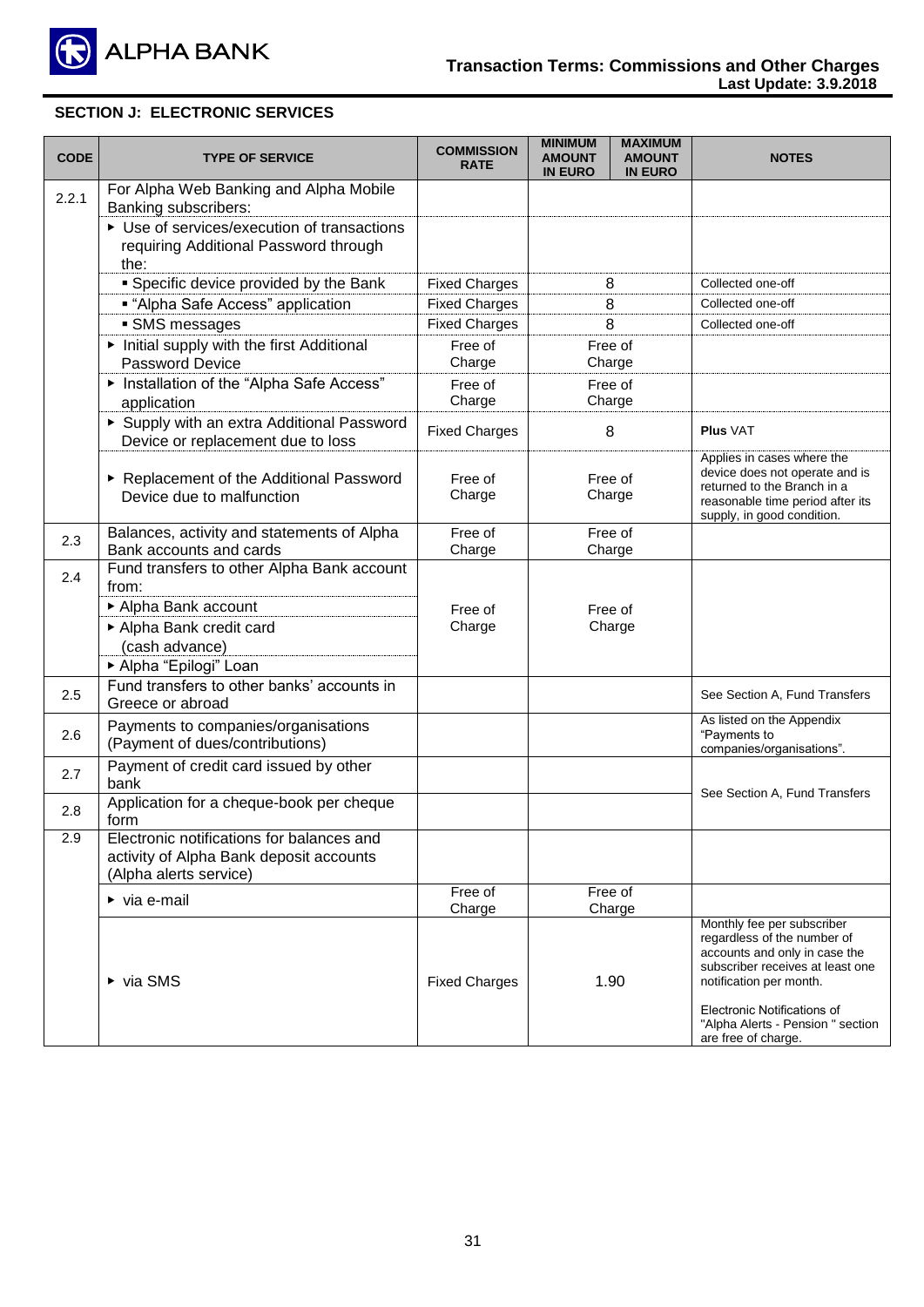

| <b>CODE</b> | <b>TYPE OF SERVICE</b>                                                                                     | <b>COMMISSION</b><br><b>RATE</b> | <b>MINIMUM</b><br><b>AMOUNT</b><br><b>IN EURO</b> | <b>MAXIMUM</b><br><b>AMOUNT</b><br><b>IN EURO</b> | <b>NOTES</b>                                                                                                                                                  |
|-------------|------------------------------------------------------------------------------------------------------------|----------------------------------|---------------------------------------------------|---------------------------------------------------|---------------------------------------------------------------------------------------------------------------------------------------------------------------|
| 3           | FOR COMPANIES: ALPHA WEB BANKING                                                                           |                                  |                                                   |                                                   |                                                                                                                                                               |
| 3.1         | Subscription                                                                                               | Free of<br>Charge                | Charge                                            | Free of                                           |                                                                                                                                                               |
| 3.2         | Services requiring Additional Password<br>Device:                                                          |                                  |                                                   |                                                   |                                                                                                                                                               |
|             | ▶ Use of services/execution of transactions<br>requiring an Additional Password                            | <b>Fixed Charges</b>             |                                                   | 12                                                | Collected on an annual basis                                                                                                                                  |
|             | Initial supply with the first Additional<br><b>Password Device</b>                                         | Free of<br>Charge                |                                                   | Free of<br>Charge                                 |                                                                                                                                                               |
|             | Supply with an extra Additional Password<br>Device or replacement due to loss                              | <b>Fixed Charges</b>             |                                                   | 9                                                 | <b>Plus VAT</b>                                                                                                                                               |
|             | Replacement of the Additional Password<br>Device due to malfunction                                        | Free of<br>Charge                | Free of<br>Charge                                 |                                                   | Applies in cases where the<br>device does not operate and is<br>returned to the Branch in a<br>reasonable time period after its<br>supply, in good condition. |
| 3.3         | Balances, activity and statements of Alpha<br>Bank accounts and cards                                      | Free of<br>Charge                | Free of<br>Charge                                 |                                                   |                                                                                                                                                               |
| 3.4         | Fund transfers between Alpha Bank<br>accounts                                                              | Free of<br>Charge                | Free of<br>Charge                                 |                                                   |                                                                                                                                                               |
| 3.5         | Fund transfers to other banks' accounts<br>■ In Greece<br>• Abroad<br>(except for commercial transactions) |                                  |                                                   |                                                   | See Section A, Fund Transfers                                                                                                                                 |
| 3.6         | Fund transfers regarding "Simple Imports<br>within the European Union"                                     |                                  |                                                   |                                                   | See Section G, Imports                                                                                                                                        |
| 3.7         | Payments to companies/organisations<br>(Payment of dues/contributions)                                     |                                  |                                                   |                                                   | As listed on the Appendix<br>"Payments to<br>companies/organisations".                                                                                        |
| 3.8         | Payment of credit card issued by other<br>bank                                                             |                                  |                                                   |                                                   | See Section A, Fund Transfers                                                                                                                                 |
| 3.9         | Application for cheque-book per cheque<br>form                                                             |                                  |                                                   |                                                   |                                                                                                                                                               |
| 3.10        | Electronic payment of payroll and/or<br>transfer of amounts with file to predefined<br>Alpha Bank accounts | Free of<br>Charge                |                                                   | Free of<br>Charge                                 |                                                                                                                                                               |
| 4           | ALPHA GLOBAL CASH MANAGEMENT                                                                               |                                  |                                                   |                                                   | Pricing upon agreement                                                                                                                                        |
| 5           | ALPHA WEB INTERNATIONAL TRADE                                                                              |                                  |                                                   |                                                   |                                                                                                                                                               |
| 5.1         | Subscription                                                                                               | Free of<br>Charge                |                                                   | Free of<br>Charge                                 |                                                                                                                                                               |
| 5.2         | Charge per transaction                                                                                     |                                  |                                                   |                                                   | See Section G, Imports                                                                                                                                        |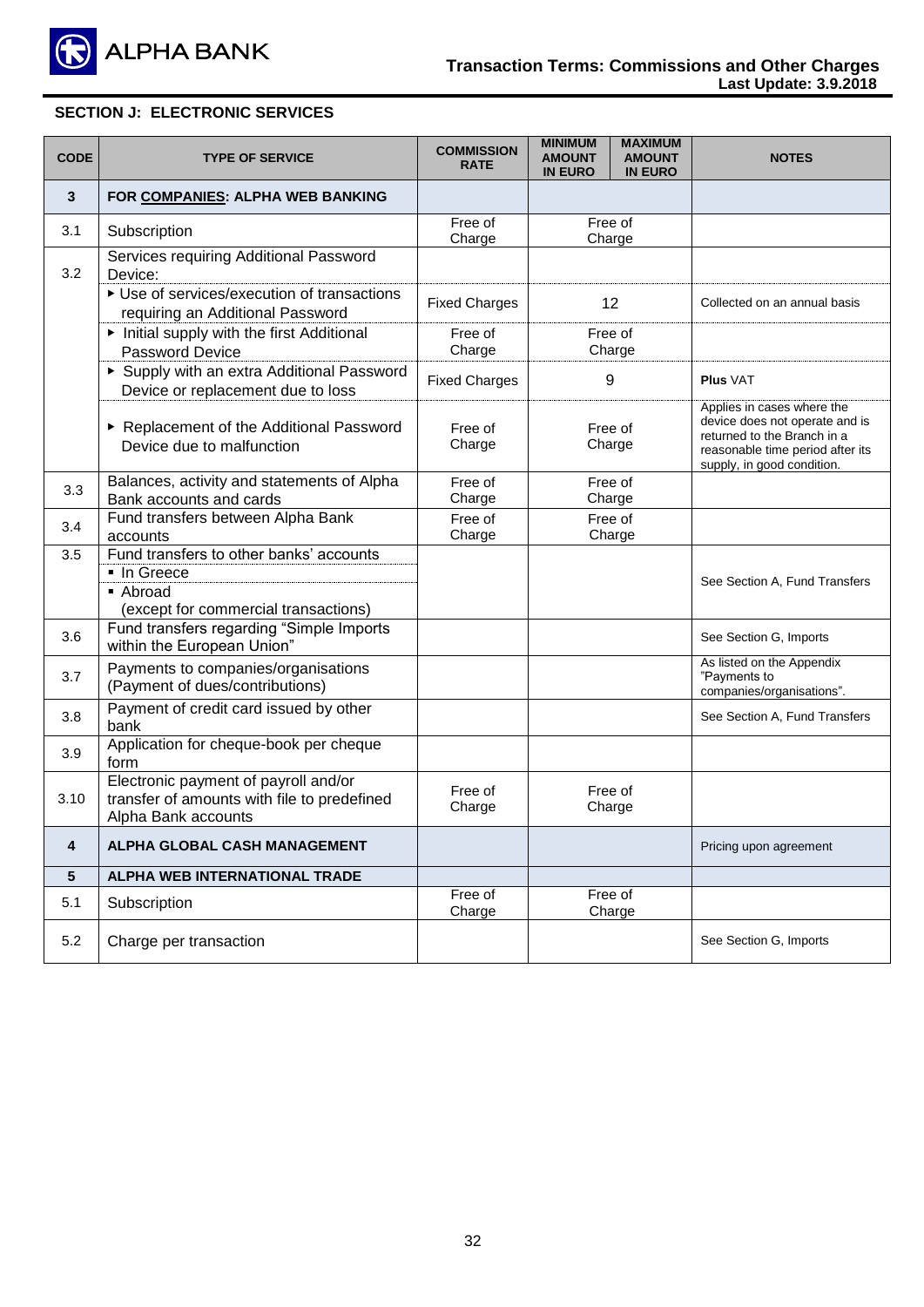

| <b>CODE</b>    | <b>TYPE OF SERVICE</b>                                                                      | <b>COMMISSION</b><br><b>RATE</b> | <b>MINIMUM</b><br><b>AMOUNT</b><br><b>IN EURO</b> | <b>MAXIMUM</b><br><b>AMOUNT</b><br><b>IN EURO</b> | <b>NOTES</b>                                       |
|----------------|---------------------------------------------------------------------------------------------|----------------------------------|---------------------------------------------------|---------------------------------------------------|----------------------------------------------------|
| 6              | <b>ALPHA e-COMMERCE</b>                                                                     |                                  |                                                   |                                                   |                                                    |
| 6.1            | Subscription                                                                                | Free of<br>Charge                |                                                   | Free of Charge                                    |                                                    |
| 6.2            | Charge per transaction                                                                      |                                  |                                                   |                                                   | Pricing upon agreement                             |
| $\overline{7}$ | <b>ALPHA BANK FILE TRANSFER</b>                                                             |                                  |                                                   |                                                   |                                                    |
| 7.1            | Subscription                                                                                | Free of<br>Charge                | Charge                                            | Free of                                           |                                                    |
| 7.2            | Use for electronic payments of Payroll                                                      | Free of<br>Charge                |                                                   | Free of<br>Charge                                 |                                                    |
| 7.3            | Use for the Electronic Payments Service                                                     |                                  |                                                   |                                                   |                                                    |
| 7.4            | Use for the Payment Collection Service<br>from third-party accounts                         |                                  |                                                   |                                                   | Pricing upon agreement                             |
| 7.5            | Use for Services of updating with file                                                      |                                  |                                                   |                                                   |                                                    |
| 7.5.1          | Electronic statement with the Bank's<br>specifications                                      |                                  |                                                   |                                                   | The charges are carried out on a<br>monthly basis. |
|                | • Daily                                                                                     | <b>Fixed Charges</b>             |                                                   | 15                                                | Except for                                         |
|                | ■ Weekly                                                                                    | <b>Fixed Charges</b>             |                                                   | 10                                                | companies/organisations<br>included in the Payment |
|                | · Monthly                                                                                   | <b>Fixed Charges</b>             | 5                                                 |                                                   | Collection Service.                                |
| 7.5.2          | Electronic statement in MT940 format                                                        | <b>Fixed Charges</b>             |                                                   | 30                                                |                                                    |
| 7.5.3          | Electronic update (Maturity Index of Bills of<br>Exchange)                                  |                                  |                                                   |                                                   |                                                    |
|                | Copy of payments record (Maturity Index)                                                    |                                  |                                                   |                                                   | See Section C, Clean Domestic                      |
|                | - Daily                                                                                     |                                  |                                                   |                                                   | Collections, Code 3                                |
|                | - Weekly<br>· Monthly                                                                       |                                  |                                                   |                                                   |                                                    |
| 8              | <b>ALPHALINE</b>                                                                            |                                  |                                                   |                                                   |                                                    |
| 8.1            | <b>Connection to Alphaline</b><br>(Installation expenses)                                   | <b>Fixed Charges</b>             |                                                   | 295                                               |                                                    |
|                | For Subscribers-members of the SMEXA<br>(Association of Members of the Athens<br>Exchanges) | <b>Fixed Charges</b>             |                                                   | 90                                                |                                                    |
| 8.2            | Alphaline annual subscription                                                               | <b>Fixed Charges</b>             | 175                                               |                                                   |                                                    |
|                | For subscribers with Alpha Premier or<br>Alpha 500 account                                  | <b>Fixed Charges</b>             |                                                   | 60                                                |                                                    |
|                | For Subscribers-members of the SMEXA<br>(Association of Members of the Athens<br>Exchanges) | <b>Fixed Charges</b>             |                                                   | 90                                                |                                                    |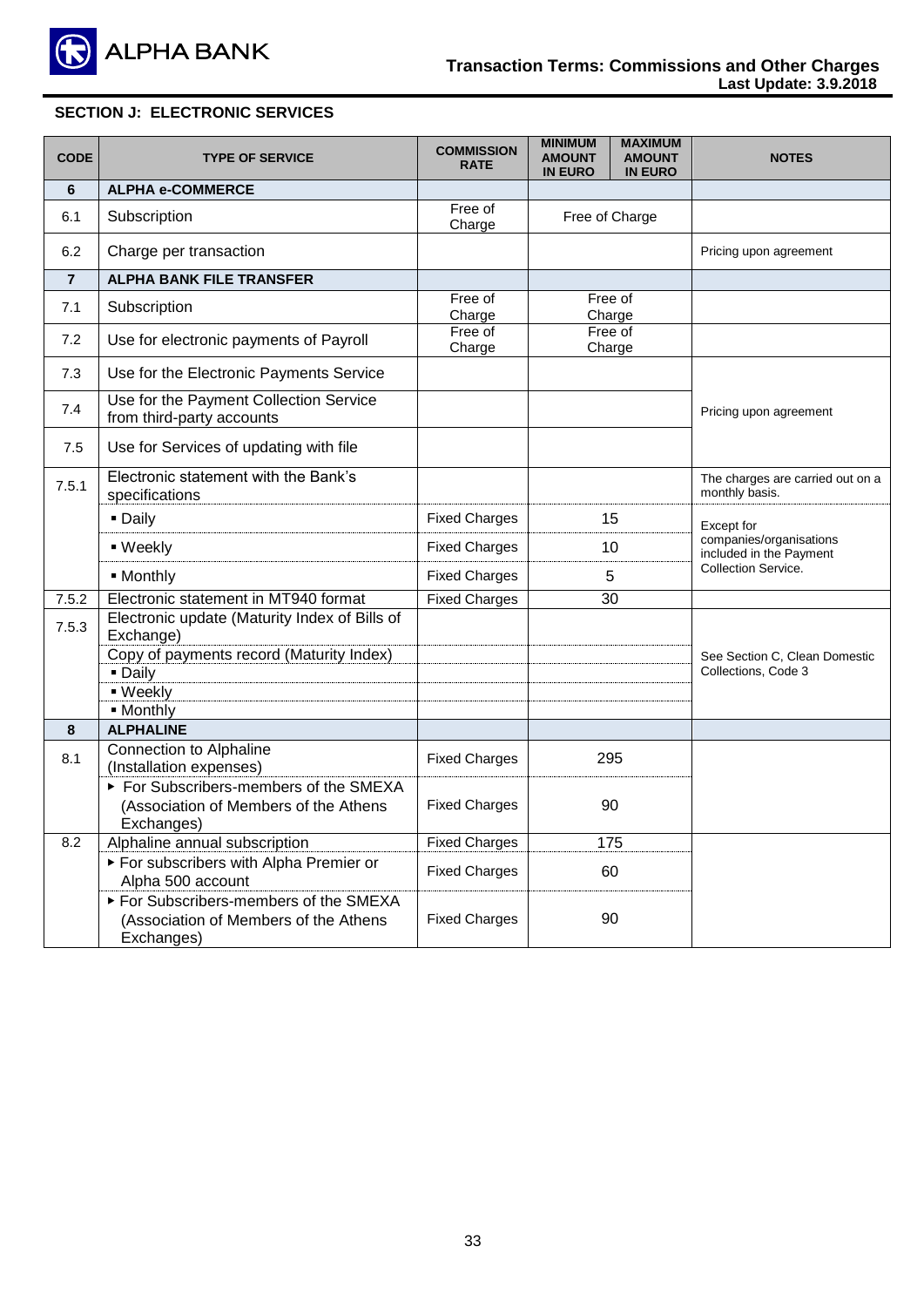

# **SECTION K: OTHER SERVICES**

| <b>CODE</b>  | <b>TYPE OF SERVICE</b>                                                                                                                                 | <b>COMMISSION</b><br><b>RATE</b> | <b>MINIMUM</b><br><b>AMOUNT</b><br><b>IN EURO</b> | <b>MAXIMUM</b><br><b>AMOUNT</b><br><b>IN EURO</b> | <b>NOTES</b>                                                                                                                                       |
|--------------|--------------------------------------------------------------------------------------------------------------------------------------------------------|----------------------------------|---------------------------------------------------|---------------------------------------------------|----------------------------------------------------------------------------------------------------------------------------------------------------|
| $\mathbf{1}$ | <b>PROVISION OF LETTERS</b>                                                                                                                            |                                  |                                                   |                                                   |                                                                                                                                                    |
| 1.1          | Letter of recommendation                                                                                                                               | <b>Fixed Charges</b>             |                                                   | 45                                                |                                                                                                                                                    |
| 1.2          | Letter for filling-in data in Tiresias files                                                                                                           | <b>Fixed Charges</b>             |                                                   | 15                                                |                                                                                                                                                    |
| 1.3          | Letter of certificate to Chartered<br>Accountants (at call)                                                                                            | <b>Fixed Charges</b>             |                                                   | 15                                                |                                                                                                                                                    |
| $\mathbf{2}$ | <b>DATA PROVISION</b>                                                                                                                                  |                                  |                                                   |                                                   |                                                                                                                                                    |
| 2.1          | Data provision                                                                                                                                         |                                  |                                                   |                                                   | Per application                                                                                                                                    |
|              | • From the electronic file                                                                                                                             | <b>Fixed Charges</b>             |                                                   | 15                                                | For every page beyond the first<br>Euro 1.00.                                                                                                      |
|              | • From the Branch files                                                                                                                                | <b>Fixed Charges</b>             |                                                   | 20                                                | For every page beyond the first<br>Euro 1.00.                                                                                                      |
|              | • From the General Archives of the Bank                                                                                                                | <b>Fixed Charges</b>             |                                                   | 45                                                | For every page beyond the first<br>Euro 1.50.                                                                                                      |
| 2.2          | Asset investigation on behalf of heirs,<br>receivers in bankruptcy, liquidators                                                                        |                                  |                                                   |                                                   | <b>Plus VAT</b>                                                                                                                                    |
|              | • Up to 5 Branches                                                                                                                                     | <b>Fixed Charges</b>             | 80                                                |                                                   |                                                                                                                                                    |
|              | • Throughout the entire Network                                                                                                                        | <b>Fixed Charges</b>             | 150                                               |                                                   |                                                                                                                                                    |
| 3            | <b>ACCOUNT STATEMENTS</b>                                                                                                                              |                                  |                                                   |                                                   |                                                                                                                                                    |
| 3.1          | Documents                                                                                                                                              |                                  |                                                   |                                                   |                                                                                                                                                    |
|              | • Monthly                                                                                                                                              | Free of                          | Free of                                           |                                                   | Quarterly documents issued in                                                                                                                      |
|              |                                                                                                                                                        | Charge                           |                                                   | Charge                                            | the beginning of April, July,                                                                                                                      |
|              | • Quarterly                                                                                                                                            | Free of<br>Charge                |                                                   | Free of<br>Charge                                 | October and January.                                                                                                                               |
|              | ■ Weekly                                                                                                                                               | <b>Fixed Charges</b>             |                                                   | 9                                                 |                                                                                                                                                    |
|              | • Daily                                                                                                                                                | <b>Fixed Charges</b>             |                                                   | 15                                                |                                                                                                                                                    |
| 4            | <b>CHARGE FOR SAFE DEPOSIT BOX</b>                                                                                                                     |                                  |                                                   |                                                   |                                                                                                                                                    |
| 4.1          | Rental of Safe Deposit Boxes "Very small",<br>"Small", "Medium", "Big" (depending on the<br>size of the deposit box and the location of<br>the Branch) |                                  | 50                                                | 180                                               | <b>Plus VAT</b>                                                                                                                                    |
|              | "Very Big"<br>"Giant"                                                                                                                                  |                                  | Upon agreement                                    |                                                   |                                                                                                                                                    |
| 4.2          | For rental of "Very small", "Small",<br>"Medium", "Big", one Safe Deposit Box per :<br>• "Alpha Payroll" account<br>• "Alpha Smart Management" account | <b>Fixed Charges</b>             | 50% discount on the<br>commissions of<br>4.1.code |                                                   | More particularly, for the Alpha<br>Payroll Account, the discount is<br>offered in case the payroll<br>continues to be credited<br>electronically. |
| 4.3          | Safe Deposit Boxes guarantee                                                                                                                           | <b>Fixed Charges</b>             |                                                   | An amount equal to<br>the annual rental           |                                                                                                                                                    |